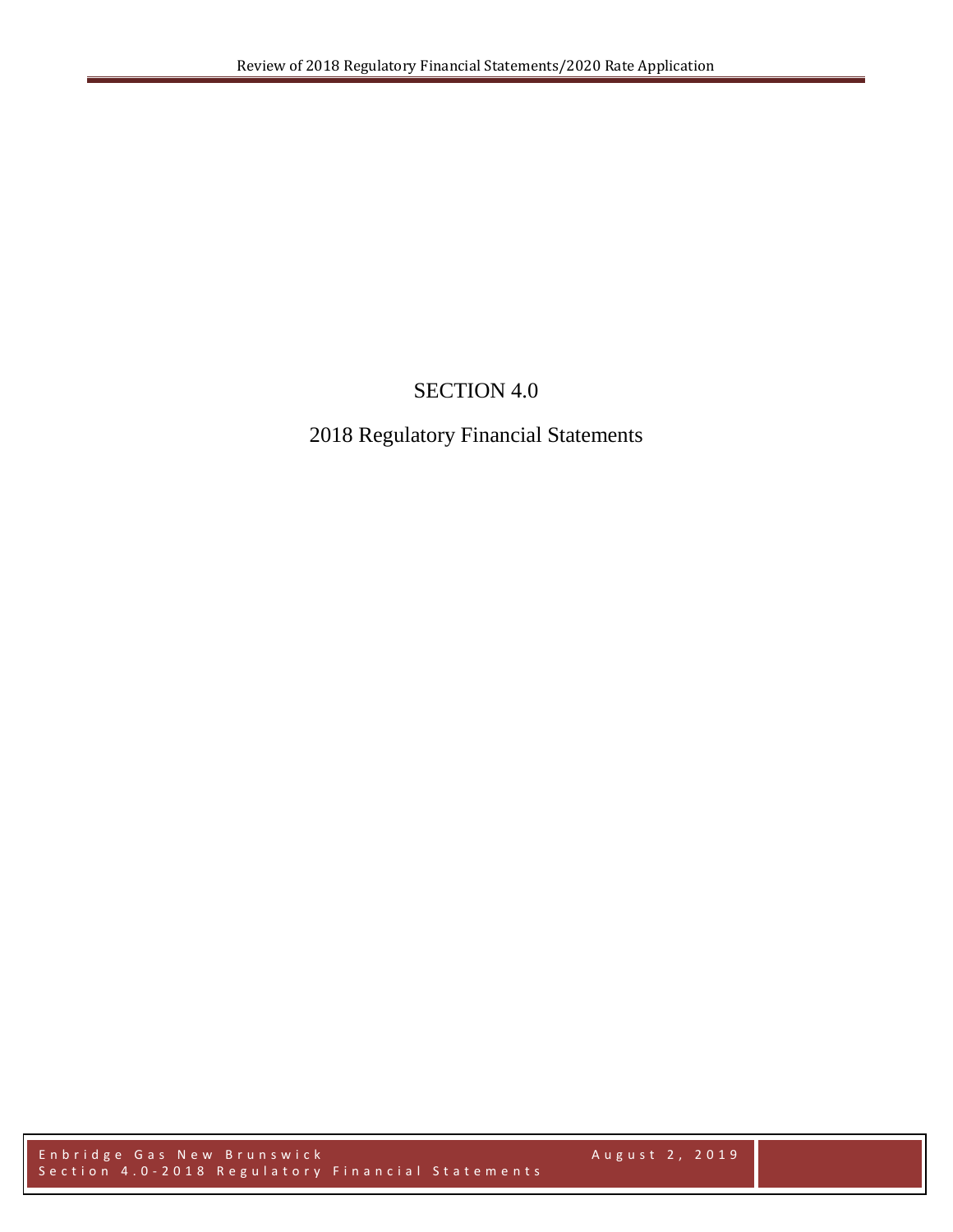# **4.0 2018 Regulatory Financial Statements**

 EGNB's 2018 Actuals have been filed as part of this Application and EGNB is seeking the Board's approval of the 2018 Regulatory Financial Statements. EGNB recommends replacing certain of the

filings to date in Matter 443 with the comparable files in this application.

 EGNB has prepared the 2018 Regulatory Financial Statements in a similar format and manner to previous reviews.

# **Return on Equity and the Gas Distribution Act**

- As provided by section 52.03(2) of the Gas Distribution Act, 1999, EGNB is required to calculate any
- over-earnings in 2017, 2018 and 2019. The details of the 2018 calculation are found in the table below.

|                                                                                | 2018A         |
|--------------------------------------------------------------------------------|---------------|
| Actual return on equity as per Statement of Income<br>1                        | 18,567        |
| AEDC - allowance for funds used during construction<br>(equity component)<br>2 | 5             |
| Allowed Rate of Return (Note 1)□<br>3                                          | 13,033        |
| Excess earnings (Line $4 =$ Line $1 -$ Line $2 -$ Line $3$ )<br>4              | \$<br>5,530   |
| Sharing Mechanism                                                              |               |
| <= 200bps (12.9%) - EGNB keeps excess (Note 2)<br>5                            | 2.391         |
| > 200bps balanced shared 50/50<br>6                                            | 3,138         |
| 7 Excess applied to deferral account (line $5 + 50\%$ of line 6)               | 3,960         |
| 8 Excess returned to customers (50% of line 6)                                 | \$<br>1,569   |
| 9 Average Rate Base<br>Allowed Rate of Return (Rate Base x 45% x 10.9%)        | \$<br>265,706 |
| 10                                                                             | \$<br>13,033  |
|                                                                                |               |
| 11 Average Rate Base                                                           | \$<br>265,706 |
| Allowed Rate of Return (Rate Base x 45% x 12.9%)                               |               |
| 12                                                                             | \$<br>15,424  |
| 13 Average Rate Base                                                           | \$<br>265,706 |
| 14 Rate Base funded by equity (Average Rate Base x 45%)                        | \$<br>119,568 |
| Actual percentage return on equity                                             | 15.53%        |
|                                                                                |               |

 For 2018, as earnings exceeded 12.9%, EGNB is required to share half of the excess "*to reduce the revenue requirement of the general franchise holder for the following year and this reduction shall be applied to decrease rates and tariffs for one or more classes of customers other than the Small General Service class of customers for that year."* (section 52.03(2)(b)(ii)(B)). As provided in the letter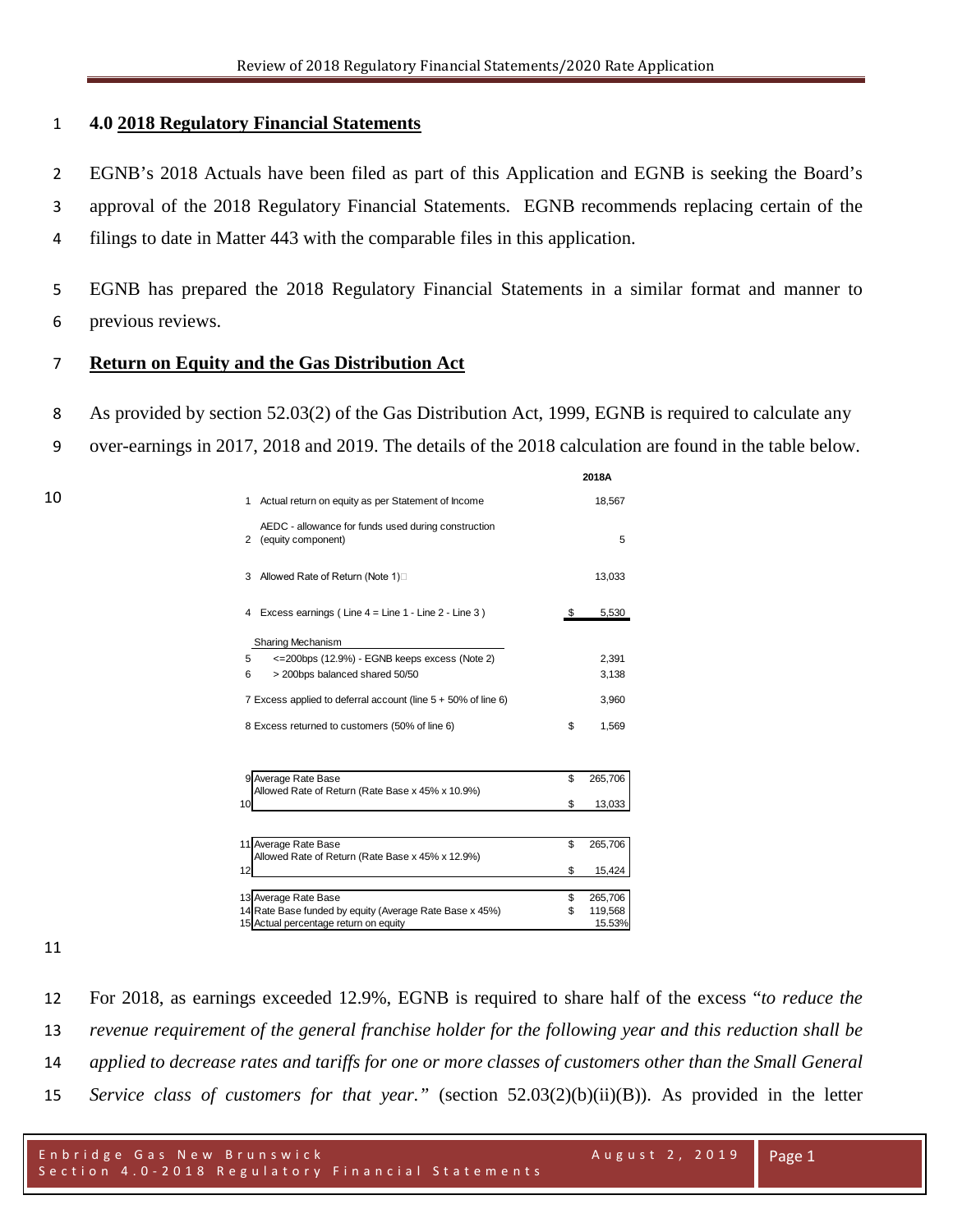1 submitted to the Board on June 18, 2019, EGNB intends to apply the amount of \$1.569M as a 2 reduction to the 2020 revenue requirement and to all rate classes except the SGS class.

# 3 **SEP test**

 After significant discussion during the hearing of Matter 398, the Board approved a three year SEP test to replace the one year method. Based on the revised three year methodology, the revenue to cost ratio for 2016 to 2018 is 123% on a target of 104%. Details can be found in Note 16 of Schedule 4.1 – 2018 Actuals.

8 The following information has been provided in support of the requested approval of the 2018 9 Regulatory Financial Statements:

- 10 Schedule 4.1 2018 Actuals
- 11 Schedule 4.2 2018 and 2019 Budgets
- 12 Schedule 4.3 2018 Actuals to Budget Explanations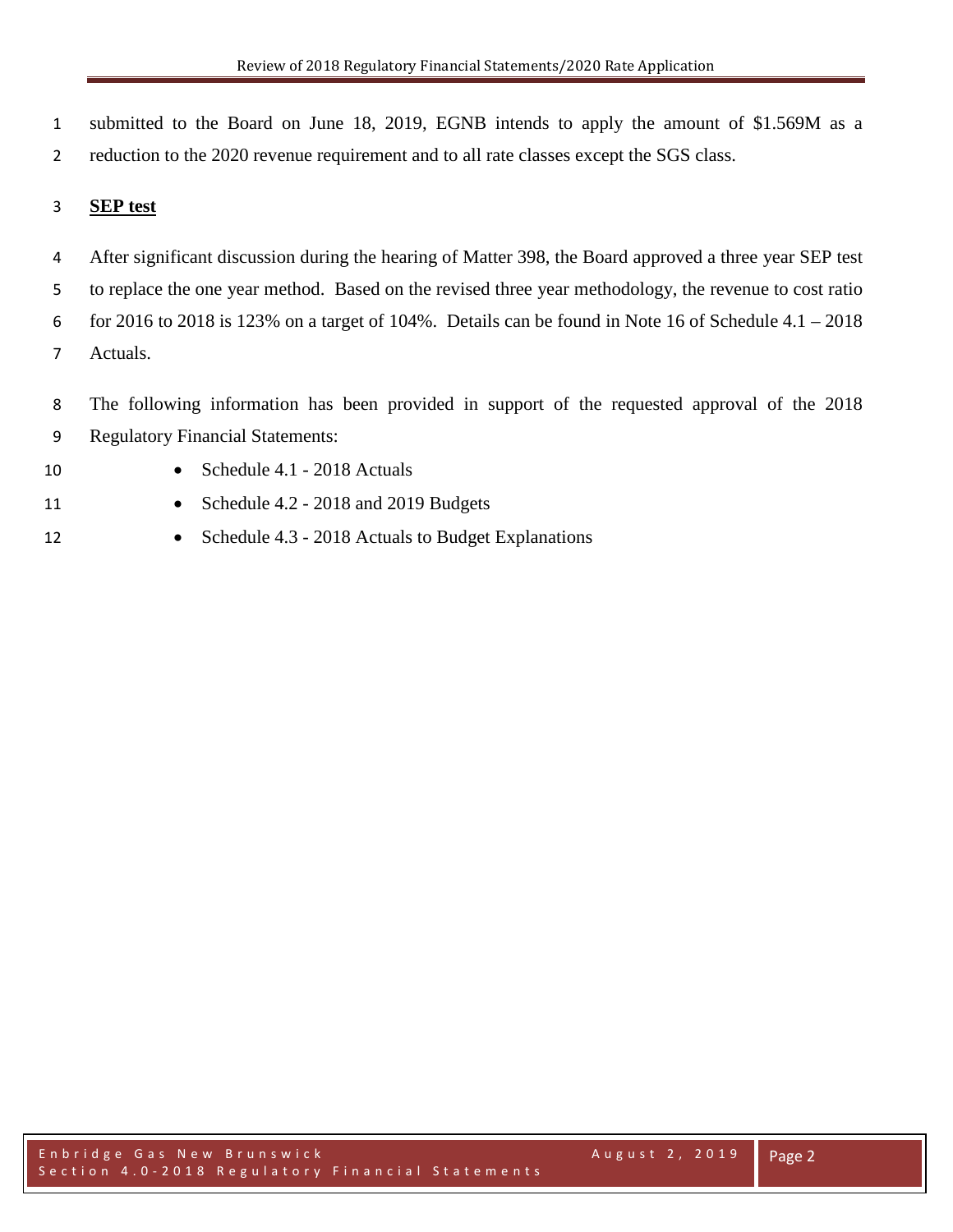# SCHEDULE 4.1

# 2018 Actuals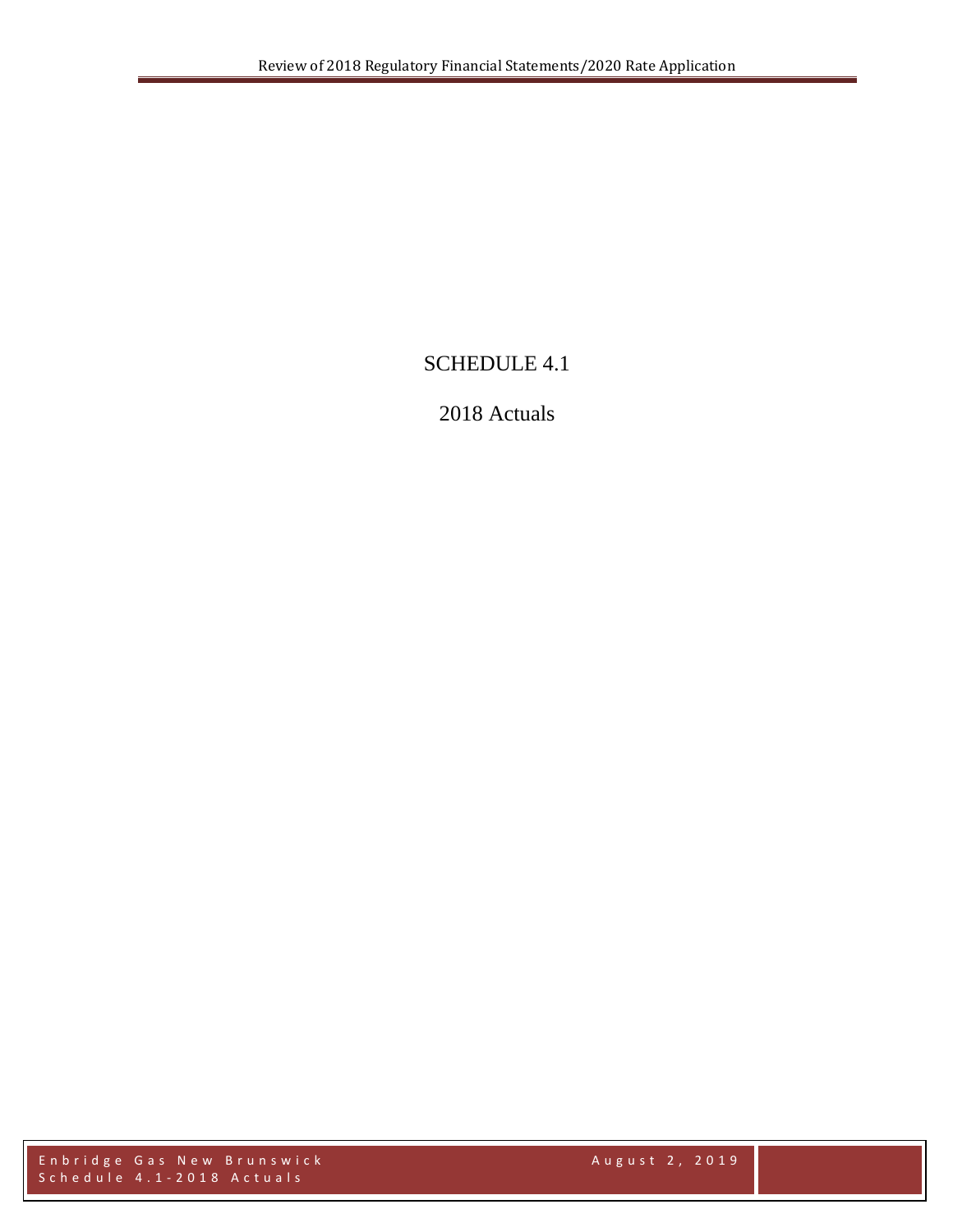| Balance Sheet for Regulatory Purposes |
|---------------------------------------|
| For the year ended December 31, 2018  |

#### **Notice to Reader: Subject to review by the New Brunswick Energy and Utilities Board**

| 3<br>4 Regulated Assets                                                                                                                          | <b>Assets</b>                                                                             | 2018                      | 2017                      |
|--------------------------------------------------------------------------------------------------------------------------------------------------|-------------------------------------------------------------------------------------------|---------------------------|---------------------------|
|                                                                                                                                                  |                                                                                           |                           |                           |
|                                                                                                                                                  |                                                                                           |                           |                           |
| Property, Plant and Equipment (Note 2)<br>5<br>6                                                                                                 |                                                                                           |                           |                           |
| 7                                                                                                                                                | Gas Distributor Plant in Service - Net (includes AFUDC capitalized during 2018 of \$7.46) | \$<br>176,038             | \$<br>174,580             |
| <b>Construction Work In Progress - Gas Distributor Plant</b><br>8                                                                                |                                                                                           | 651                       | 967                       |
| 9<br><b>Total Property, Plant &amp; Equipment</b><br>10                                                                                          |                                                                                           | 176,689                   | 175,547                   |
| <b>Deferred Charges</b><br>11                                                                                                                    |                                                                                           |                           |                           |
| Deferred Development Costs - Net (Note 3)<br>12<br>Development O&M Capitalized Costs - Net (Note 4)<br>13<br><b>Total Deferred Charges</b><br>14 |                                                                                           | 1,702<br>83,241<br>84,943 | 1,273<br>86,034<br>87,307 |
| <b>Short Term Investments</b><br>15                                                                                                              |                                                                                           | 2,959                     | 2,965                     |
| 16<br>17                                                                                                                                         | <b>Total Regulated Rate Base Assets</b>                                                   | 264,591                   | 265,819                   |
| 18 Other Regulated Assets (Note 5)                                                                                                               |                                                                                           | 35,395                    | 26,174                    |
| 19<br>20                                                                                                                                         | <b>Total Regulated Assets</b>                                                             | 299,986                   | 291,993                   |
| 21 Regulatory Deferral (Note 1)                                                                                                                  |                                                                                           | 139,516                   | 143,523                   |
| 22<br><b>Total Assets</b><br>23                                                                                                                  |                                                                                           | \$<br>439,502             | \$<br>435,516             |
| 24                                                                                                                                               | <b>Liabilities and Partner's Equity</b>                                                   |                           |                           |
| 25<br>26 Partner's Equity (Ratebase) (Note 1)                                                                                                    |                                                                                           | \$<br>135,290             | \$<br>130,913             |
| 27 Long-term Advances from Associates and Affiliates (Notes 1 and 6)                                                                             |                                                                                           | 149,500                   | 149,500                   |
| 28 Other Regulated Liabilities (Note 7)                                                                                                          |                                                                                           | 15,196                    | 11,580                    |
| 29<br>30                                                                                                                                         |                                                                                           | \$<br>299,986             | \$<br>291,993             |
| 31 Partner's Equity (Regulatory Deferral)                                                                                                        |                                                                                           | 139,516                   | 143,523                   |
| 32<br><b>Total Liabilities and Equity</b><br>33                                                                                                  |                                                                                           | \$<br>439,502             | \$<br>435,516             |

**Financial Statement Effects of Rate Regulation and Legislative Changes –** Note 1 **Rate Base for Regulatory Purposes –** Note 12 **Capital Structure for Regulatory Purposes** – Note 13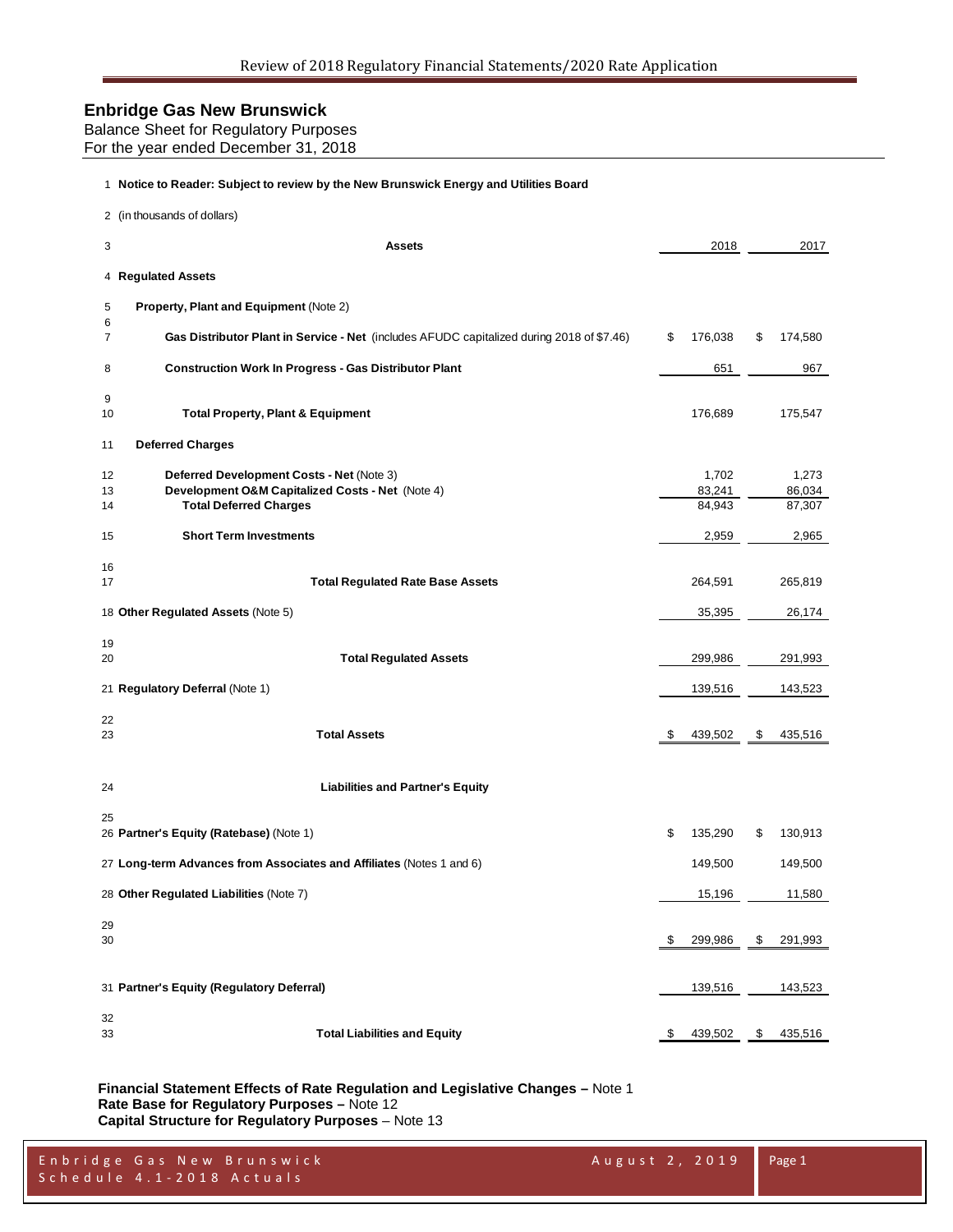Statement of Income for Regulatory Purposes For the year ended December 31, 2018

#### 1 **Notice to Reader: Subject to review by the New Brunswick Energy and Utilities Board**

2 (in thousands of dollars)

|    |                                                                                   |    | 2018           | 2017         |
|----|-----------------------------------------------------------------------------------|----|----------------|--------------|
| 3  | Revenue                                                                           |    |                |              |
| 4  | <b>Operating Revenue (Note 8)</b>                                                 |    |                |              |
| 5  | Gas distribution                                                                  | \$ | 46,938         | \$<br>43,760 |
| 6  | Miscellaneous                                                                     |    | 1,628          | 931          |
| 7  | <b>Allowance for Funds Used During Construction</b>                               |    | $\overline{7}$ | 19           |
| 8  |                                                                                   |    | 48,573         | 44,710       |
| 9  | <b>Service and Inspection</b>                                                     |    |                |              |
| 10 | Revenue                                                                           |    | 614            | 647          |
| 11 | Cost of goods sold                                                                |    | (332)          | (395)        |
| 12 |                                                                                   |    | 282            | 252          |
| 13 | <b>Total Revenue</b>                                                              |    | 48,855         | 44,962       |
| 14 | <b>Expenses</b>                                                                   |    |                |              |
| 15 | <b>Operating Expenses</b>                                                         |    |                |              |
| 16 | Operating and maintenances (Note 9)                                               |    | 11,214         | 11,971       |
| 17 | Transportation (net)                                                              |    | 1,718          | 1,574        |
| 18 | Total Operating and maintenance expenses                                          |    | 12,932         | 13,545       |
| 19 | Other Expenses                                                                    |    | 59             | 196          |
| 20 | Bad debt expense                                                                  |    | 132            | 108          |
| 21 | Amortization of Property, Plant and Equipment                                     |    | 6,102          | 5,971        |
| 22 | <b>Municipal and Other Taxes</b>                                                  |    | 1,259          | 1,248        |
| 23 | Interest on Amounts Due to Associates & Affiliates and Other Interest (Note 10)   |    | 6,875          | 6,977        |
| 24 | <b>Amortization of Deferred Development Costs</b>                                 |    | 2,929          | 2,913        |
|    |                                                                                   |    |                |              |
| 25 | <b>Total Expenses</b>                                                             |    | 30,288         | 30,958       |
|    |                                                                                   |    |                |              |
|    | 26 Income before Extraordinary Items, Regulatory Deferral and Return on Rate Base |    | 18,567         | 14,004       |
| 27 | <b>Excess returned to customers</b>                                               |    | (1,569)        |              |
|    | 28 Regulatory Deferral                                                            |    | (4,007)        | (978)        |
|    |                                                                                   |    |                |              |
|    | 29 Income before Tax                                                              | S  | 12,991         | \$<br>13,026 |
|    |                                                                                   |    |                |              |
|    | 30 Regulated Return on Equity (Note 11)                                           | \$ | 12,991         | \$<br>13,026 |

**Financial Statement Effects of Rate Regulation and Legislative Changes –** Note 1 **Details of Affiliate Transactions** – Note 14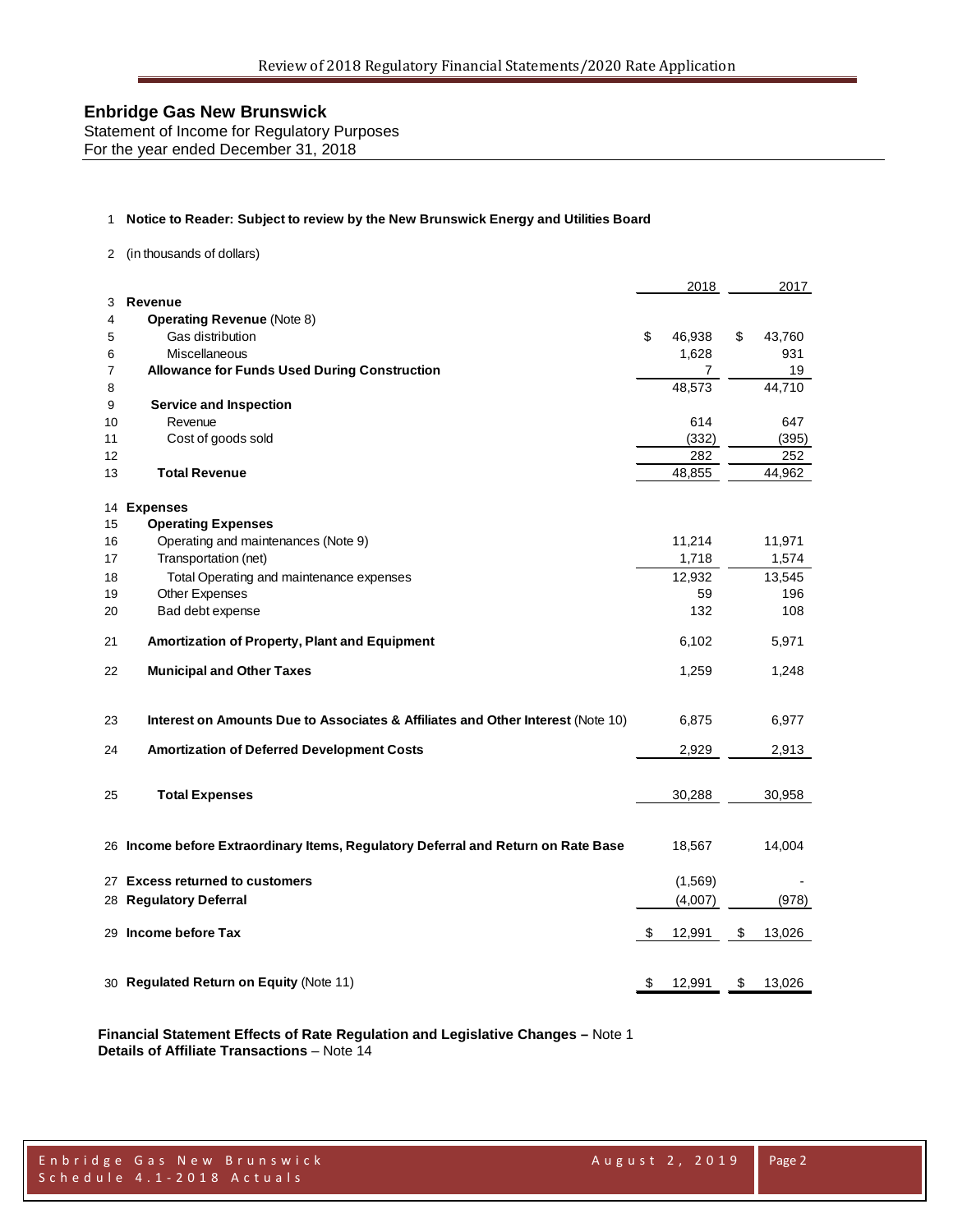Notes to 2018 Regulatory Financial Results For the year ended December 31, 2018

### Note 1 **Financial Statement Effects of Rate Regulation and Legislative Changes**

The Public Utility's primary business activities are subject to regulation by the New Brunswick Energy and Utilities Board (EUB). The Public Utility follows accounting practices prescribed by its regulator or stipulated in approved ratemaking decisions that are subject to examination and approval by the EUB and are similar to those being used by other enterprises in the gas distribution industry in Canada. Accordingly, the timing and recognition of certain revenues and expenses may differ from that otherwise expected under generally accepted accounting principles (GAAP) applicable to non-regulated operations. The ultimate recoverability of costs incurred is dependent upon the approval of the EUB.

Rate regulation creates differences between the manner in which the Public Utility accounts for transactions or events and how they would be accounted for if the Public Utility was not subject to rate regulation. The differences in accounting treatment include:

The EUB permits an "allowance for funds used during construction" (AFUDC) to be included in the rate base. In addition, AFUDC is included in the cost of property, plant and equipment and is depreciated over future periods as part of the total cost of the related asset, based on the expectation that depreciation expense, including the AFUDC component, will be approved for inclusion in future rates. AFUDC for rate-regulated entities includes both an interest component and a cost of equity component. In the absence of rate regulation, GAAP would permit the capitalization of only the interest component. Therefore, the initial set up of the equity component as a capitalized asset and the corresponding revenue recognized during the construction phase would not be recognized nor would the subsequent depreciation of the asset.

As prescribed by the EUB, the Public Utility does not recognize gains and losses on the sale of Enbridge Utility Gas (EUG) in the statement of income and uses a purchase gas variance account to defer the gain or loss on sale. Non-regulated enterprises would normally account for the gain or loss in the statement of income or comprehensive income.

Enbridge Inc., on behalf of the Public Utility, maintains a pension plan which provides defined benefit pension benefits to employees. As prescribed by the EUB, contributions made to the plan are expensed as paid, consistent with the recovery of such costs in rates. Under GAAP, pension costs and obligations for defined benefit pension plans are determined using the projected benefit method and are charged to income as services are rendered.

On December 16, 2016, the Government of New Brunswick enacted amendments to the Gas Distribution Act, 1999. The General Franchise Agreement was extended for an additional 25 years with an additional 25 year option. The legislation modified the current approach to setting rates from a combination of cost of service and market based rates to a cost of service approach only. The amendments allowed for an annual increase of 3% for Small General Service customers to current EUB approved rates in each of 2018 and 2019 and a rate freeze for non-SGS customers at current EUB approved rates for 2018 and 2019, after which the EUB will set the rates based on the cost of service methodology. The regulatory deferral account was reduced to \$144.5 million with \$100 million to be included in revenue requirement over 26 years commencing on January 1, 2020 and ending on December 31, 2045. The remaining regulatory deferral account balance of \$44.5 million is to be recovered as authorized by the EUB.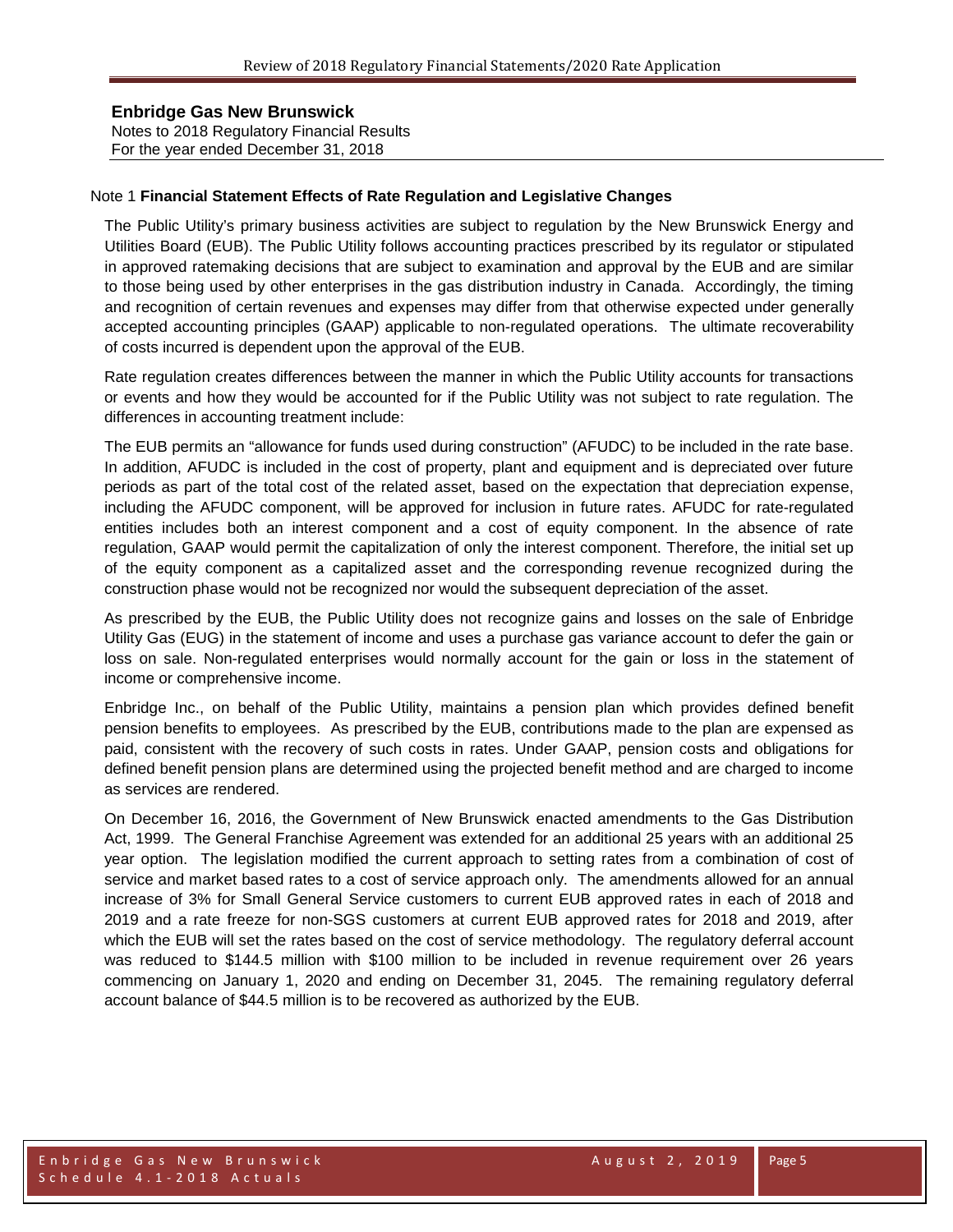Notes to 2018 Regulatory Financial Results For the year ended December 31, 2018

### (in thousands of dollars)

## Note 2 **Property, Plant & Equipment**

| 1      |                                                             |               |                             | 2018                     | 2017            |                                |
|--------|-------------------------------------------------------------|---------------|-----------------------------|--------------------------|-----------------|--------------------------------|
| 2<br>3 |                                                             | Cost          | Accumulated<br>Amortization | <b>Net Book</b><br>Value | <b>Net Book</b> | Rates of<br>Value Amortization |
|        |                                                             |               |                             |                          |                 |                                |
| 4      | Property, plant & equipment                                 |               |                             |                          |                 |                                |
| 5      | General plant                                               |               |                             |                          |                 |                                |
| 6      | Computer hardware & software                                | \$<br>898     | \$<br>(338)                 | \$<br>560                | \$<br>422       | 8.87%                          |
| 7      | Tools and work equipment                                    | 1,992         | (1,674)                     | 318                      | \$<br>474       | 14.53%                         |
| 8      | Office furniture and equipment                              | 464           | (313)                       | 151                      | \$<br>181       | 6.41%                          |
| 9      | Transportation                                              | 1,820         | (861)                       | 959                      | \$<br>693       | 6.32%                          |
| 10     | <b>Incentives</b>                                           | 355           | (85)                        | 270                      | \$<br>171       | 20.00%                         |
| 11     | Leasehold improvements                                      | 164           | (107)                       | 57                       | 59              | $\mathbf{1}$                   |
| 12     | Subtotal                                                    | 5,693         | (3,378)                     | 2,315                    | 2,000           |                                |
| 13     | Distribution plant                                          |               |                             |                          |                 |                                |
| 14     | Land                                                        | 375           |                             | 375                      | 375             |                                |
| 15     | Rights of way and easements                                 | 189           |                             | 189                      | 189             |                                |
| 16     | <b>Distribution mains</b>                                   | 130,221       | (33, 947)                   | 96,274                   | 96,145          | 1.64%                          |
| 17     | <b>Street services</b>                                      | 68,006        | (18, 983)                   | 49,023                   | 47,560          | 1.74%                          |
| 18     | Meters and regulators                                       | 22,949        | (4, 409)                    | 18,540                   | 18,652          | 7.63%                          |
| 19     | <b>Stations</b>                                             | 16,654        | (7, 331)                    | 9,323                    | 9,659           | 2.82%                          |
| 20     |                                                             |               |                             |                          |                 |                                |
| 21     | Subtotal                                                    | 238,394       | (64, 670)                   | 173,724                  | 172,580         |                                |
| 22     |                                                             |               |                             |                          |                 |                                |
| 23     | Total plant in service                                      | 244,087       | (68,048)                    | 176,039                  | 174,580         |                                |
| 24     | Construction work in progress                               | 651           |                             | 651                      | \$<br>967       |                                |
| 25     |                                                             |               |                             |                          |                 |                                |
| 26     | Total property, plant & equipment                           | 244,738<br>S. | (68, 048)<br>\$             | \$<br>176,690            | \$<br>175,547   |                                |
| 27     | <sup>1</sup> Amortized over the term of the related leases. |               |                             |                          |                 |                                |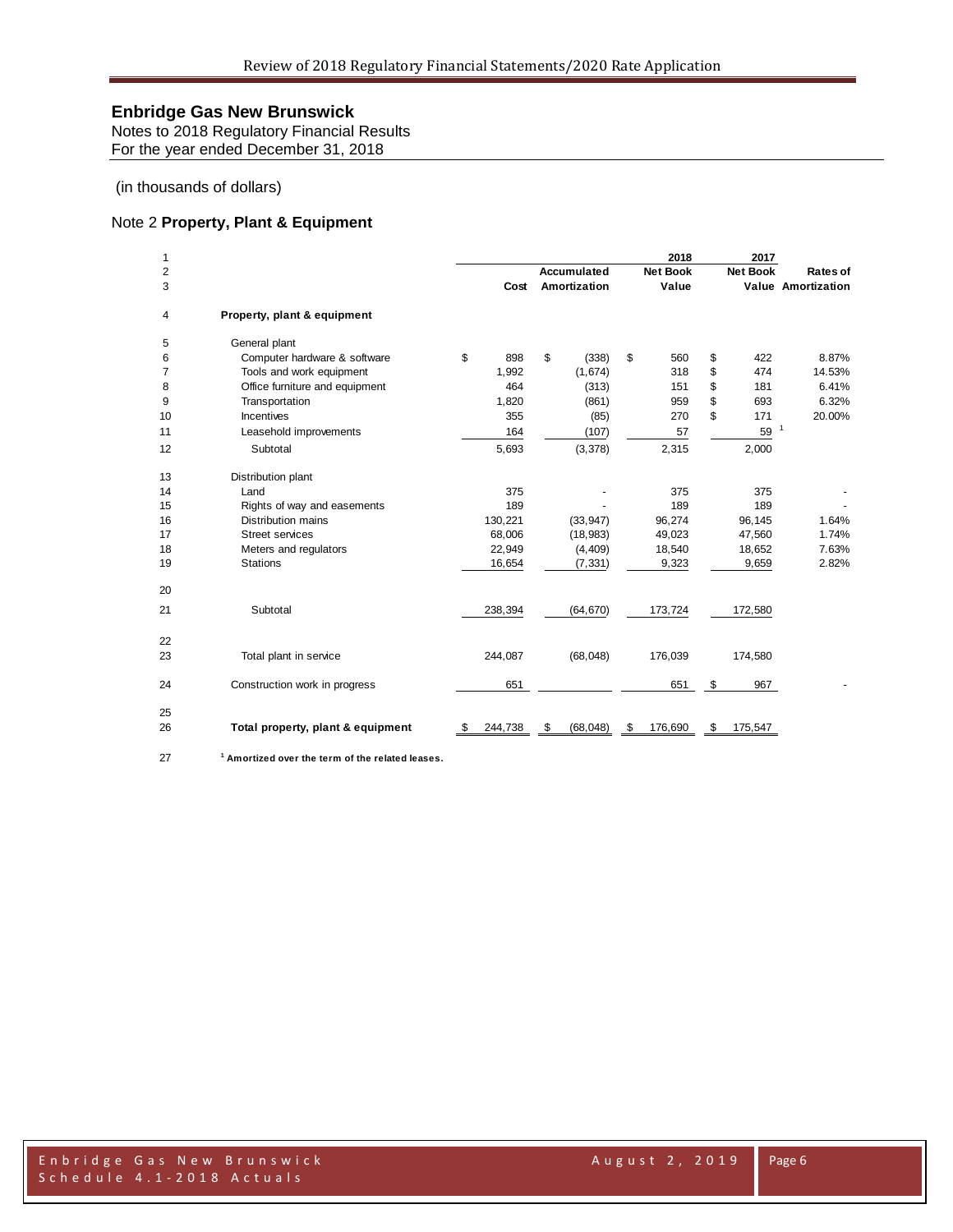Notes to 2018 Regulatory Financial Results For the year ended December 31, 2018

(in thousands of dollars)

### Note 3 **Deferred Development Costs - Net**

| 2<br>3      |                                                                                             |   | Cost                  | Accumulated<br>Amortization | 2018<br><b>Net Book</b><br>Value |   | 2017<br><b>Net Book</b> | Rates of<br><b>Value Amortization</b> |
|-------------|---------------------------------------------------------------------------------------------|---|-----------------------|-----------------------------|----------------------------------|---|-------------------------|---------------------------------------|
| 4<br>5<br>6 | Franchise fee<br>Intangible Software<br>Intangible Software - Construction work in progress | S | 1.500<br>1,666<br>269 | (1,450)<br>(283)            | \$<br>50<br>1,383<br>269         | S | 125<br>1.076<br>72      | 5.00%<br>4.96%                        |
|             | Total deferred development costs, net                                                       |   | 3.435                 | (1,733)                     | 1.702                            |   | 1.273                   |                                       |

### Note 4 **Development O&M Capitalized Costs – Net**

| 8<br>9<br>10      |                                              | Cost    | Accumulated<br>Amortization | 2018<br><b>Net Book</b><br>Value | 2017<br><b>Net Book</b> | Rates of<br><b>Value Amortization</b> |
|-------------------|----------------------------------------------|---------|-----------------------------|----------------------------------|-------------------------|---------------------------------------|
| 11                | Development O&M capitalized costs            | 114.952 | (31.711)                    | 83.241                           | 86.033                  | 2.43%                                 |
| $12 \overline{ }$ | Total development O&M capitalized costs, net | 114.952 | (31, 711)                   | 83.241                           | 86,033                  |                                       |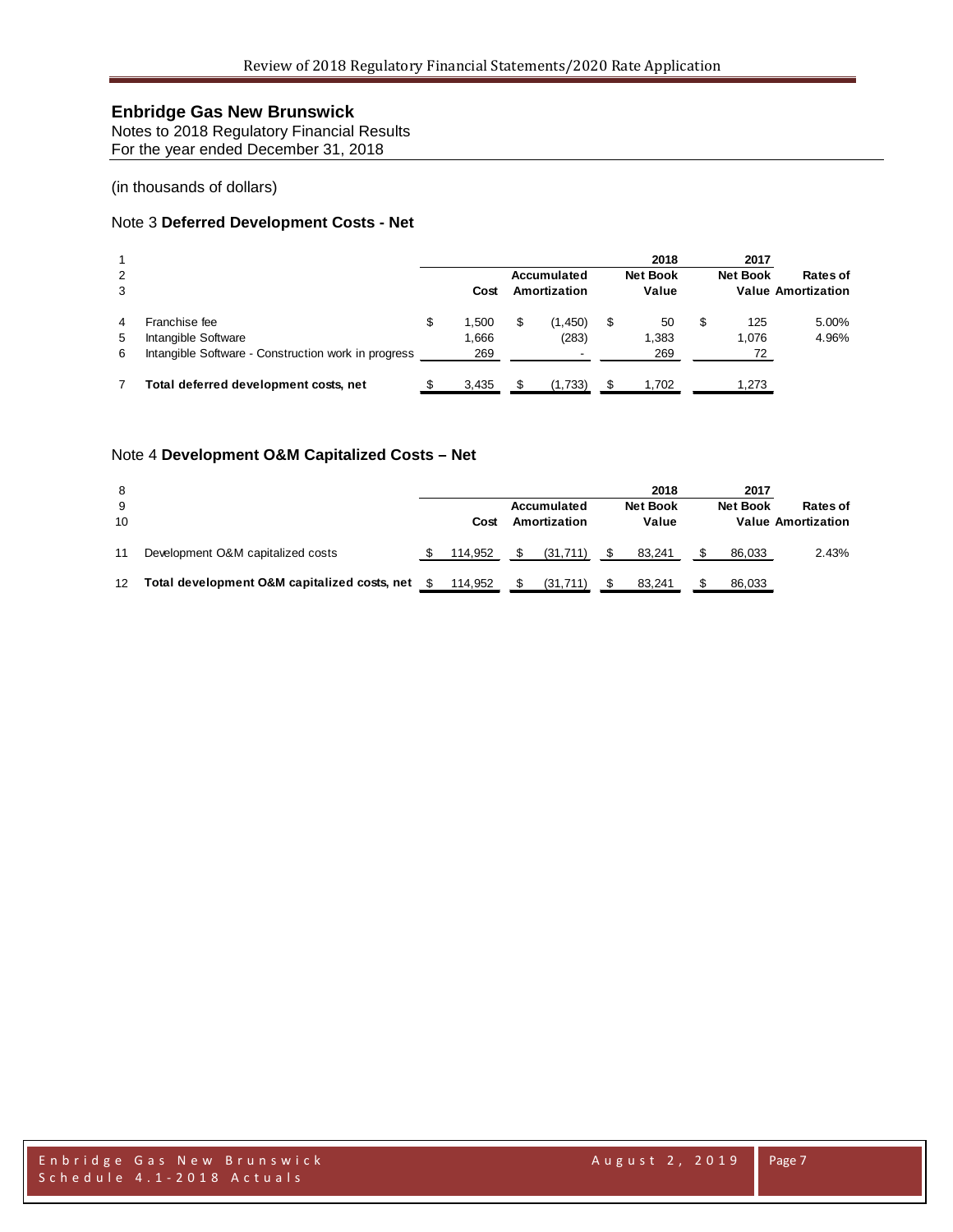Notes to 2018 Regulatory Financial Results For the year ended December 31, 2018

(in thousands of dollars)

## Note 5 **Other Regulated Assets**

# **Other Regulated Assets**

|   |                               | 2018        |   | 2017   |
|---|-------------------------------|-------------|---|--------|
|   | Cash & short term investments | \$<br>4.804 |   | 2,788  |
|   | Accounts receivable           | 28,263      |   | 21,618 |
|   | Inventory                     | 1.118       |   | 1,043  |
| 5 | Long term receivable          | 1.210       |   | 725    |
| 6 |                               | 35,395      | S | 26,174 |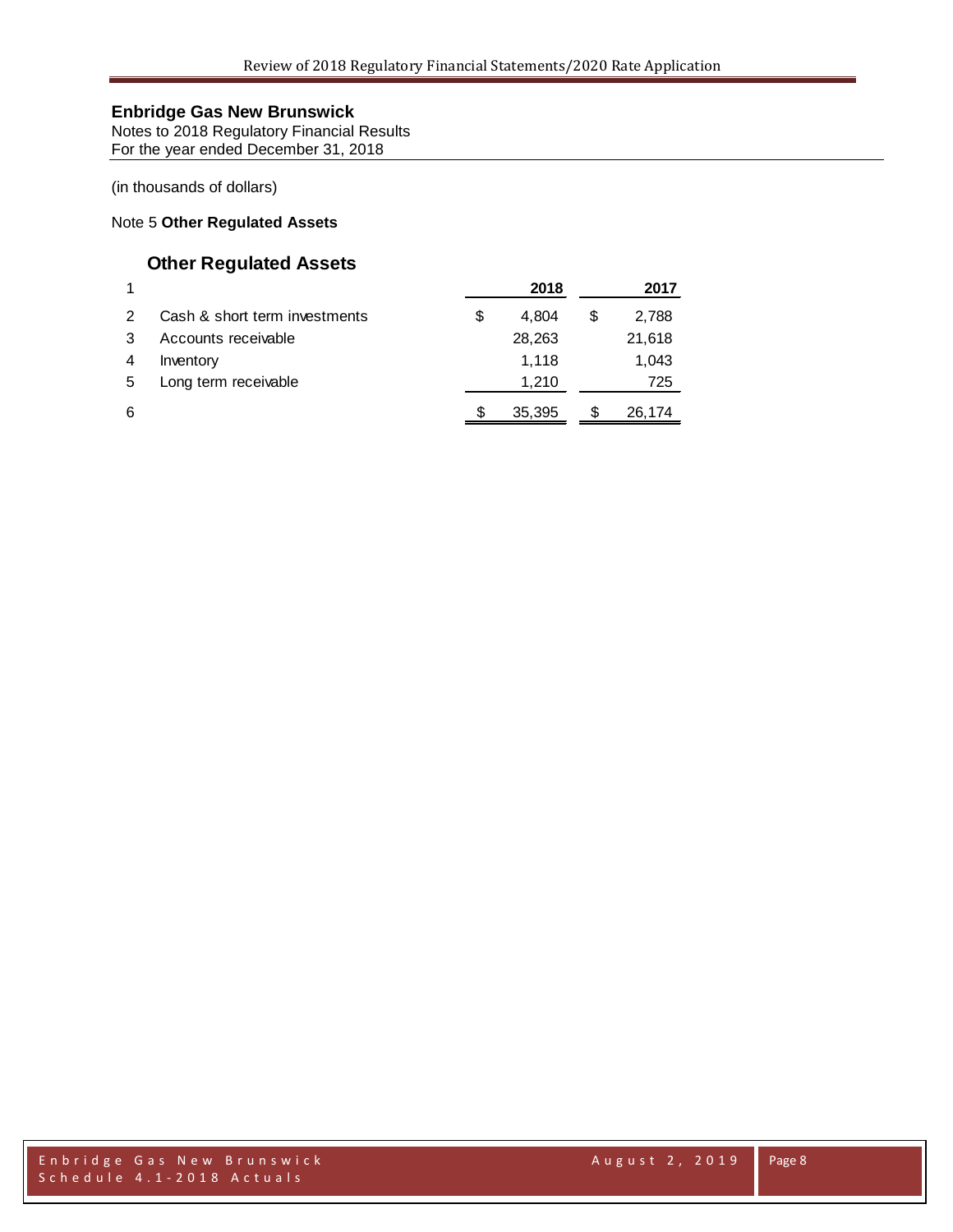Notes to 2018 Regulatory Financial Results For the year ended December 31, 2018

(in thousands of dollars)

#### Note 6 **Long-term Advances from Associates and Affiliates**

|                |                                |                   |                      |                          |                          | 2018                |                          |                          |               | 2017                |           |
|----------------|--------------------------------|-------------------|----------------------|--------------------------|--------------------------|---------------------|--------------------------|--------------------------|---------------|---------------------|-----------|
| $\overline{2}$ |                                |                   |                      |                          |                          | <b>Cost of Debt</b> |                          |                          |               | <b>Cost of Debt</b> |           |
| 3              |                                | <b>Issue Date</b> | <b>Maturity Date</b> | Amount                   | Enbridge Inc.            | <b>EGNB</b>         | Regulated                | Amount                   | Enbridge Inc. | <b>EGNB</b>         | Regulated |
| 4              | Promissory Note                | 12-Dec-12         | 9-Dec-19             | 15,000                   | 4.63%                    | 5.63%               | 5.63%                    | 15,000                   | 4.63%         | 5.63%               | 5.63%     |
| 5              | Promissory Note                | 12-Dec-12         | 30-Dec-21            | 14,000                   | 3.50%                    | 4.50%               | 4.50%                    | 14,000                   | 3.50%         | 4.50%               | 4.50%     |
| 6              | Promissory Note                | 8-Jan-13          | 8-Jan-20             | 7,500                    | 3.67%                    | 4.67%               | 4.67%                    | 7,500                    | 3.67%         | 4.67%               | 4.67%     |
|                | Promissory Note                | 24-Feb-14         | 26-Feb-18            | $\overline{\phantom{0}}$ |                          | ٠                   | $\overline{\phantom{a}}$ | $\overline{\phantom{a}}$ | 4.16%         | 5.16%               | 5.16%     |
| 8              | Promissory Note                | 24-Mar-14         | 24-Mar-17            | $\overline{\phantom{a}}$ | $\overline{\phantom{a}}$ | ۰.                  | $\overline{\phantom{a}}$ | ٠                        | 3.69%         | 4.69%               | 4.69%     |
| 9              | Promissory Note                | 29-Dec-14         | 28-Dec-18            |                          |                          | ۰                   | $\overline{\phantom{a}}$ |                          | 3.72%         | 4.72%               | 4.72%     |
| 10             | Promissory Note                | 30-Mar-15         | 29-Mar-19            | 6,000                    | 3.45%                    | 4.45%               | 4.45%                    | 6,000                    | 3.45%         | 4.45%               | 4.45%     |
| 11             | Promissory Note                | 15-Sep-15         | 15-Sep-19            | 18,000                   | 3.84%                    | 4.84%               | 4.84%                    | 18,000                   | 3.84%         | 4.84%               | 4.84%     |
| $12 \,$        | Promissory Note                | 15-Sep-15         | 15-Sep-20            | 18,000                   | 4.23%                    | 5.23%               | 5.23%                    | 18,000                   | 4.23%         | 5.23%               | 5.23%     |
| 13             | Promissory Note                | 8-Aug-16          | $9-Auq-21$           | 20,000                   | 3.55%                    | 4.55%               | 4.55%                    | 20,000                   | 3.55%         | 4.55%               | 4.55%     |
| 14             | Promissory Note                | 15-Mar-17         | 15-Mar-22            | 5,000                    | 3.02%                    | 4.02%               | 4.02%                    | 5,000                    | 3.02%         | 4.02%               | 4.02%     |
| 15             | Promissory Note                | 15-Mar-17         | 15-Mar-22            | 21,000                   | 3.02%                    | 4.02%               | 4.02%                    | 21,000                   | 3.02%         | 4.02%               | 4.02%     |
| 16             | Promissory Note                | 15-Mar-17         | 15-Mar-24            | 25,000                   | 3.60%                    | 4.60%               | 4.60%                    | 25,000                   | 3.60%         | 4.60%               | 4.60%     |
| 17             | Total long-term advances       |                   |                      |                          |                          |                     |                          |                          |               |                     |           |
| 18             | from associates and affiliates |                   |                      | 149,500                  | 3.69%                    | 4.69%               | 4.69%                    | \$<br>149,500            | 3.73%         | 4.73%               | 4.73%     |

The cost of debt of EGNB is limited to the actual borrowing rate of Enbridge Inc. plus 1%.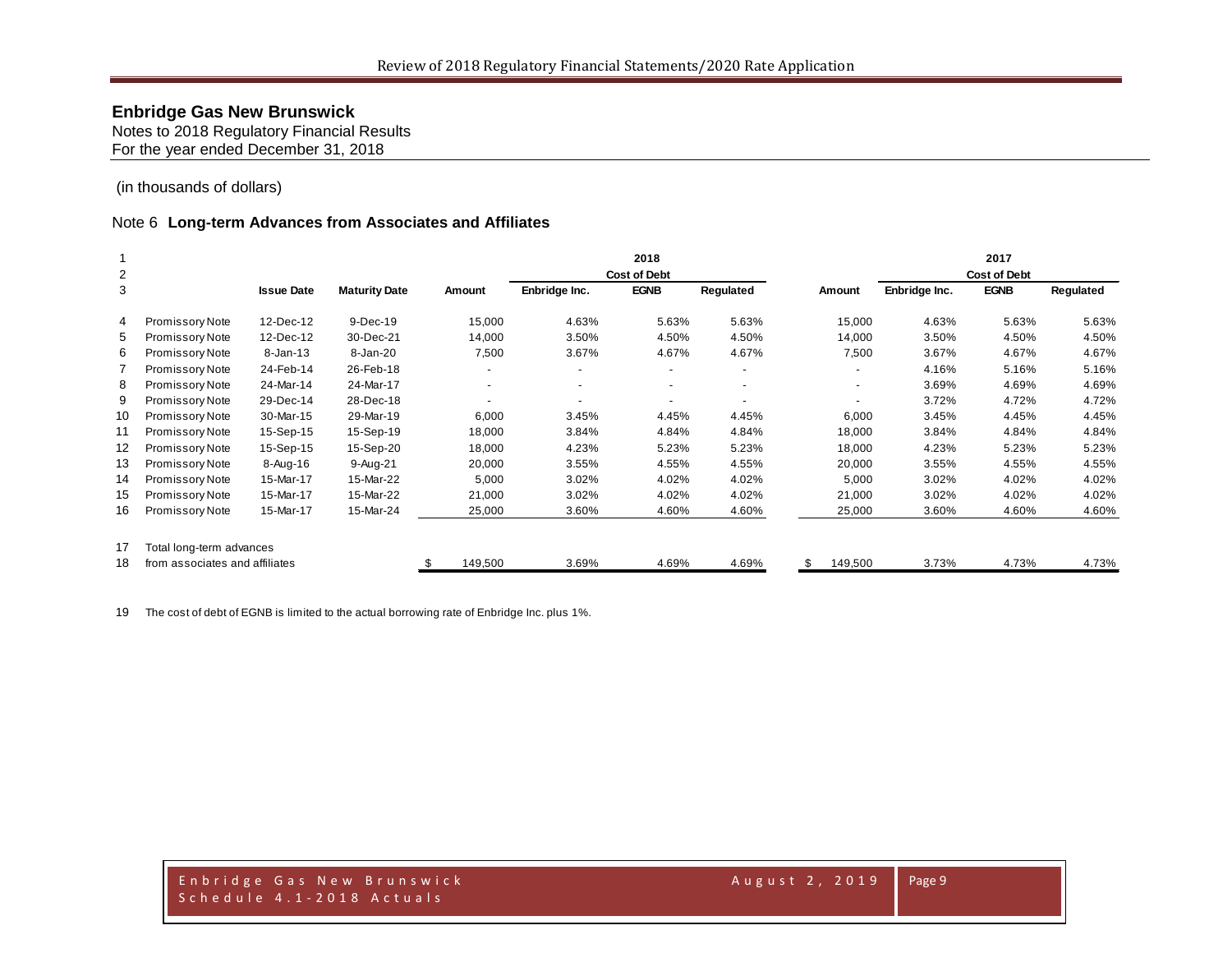Notes to 2018 Regulatory Financial Results For the year ended December 31, 2018

### (in thousands of dollars)

### Note 7 **Other Regulated Liabilities**

|                                                  | 2018   |   | 2017   |
|--------------------------------------------------|--------|---|--------|
| 2 Rates variance                                 | 1.569  |   |        |
| 3 Accounts payable                               | 10,647 |   | 9,052  |
| 4 Long term payable                              | 521    |   | 561    |
| 5 Long term deferred post employment liabilities | 2,459  |   | 1,967  |
| 6                                                | 15,196 | S | 11,580 |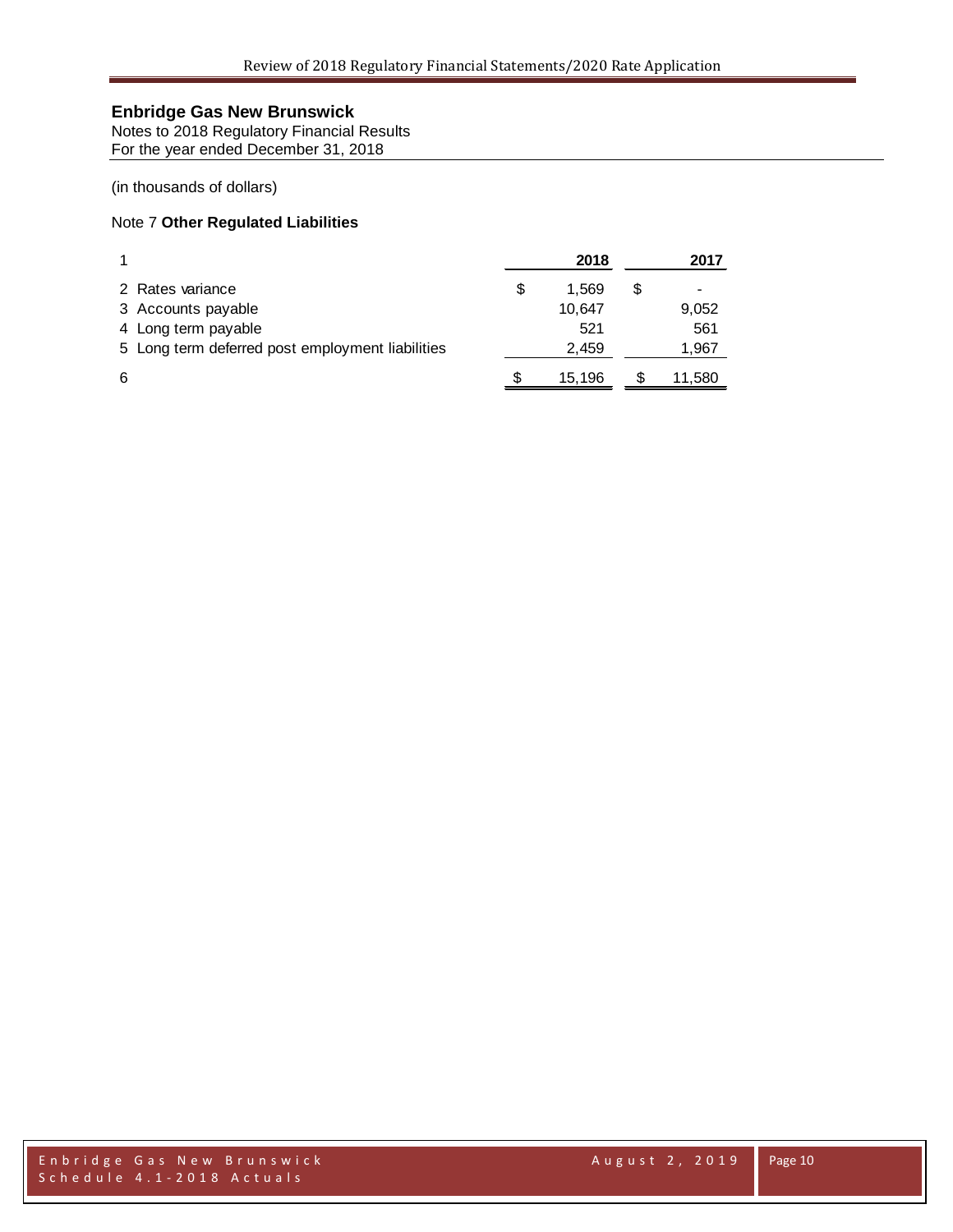Notes to 2018 Regulatory Financial Results For the year ended December 31, 2018

(in thousands of dollars)

### Note 8 **Operating Revenue**

### **a. Gas Distribution**

| $\mathbf 1$ |                                              |                | 2018             |                          |          |                  |                          |
|-------------|----------------------------------------------|----------------|------------------|--------------------------|----------|------------------|--------------------------|
| 2<br>3      |                                              | <b>Revenue</b> | <b>Customers</b> | <b>Throughput</b><br>TJs | Revenue  | <b>Customers</b> | <b>Throughput</b><br>TJs |
|             | 4 Small general service (SGS)                | \$7,752        | 8,315            | 614                      | \$7.371  | 8,292            | 595                      |
|             | 5 Mid-general service (MGS)                  | 14.374         | 3,077            | 1,174                    | 13,152   | 3,051            | 1,063                    |
|             | 6 Large general service (LGS)                | 12,902         | 380              | 1,602                    | 12,102   | 379              | 1,481                    |
|             | 7 Contract general service (CGS)             | 5,193          | 78               | 772                      | 6,249    | 69               | 704                      |
|             | 8 Industrial contract general service (ICGS) | 6,487          | 9                | 1,675                    | 4,694    | 9                | 1,647                    |
|             | 9 Off peak service (OPS)                     | 230            | 13               | 34                       | 192      | 13               | 30                       |
|             | 10 Total                                     | \$46,938       | 11,872           | 5,871                    | \$43,760 | 11,813           | 5,520                    |

11 1 Terajoule (TJ) = 1,000 Gigajoules (GJ)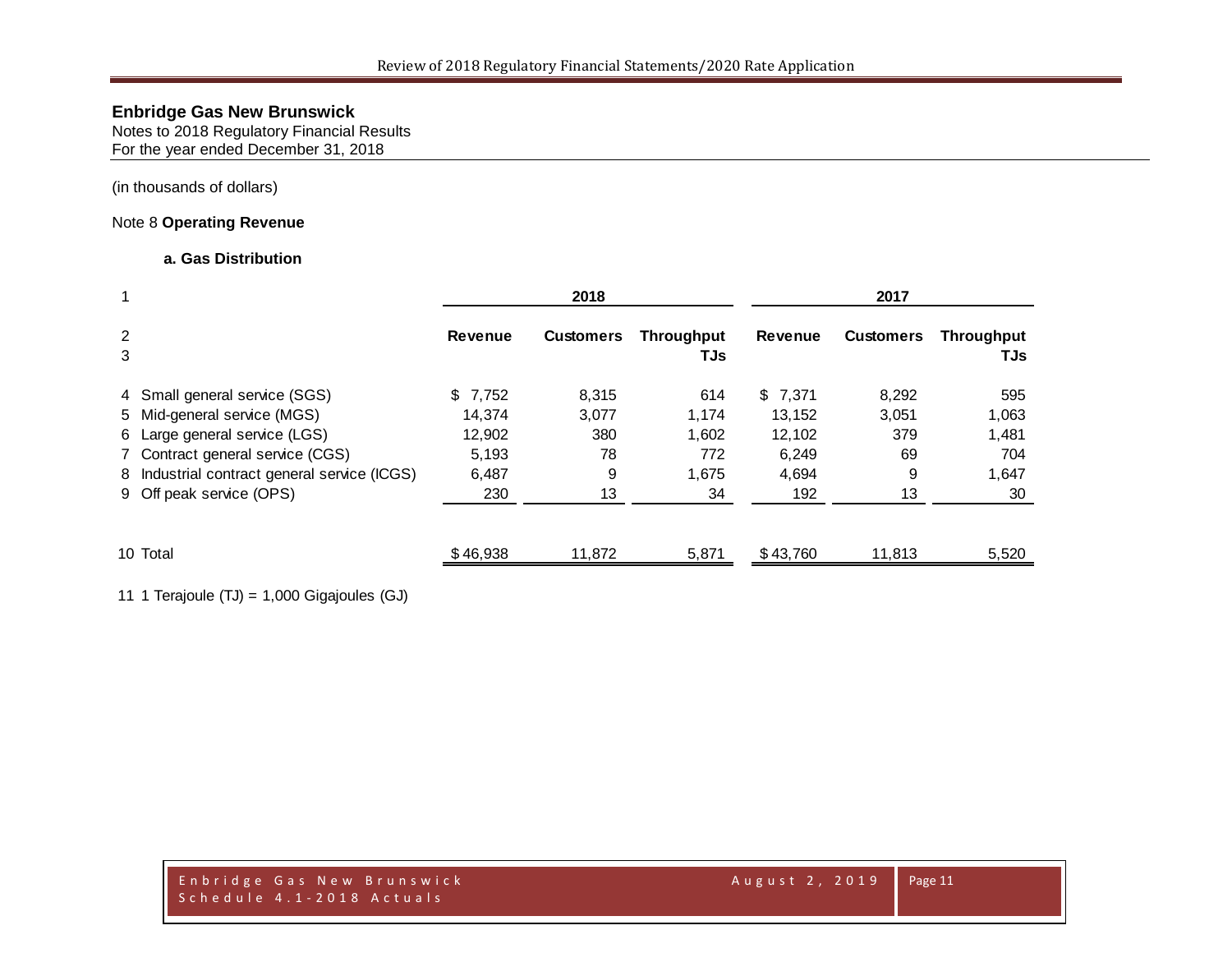Notes to 2018 Regulatory Financial Results For the year ended December 31, 2018

(in thousands of dollars)

### Note 8 **Operating Revenue (continued)**

### **b. Miscellaneous**

| 1      |                                                                         | 2018               |   | 2017       |
|--------|-------------------------------------------------------------------------|--------------------|---|------------|
|        | 2 Agent billing and collection<br>3 Other miscellaneous revenue         | \$<br>204<br>1,424 | S | 196<br>735 |
|        | 4 Total miscellaneous                                                   | 1,628              | S | 931        |
| 5<br>6 | <b>Details of Agent Billing and Collection Revenues</b><br>(in dollars) |                    |   |            |
|        |                                                                         | 2018               |   | 2017       |
|        | 7 Agent billing and collection                                          |                    |   |            |
| 8      | Small general service (SGS)                                             | 132,816            | S | 128,542    |

9 Mid-general service (MGS) 54,155 52,042 10 Large general service (LGS) 13,685 13,685 12,837 11 Contract general service ( CGS) 2,062 2,062 12 Industrial contract general service ( ICGS) 392 398 13 Off peak service (OPS) 691

14 **Total agent billing and collection revenue** \$ 203,780 \$ 196,353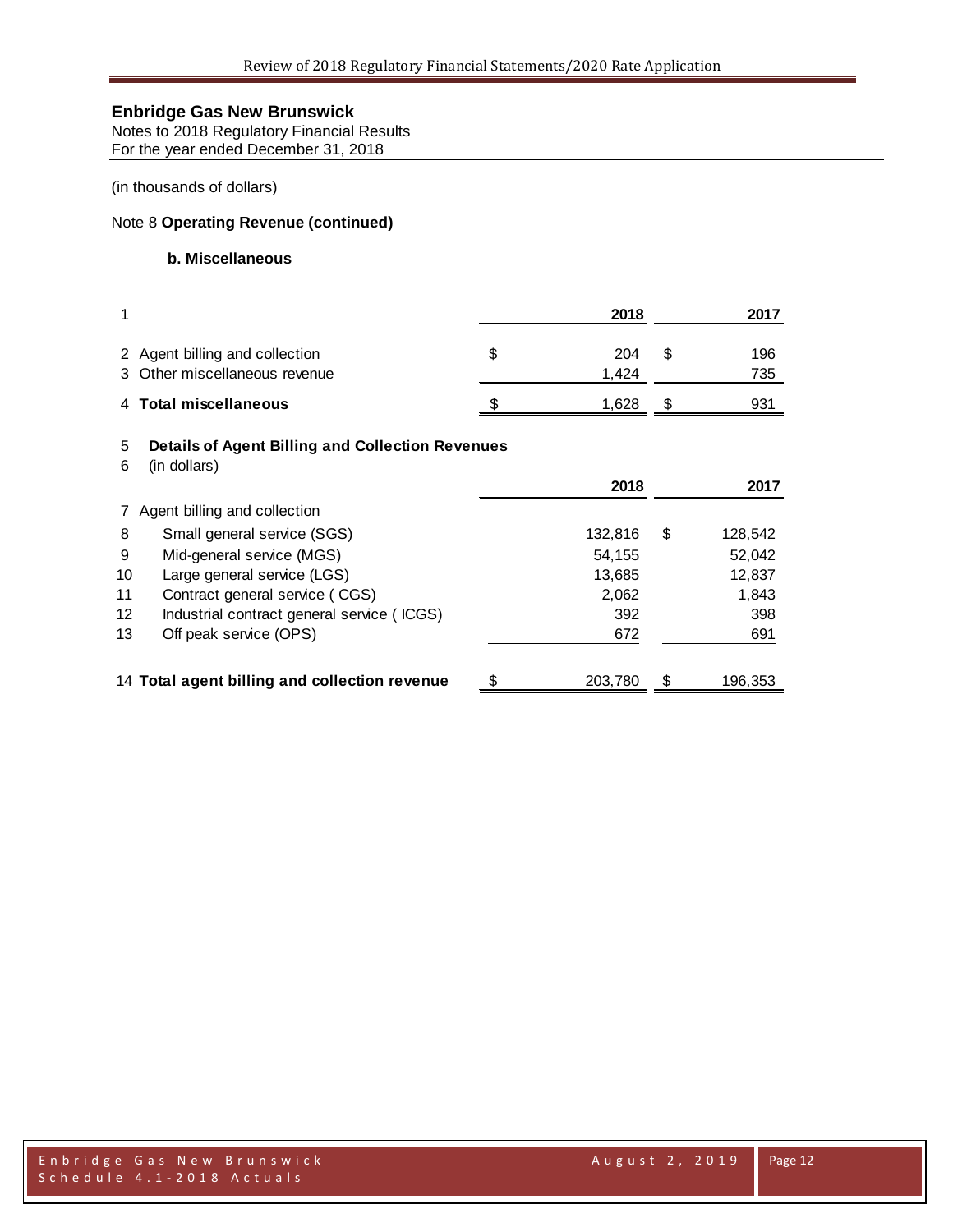Notes to 2018 Regulatory Financial Results For the year ended December 31, 2018

(in thousands of dollars)

### Note 9 **Operating and Maintenance Expenses**

| 1   |                                              | 2018         | 2017 |        |  |  |
|-----|----------------------------------------------|--------------|------|--------|--|--|
|     |                                              |              |      |        |  |  |
| 2   | Corporate management                         | \$<br>762    | \$   | 797    |  |  |
| З   | Corporate administration                     | 177          |      | 361    |  |  |
| 4   | Financial reporting                          | 1,182        |      | 1,134  |  |  |
| 5   | Information technology                       | 1,245        |      | 1,460  |  |  |
| 6   | Regulatory & upstream                        | 880          |      | 761    |  |  |
|     | Sales & marketing                            | 1,255        |      | 1,277  |  |  |
| 8   | Distribution & maintenance                   | 5,359        |      | 5,238  |  |  |
| 9   | Customer care                                | 1,304        |      | 1,266  |  |  |
| 10. | Human resources                              | 2,370        |      | 3,125  |  |  |
|     | 11 Gas transportation and related activities | 1,718        |      | 1,574  |  |  |
|     | 12 Total prior to capitalization             | 16,252       |      | 16,993 |  |  |
|     | 13 Total capitalized                         | 3,321        |      | 3,448  |  |  |
|     | 14 Total expense                             | \$<br>12,932 | \$   | 13,545 |  |  |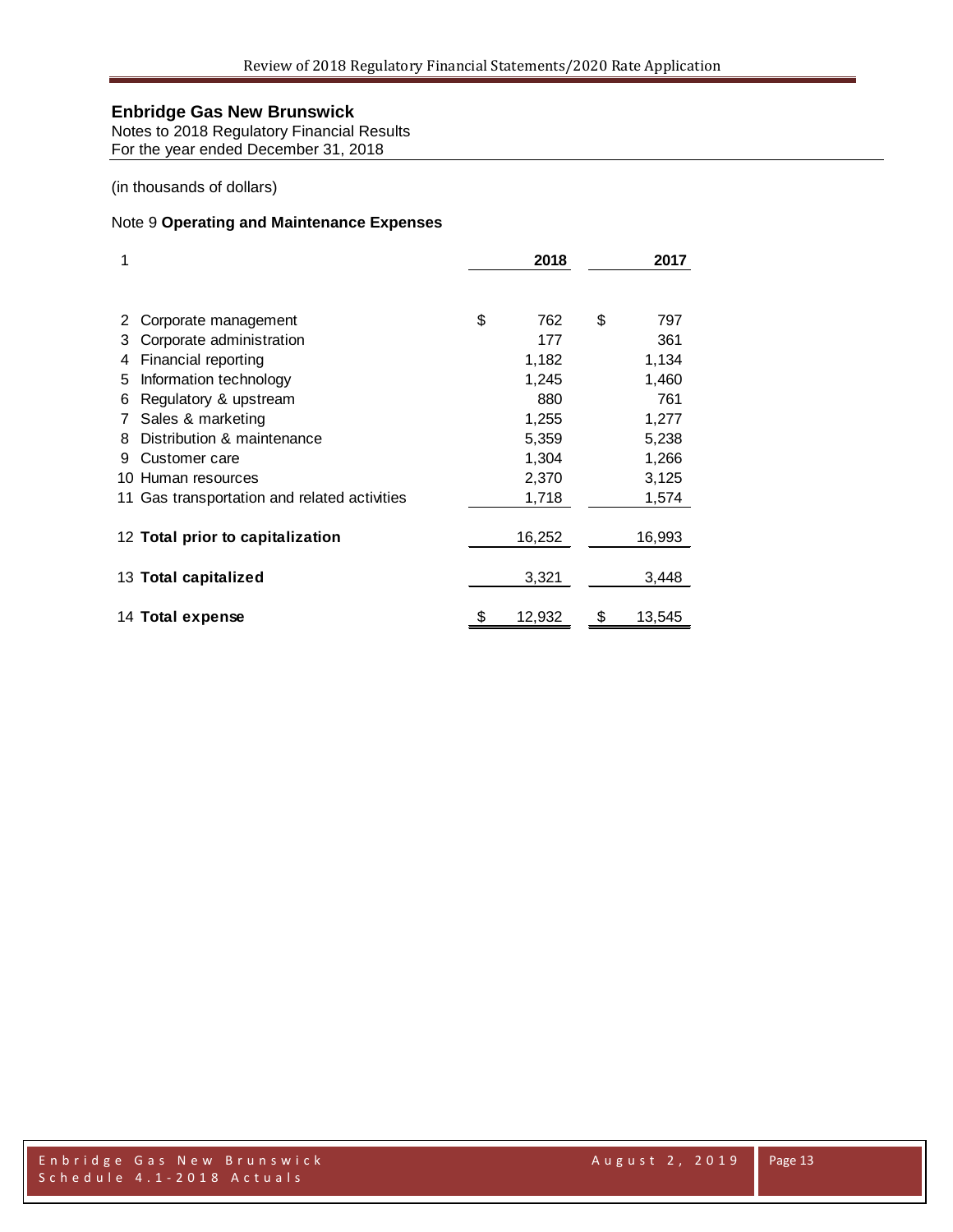Notes to 2018 Regulatory Financial Results For the year ended December 31, 2018

### (in thousands of dollars)

### Note 10 **Interest on Amounts Due to Associates & Affiliates and Other Interest**

|             |                                                                                                                                        |   | 2018        |   | 2017        |
|-------------|----------------------------------------------------------------------------------------------------------------------------------------|---|-------------|---|-------------|
| 2<br>3<br>4 | Interest on long-term debt<br>Other interest (revenue)/expense<br>AIDC - allowance for funds used during construction (debt component) | S | 6.851<br>21 | S | 6,950<br>20 |
| 5           | Total interest on amounts due to associates & affiliates and other interest                                                            |   | 6.875       |   | 6.977       |

### Note 11 **Regulated Return on Equity**

| 6                       |                                                                                                                                                                                                                                                 |   | 2018                                       |     | 2017                          |
|-------------------------|-------------------------------------------------------------------------------------------------------------------------------------------------------------------------------------------------------------------------------------------------|---|--------------------------------------------|-----|-------------------------------|
| 7<br>8<br>9<br>10<br>11 | Regulated return on equity<br>Disallowed return as per previous Matters<br>Excess returned to customers<br>Mechanism to adjust Regulatory Deferral as per legislation<br>AEDC - allowance for funds used during construction (equity component) | S | 18.561<br>(46)<br>(1, 569)<br>(3,960)<br>5 | S   | 13,992<br>(84)<br>(894)<br>12 |
| 12                      | Total regulated return on equity                                                                                                                                                                                                                |   | 12.991                                     | \$. | 13.026                        |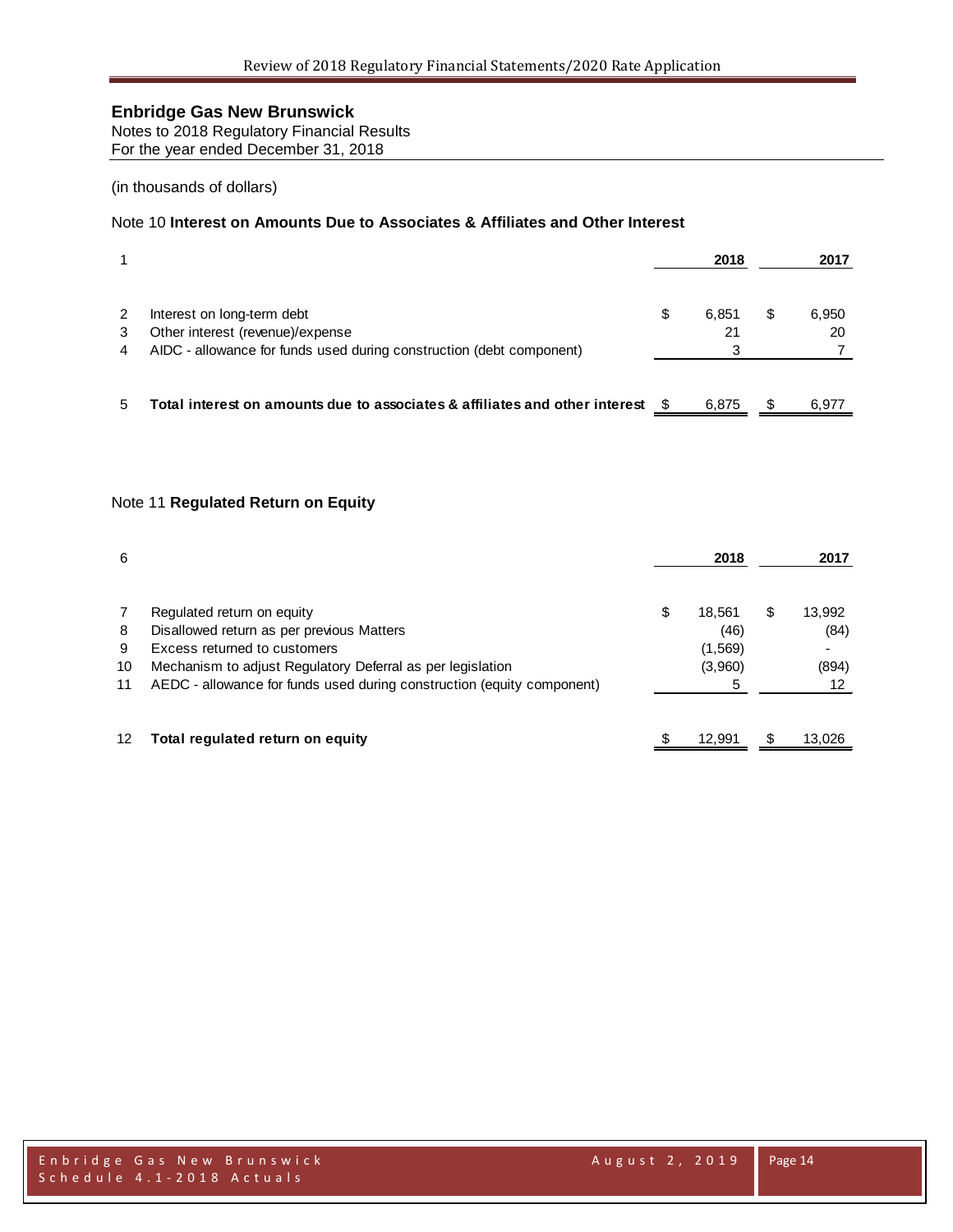Notes to 2018 Regulatory Financial Results For the year ended December 31, 2018

(in thousands of dollars)

### Note 12 **Rate Base for Regulatory Purposes**

| 1              |                                                                        | 2018                           | 2017 |                                |  |  |
|----------------|------------------------------------------------------------------------|--------------------------------|------|--------------------------------|--|--|
| 2              | Property, plant & equipment                                            |                                |      |                                |  |  |
| 3<br>4         | Cost<br>Accumulated amortization                                       | \$<br>244,087<br>(68, 049)     | \$   | 239,041<br>(64, 461)           |  |  |
| 5              | <b>Net</b>                                                             | 176,038                        |      | 174,580                        |  |  |
| 6              | <b>Deferred charges</b>                                                |                                |      |                                |  |  |
| 7<br>8<br>9    | Franchise fee, at cost<br>Accumulated amortization<br><b>Net</b>       | 1,500<br>(1, 450)<br>50        |      | 1,500<br>(1, 375)<br>125       |  |  |
| 10<br>11<br>12 | Development O&M capitalized costs<br>Accumulated amortization<br>Net   | 114,952<br>(31, 711)<br>83,241 |      | 114,952<br>(28, 919)<br>86,033 |  |  |
| 13<br>14<br>15 | Intangible software, at cost<br>Accumulated amortization<br><b>Net</b> | 1,666<br>(283)<br>1,383        |      | 1,299<br>(223)<br>1,076        |  |  |
| 16             | * Deferral account                                                     |                                |      |                                |  |  |
| 17             | <b>Total deferred charges</b>                                          | 84,674                         |      | 87,234                         |  |  |
| 18             | <b>Term deposit</b>                                                    | 2,959                          |      | 2,965                          |  |  |
| 19             | <b>Working capital allowance</b>                                       | 1,415                          |      | 1,377                          |  |  |
| 20             | <b>Total rate base</b>                                                 | \$<br>265,086                  | \$   | 266,156                        |  |  |
| 21             | Average rate base                                                      | \$265,706                      |      | \$267,027                      |  |  |
|                |                                                                        |                                |      |                                |  |  |

**\* Deferral account excluded for rate making purposes**

 **Effective January 1, 2012**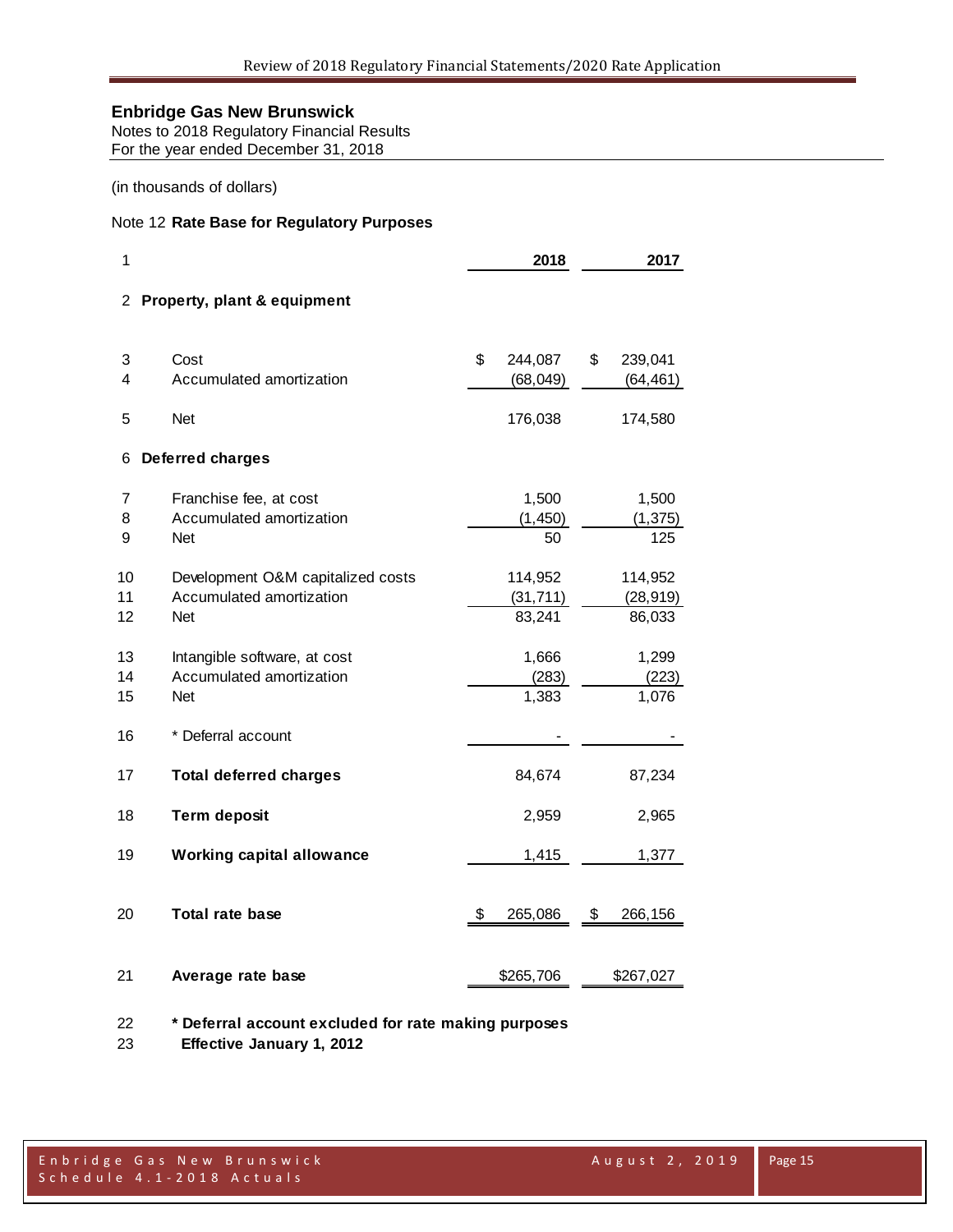Notes to 2018 Regulatory Financial Results For the year ended December 31, 2018

### (in thousands of dollars)

### Note 13 **Capital Structure for Regulatory Purposes**

| 1 |                     | 2018 |         |   | 2017    |
|---|---------------------|------|---------|---|---------|
|   | 2 Capital structure |      |         |   |         |
|   | 3 Long-term debt    | S    | 149,500 | S | 149,500 |
|   | 4 Equity            |      | 135,290 |   | 130,913 |
|   | 5 Total             |      | 284,790 |   | 280,413 |

#### **Capital structure percentage**

| 7 Long-term debt | 52.49%  | 53.31%  |
|------------------|---------|---------|
| 8 Equity         | 47.51%  | 46.69%  |
| 9 Total          | 100.00% | 100.00% |

### **Capital structure average percentage for regulatory purposes**

| 11 Long-term debt | 55.00%  | 55.00%  |
|-------------------|---------|---------|
| 12 Equity         | 45.00%  | 45.00%  |
| 13 Total          | 100.00% | 100.00% |

#### **Weighted cost of capital for regulatory purposes**

| 15 Long-term debt | 2.58% | 2.78% |
|-------------------|-------|-------|
| 16 Equity         | 4.91% | 4.91% |
| 17 Total          | 7.49% | 7.69% |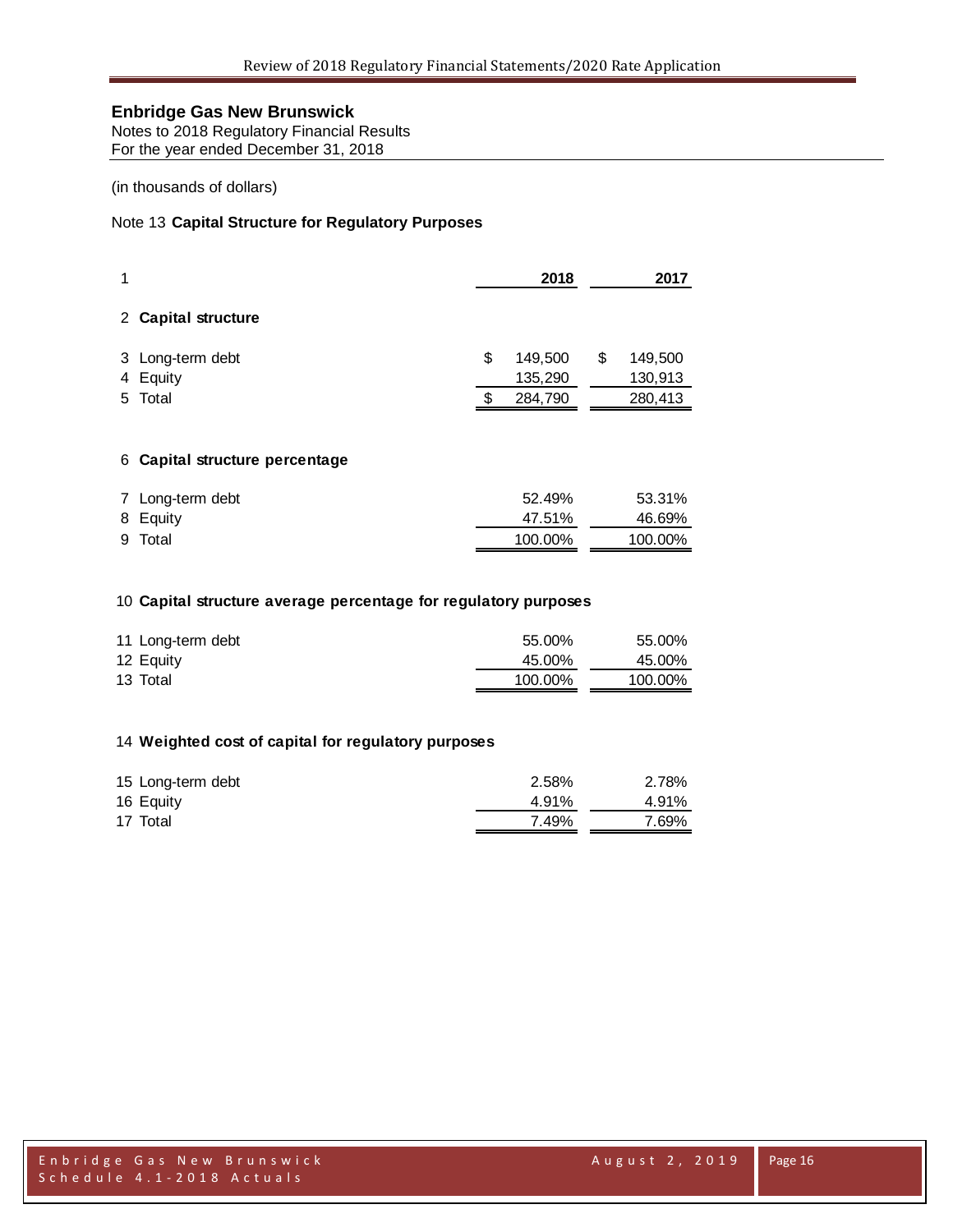Notes to 2018 Regulatory Financial Results For the year ended December 31, 2018

#### (in thousands of dollars)

#### Note 14 **Details of Affiliate Transactions**

| 1              |                                            | Enbridge Inc. Canada Inc. |                          | Enbridge<br>Employee<br><b>Services</b> |                                  |        | Enbridge<br>Gas<br>Inc.  | Distribution St. Lawrence<br>Gas |        | Gazifère Inc.            | <b>Maritimes</b><br>and<br><b>Northeast</b><br>Pipeline |      | <b>Total Affiliate</b><br><b>Consulting</b><br>and Services |      | <b>Total</b><br>Consulting<br>and Services | <b>Affiliate</b><br>Expenditure<br>as Percent of<br><b>Total</b> |
|----------------|--------------------------------------------|---------------------------|--------------------------|-----------------------------------------|----------------------------------|--------|--------------------------|----------------------------------|--------|--------------------------|---------------------------------------------------------|------|-------------------------------------------------------------|------|--------------------------------------------|------------------------------------------------------------------|
|                | 2 For the period ending December 31, 2018  |                           |                          |                                         |                                  |        |                          |                                  |        |                          |                                                         |      |                                                             |      |                                            |                                                                  |
| 3              | Corporate management                       | \$                        | $\overline{\phantom{a}}$ | \$                                      | $\sim$                           | \$     | $\overline{2}$           | \$                               | \$     | $\overline{a}$           | \$<br>$\blacksquare$                                    | \$   | $\overline{2}$                                              | \$   | 29                                         | 7%                                                               |
| $\overline{4}$ | Sales & marketing                          |                           |                          |                                         |                                  |        | $\overline{a}$           |                                  |        |                          | $\overline{\phantom{a}}$                                |      | $\overline{a}$                                              |      | 162                                        | 0%                                                               |
| 5              | Human resources                            |                           | 152                      |                                         |                                  |        |                          |                                  |        |                          | $\overline{\phantom{a}}$                                |      | 152                                                         |      | 179                                        | 85%                                                              |
| 6              | Distribution & maintenance                 |                           |                          |                                         | $\overline{a}$                   |        | 519                      |                                  |        |                          | 15                                                      |      | 534                                                         |      | 1,247                                      | 43%                                                              |
| $\overline{7}$ | Budget & regulatory                        |                           | $\overline{\phantom{a}}$ |                                         | $\overline{\phantom{a}}$         |        |                          |                                  |        |                          | $\overline{a}$                                          |      | $\overline{a}$                                              |      | 733                                        | 0%                                                               |
| 8              | Financial reporting                        |                           | 52                       |                                         | (10)                             |        |                          |                                  |        |                          |                                                         |      | 41                                                          |      | 147                                        | 28%                                                              |
| 9              | Customer care                              |                           |                          |                                         | $\overline{a}$                   |        |                          |                                  |        | 915                      | $\overline{a}$                                          |      | 915                                                         |      | 1,036                                      | 88%                                                              |
| 10             | Corporate administration                   |                           | 110                      |                                         | $\overline{a}$                   |        | $\overline{7}$           |                                  |        |                          | $\overline{a}$                                          |      | 117                                                         |      | 117                                        | 100%                                                             |
| 11             | Gas transportation & related               |                           | $\overline{a}$           |                                         | $\overline{a}$                   |        | 137                      |                                  |        |                          | $\overline{a}$                                          |      | 137                                                         |      | 137                                        | 100%                                                             |
| 12             | Information technology                     |                           | 672                      |                                         | $\overline{a}$                   |        | 20                       |                                  |        | ÷,                       | $\overline{a}$                                          |      | 692                                                         |      | 786                                        | 88%                                                              |
| 13<br>14       | Gas Purchases and Sales<br>Recoveries      |                           | $\blacksquare$           |                                         | $\overline{a}$<br>$\blacksquare$ |        |                          | (178)                            |        | L,<br>(285)              | 1,051<br>$\blacksquare$                                 |      | 1,051<br>(463)                                              |      | 1,051<br>(463)                             | 100%<br>100%                                                     |
|                |                                            |                           |                          |                                         |                                  |        | $\overline{\phantom{a}}$ |                                  |        |                          |                                                         |      |                                                             |      |                                            |                                                                  |
| 15 Total       |                                            |                           | 986                      | \$                                      | $(10)$ \$                        |        | 685 \$                   | $(178)$ \$                       |        | 630                      | \$<br>1,066                                             | \$   | 3,178                                                       | S.   | 5,161                                      | 62%                                                              |
|                | 16 For the period ending December 31, 2017 |                           |                          |                                         |                                  |        |                          |                                  |        |                          |                                                         |      |                                                             |      |                                            |                                                                  |
| 17             | Corporate management                       | \$                        | $\overline{\phantom{a}}$ | \$                                      |                                  | $-$ \$ | 52 \$                    |                                  | $-$ \$ | $\overline{\phantom{0}}$ | \$<br>$\sim$                                            | \$   | 52                                                          | - \$ | 115                                        | 45%                                                              |
| 18             | Sales & marketing                          |                           |                          |                                         |                                  |        | $\blacksquare$           |                                  |        |                          |                                                         |      | $\overline{\phantom{a}}$                                    |      | 107                                        | 0%                                                               |
| 19             | Human resources                            |                           | 215                      |                                         | $\overline{a}$                   |        | $\overline{7}$           |                                  |        |                          | $\overline{a}$                                          |      | 222                                                         |      | 248                                        | 90%                                                              |
| 20             | Distribution & maintenance                 |                           |                          |                                         | $\overline{a}$                   |        | 426                      |                                  |        |                          | $\overline{a}$                                          |      | 426                                                         |      | 1,138                                      | 37%                                                              |
| 21             | Budget & regulatory                        |                           |                          |                                         |                                  |        |                          |                                  |        |                          |                                                         |      |                                                             |      | 623                                        | 0%                                                               |
| 22             | Financial reporting                        |                           | 11                       |                                         | 18                               |        | 35                       |                                  |        |                          |                                                         |      | 64                                                          |      | 174                                        | 37%                                                              |
| 23             | Customer care                              |                           |                          |                                         | $\overline{a}$                   |        |                          |                                  |        | 879                      |                                                         |      | 879                                                         |      | 1,005                                      | 88%                                                              |
| 24             | Corporate administration                   |                           | 305                      |                                         | $\overline{\phantom{a}}$         |        | $\overline{4}$           |                                  |        |                          | $\overline{a}$                                          |      | 309                                                         |      | 309                                        | 100%                                                             |
| 25             | Gas transportation & related               |                           |                          |                                         | ÷,                               |        | 126                      |                                  |        |                          | $\overline{\phantom{a}}$                                |      | 126                                                         |      | 126                                        | 100%                                                             |
| 26             | Information technology                     |                           | 835                      |                                         | $\overline{\phantom{a}}$         |        | 11                       |                                  |        | $\overline{a}$           | $\overline{a}$                                          |      | 846                                                         |      | 979                                        | 86%                                                              |
| 27             | Recoveries                                 |                           | $\blacksquare$           |                                         | $\overline{\phantom{m}}$         |        | $\blacksquare$           | (281)                            |        | (272)                    | $\overline{\phantom{a}}$                                |      | (553)                                                       |      | (553)                                      | 100%                                                             |
| 27 Total       |                                            | \$                        | $1,366$ \$               |                                         | 18 <sup>5</sup>                  |        | 661 \$                   | $(281)$ \$                       |        | 607 \$                   |                                                         | - \$ | $2,371$ \$                                                  |      | 4,271                                      | 56%                                                              |

#### Enbridge Gas New Brunswick August 2, 2019 Schedule 4.1 - 2018 Actuals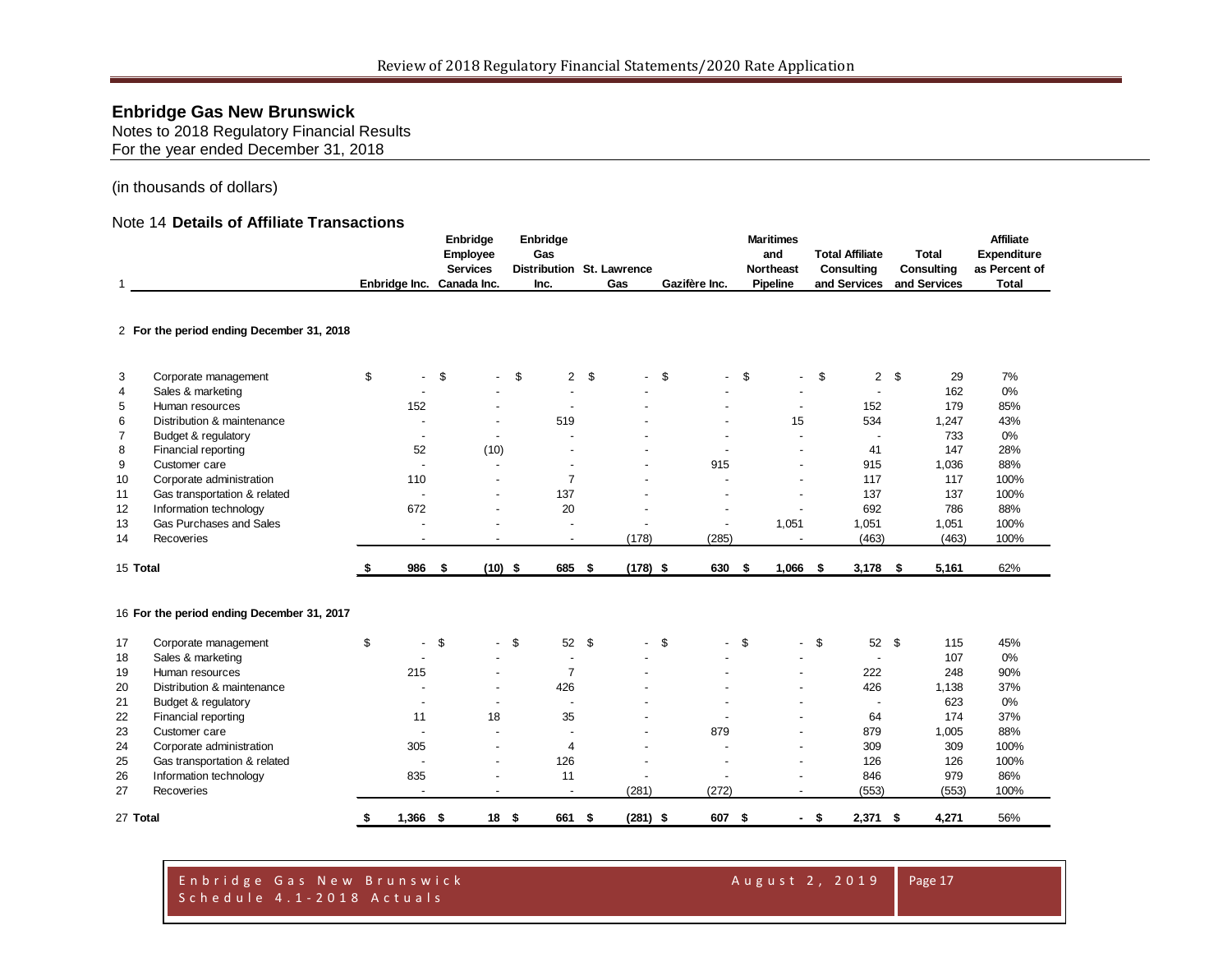Notes to 2018 Regulatory Financial Results For the year ended December 31, 2018

(in thousands of dollars)

### Note 15 **Service & Inspection Profitability Margin**

| 1                                                     | 2018      | 2017           |
|-------------------------------------------------------|-----------|----------------|
| Revenues as per regulatory financial statements<br>2  | \$<br>614 | \$<br>647      |
| 3                                                     | \$<br>614 | \$<br>647      |
| Less: Cost of goods sold<br>4                         |           |                |
| COGS as per regulatory financial statements<br>5      | \$<br>332 | \$<br>395      |
| 6                                                     | \$<br>332 | \$<br>395      |
| Adjusted net margin                                   | \$<br>282 | \$<br>252      |
| Less: Allocated expenses<br>8                         |           |                |
| 9<br>O&M expenses                                     | \$<br>258 | \$<br>264      |
| 10<br>Cost of capital                                 | 8         | 8              |
| 11<br>Depreciation                                    | 17        | 16             |
| $12 \overline{ }$<br>Billing services (Customer Care) | 2         | $\overline{2}$ |
| 13<br>Bad debt expense                                |           | $\overline{2}$ |
|                                                       | \$<br>286 | \$<br>292      |
| 14 Net revenue (loss)                                 | (4)       | 40)            |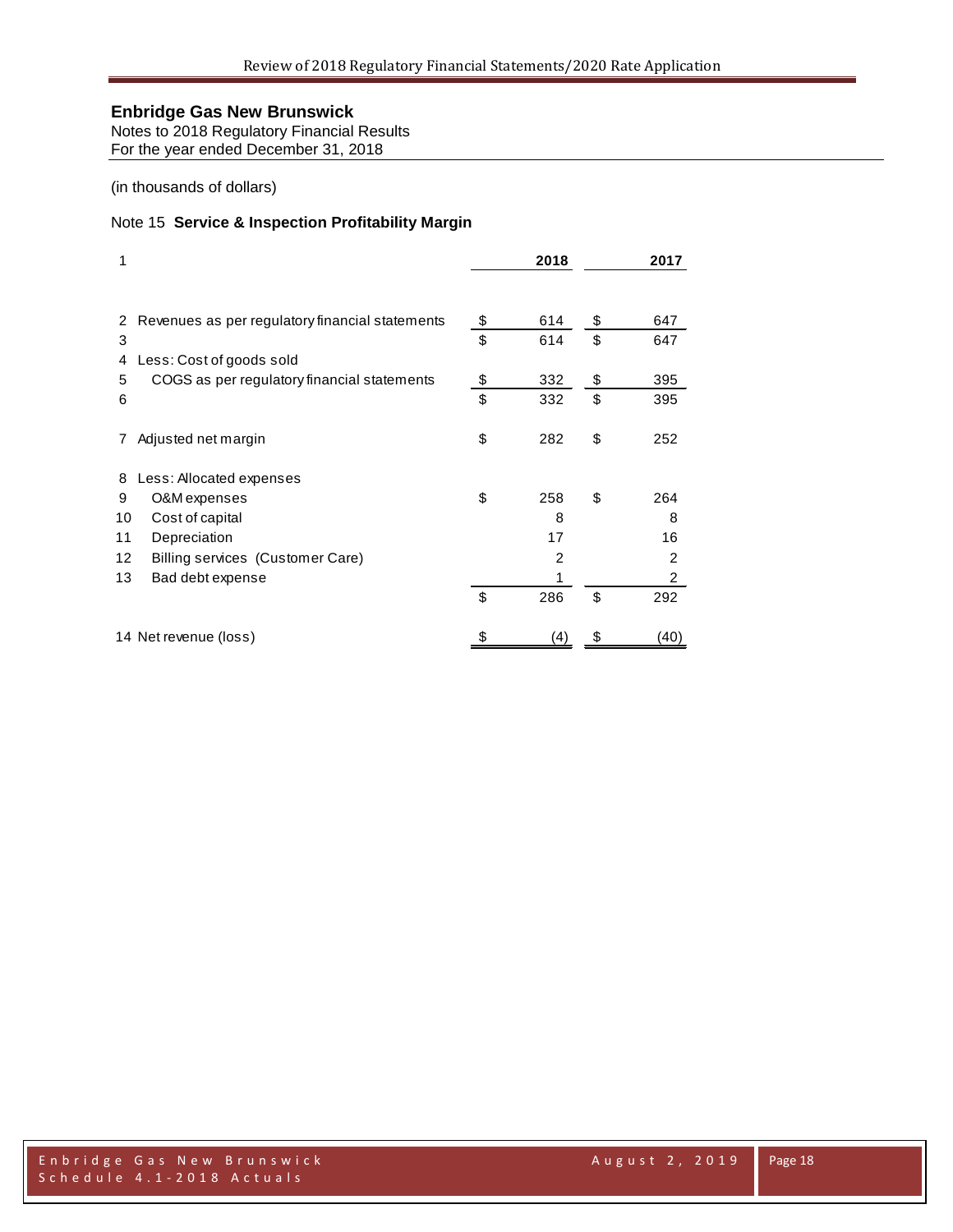Notes to 2018 Regulatory Financial Results For the year ended December 31, 2018

(in thousands of dollars)

### Note 16 **System Expansion Portfolio Test (Three year test as approved in Matter 398)**

|                |                                                                | 2016           |             |           |                 |
|----------------|----------------------------------------------------------------|----------------|-------------|-----------|-----------------|
|                |                                                                | <b>Board</b>   | 2017        | 2018      | 2018 Avg        |
|                |                                                                | <b>Revised</b> | Actual      | Actual    | $(2016 - 2018)$ |
| <b>Item</b>    | Capital                                                        |                |             |           |                 |
| 1              | Main                                                           | \$<br>308      | 1,763       | 1,016     | \$<br>1,029     |
| $\overline{2}$ | Service Line/ Meter                                            | 358            | 1,644       | 1,183     | 1,062           |
| 3              | Sales Incentive                                                | 34             | 74          | 168       | 92              |
| 4              | <b>Meter</b>                                                   | 545            | 314         | 523       | 461             |
| 5              | O&M Capitalized to Main                                        | 679            | 1,117       | 710       | 835             |
| 6              | O&M Capitalized to Service Line / Meter                        | 1,481          | 1,133       | 1,373     | 1,329           |
| $\overline{7}$ | O&M Capitalized to Meters & Regulators                         | 416            | 305         | 560       | 427             |
| 8              | <b>Total Capital</b>                                           | 3,821          | 6,350       | 5,533     | 5,235           |
| 9              | <b>Cost of Capital</b>                                         | 7.69%          | 7.51%       | 7.51%     | 7.57%           |
|                | <b>Depreciation Rates</b>                                      |                |             |           |                 |
| 10             | <b>Main</b>                                                    | 1.64%          | 1.64%       | 1.64%     | 1.64%           |
| 11             | Service Line                                                   | 1.74%          | 1.74%       | 1.74%     | 1.74%           |
| 12             | Meter                                                          | 7.63%          | 7.63%       | 7.63%     | 7.63%           |
| 13             | Sales Incentives                                               | 20.00%         | 20.00%      | 20.00%    | 20.00%          |
| 14             | Net Annual Impact on Revenue Requirement                       |                |             |           |                 |
| 15             | Energy (GJs)                                                   | 37,536         | 46,590      | 133,833   | 72,653          |
| 16             | Revenue                                                        | \$<br>413      | 487         | 1,151     | \$<br>684       |
| 17             | Less:                                                          |                |             |           |                 |
| 18             | Depreciation: Mains ((item $1 +$ item 5) * item 10)            | 16             | 47          | 28        | 31              |
| 19             | Depreciation: Service Line (item 2 + item 6) * item 11)        | 32             | 48          | 44        | 42              |
| 20             | Depreciation: Sales Incentive (item 3 * item 13)               | $\overline{7}$ | 15          | 34        | 18              |
| 21             | Depreciation: Meter & Regulator (item $4 + item 7$ ) * item 12 | 73             | 47          | 83        | 68              |
| 22             | Cost of Capital (item 8 * item 9)                              | 294            | 477         | 416       | 396             |
| 23             | Annual Impact                                                  | \$<br>(9)      | \$<br>(147) | \$<br>546 | \$<br>129       |
| 24             | <b>SEP test</b>                                                | 97.83%         | 76.76%      | 190.39%   | 123.28%         |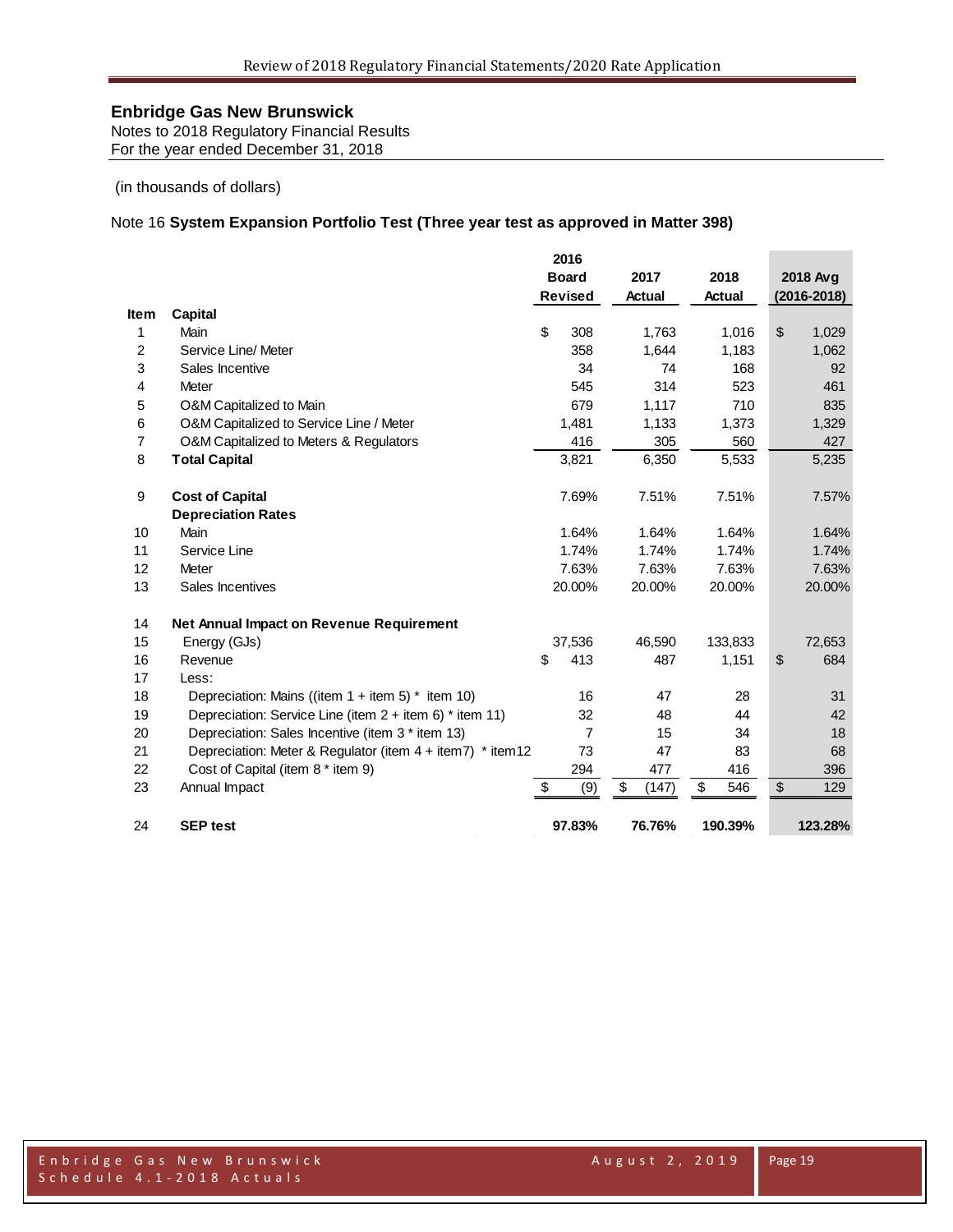# SCHEDULE 4.2

# 2018 and 2019 Budgets

Enbridge Gas New Brunswick August 2 , 2019 Schedule 4.2 - 2018 and 2019 Budgets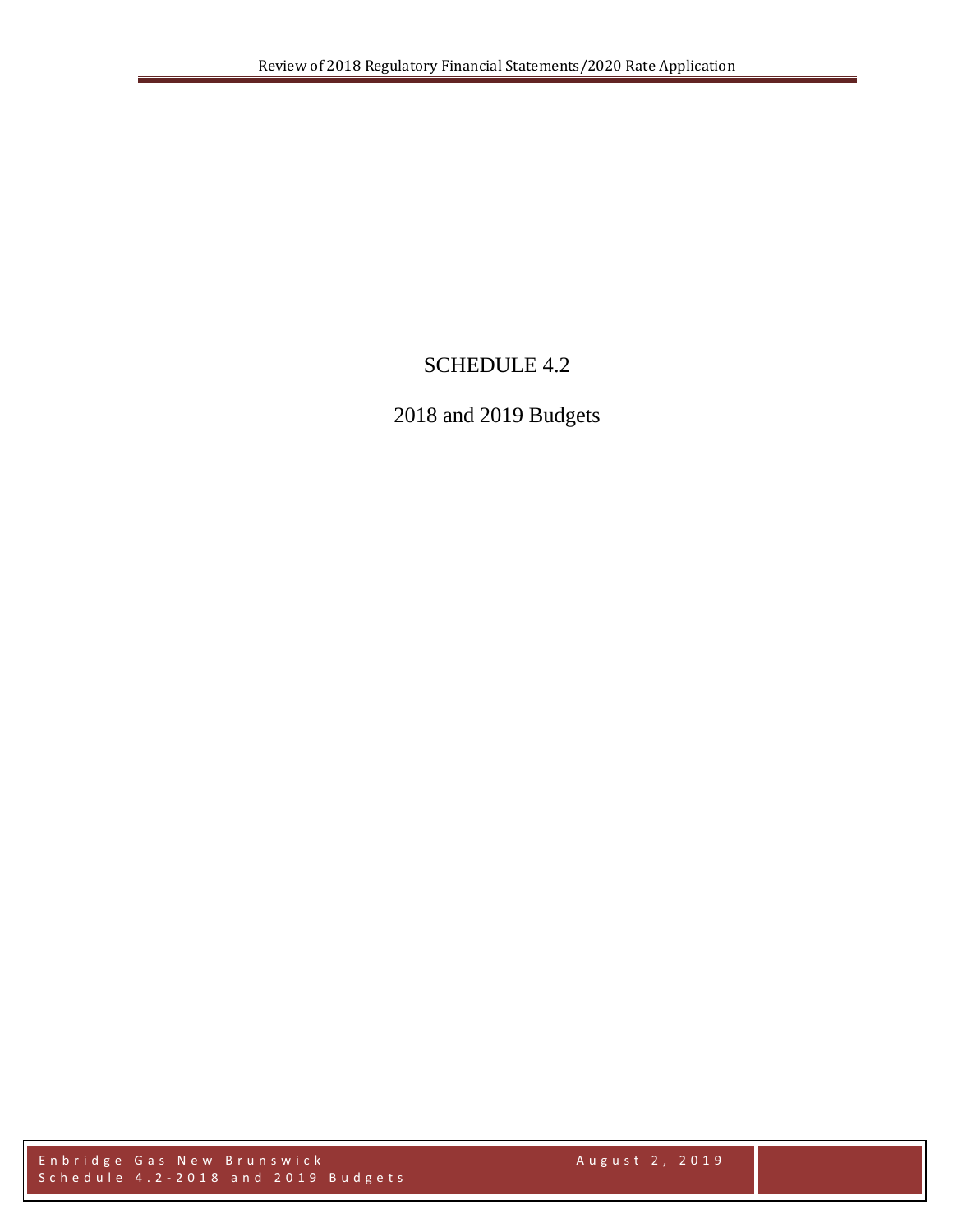Budget Balance Sheet for Regulatory Purposes As at December 31, 2018-19

#### **Notice to Reader: Subject to review by the New Brunswick Energy and Utilities Board**

| 2        | (in thousands of dollars)                                                                                                     |                 |                 |
|----------|-------------------------------------------------------------------------------------------------------------------------------|-----------------|-----------------|
| 3        | <b>Assets</b>                                                                                                                 | 2018            | 2019            |
| 4        | <b>Regulated Assets</b>                                                                                                       |                 |                 |
| 5        | <b>Property, Plant and Equipment (Note 2)</b>                                                                                 |                 |                 |
| 6        | Gas Distributor Plant in Service - Net (includes AFUDC capitalized during 2018 and 2019<br>of \$42.4 and \$60.4 respectively) | \$<br>177,945   | \$182,217       |
| 7        | <b>Construction Work In Progress - Gas Distributor Plant</b>                                                                  | 1,595           | 1,714           |
| 8        | <b>Total Property, Plant &amp; Equipment</b>                                                                                  | 179,540         | 183,931         |
| 9        | <b>Deferred Charges</b>                                                                                                       |                 |                 |
| 10<br>11 | Deferred Development Costs - Net (Note 3)<br>Development O&M Capitalized Costs - Net (Note 4)                                 | 1,646<br>83,242 | 1,960<br>80,450 |
| 12       | <b>Total Deferred Charges</b>                                                                                                 | 84,888          | 82,410          |
| 13       | <b>Short Term Investments</b>                                                                                                 | 2,956           | 2,956           |
| 14       | <b>Total Regulated Rate Base Assets</b>                                                                                       | 267,384         | 269,297         |
|          | 15 Other Regulated Assets (Note 5)                                                                                            | 22,916          | 22,586          |
| 16       | <b>Total Regulated Assets</b>                                                                                                 | 290,300         | 291,883         |
|          | 17 Regulatory Deferral (Note 1)                                                                                               | 144,500         | 144,500         |
| 18       | <b>Total Assets</b>                                                                                                           | \$<br>434,800   | \$436,383       |
|          |                                                                                                                               |                 |                 |
| 19       | <b>Liabilities and Partner's Equity</b>                                                                                       |                 |                 |
| 20       | Partner's Equity (Ratebase) (Note 1)                                                                                          | 132,231         | 134,014         |
| 21       | Long-term Advances from Associates and Affiliates (Note 6)                                                                    | 149,500         | 149,500         |
| 22       | <b>Other Regulated Liabilities (Note 7)</b>                                                                                   | 8,569           | 8,369           |
| 23       |                                                                                                                               | \$<br>290,300   | \$291,883       |
|          | 24 Partner's Equity (Regulatory Deferral)                                                                                     | 144,500         | 144,500         |
|          |                                                                                                                               |                 |                 |
| 25       | <b>Total Liabilities and Equity</b>                                                                                           | \$<br>434,800   | \$436,383       |

**Financial Statement Effects of Rate Regulation and Legislative Changes –** Note 1 **Rate Base for Regulatory Purposes –** Note 12 **Capital Structure for Regulatory Purposes** – Note 13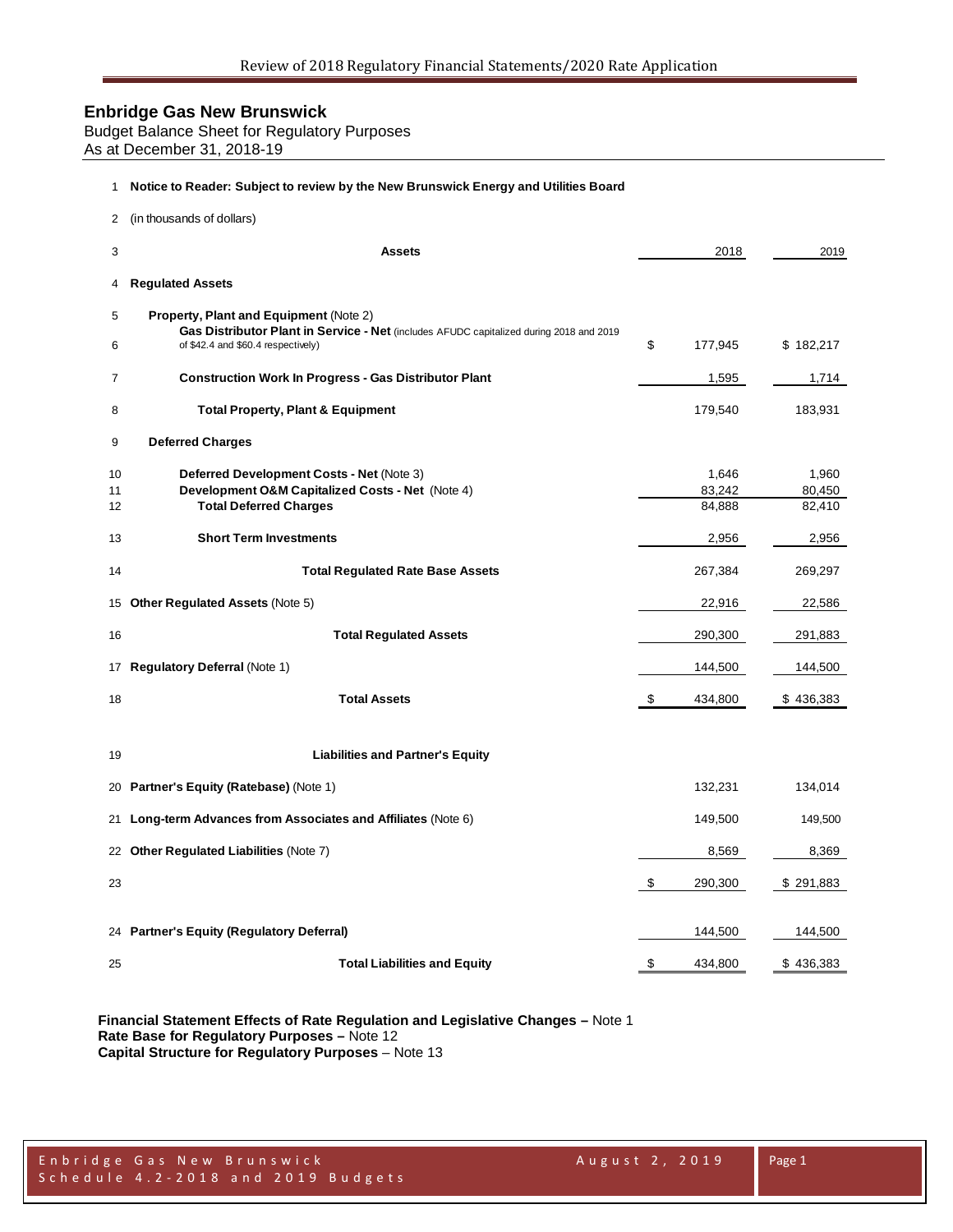Statement of Budgeted Income for Regulatory Purposes As at December 31, 2018-19

### 1 **Notice to Reader: Subject to review by the New Brunswick Energy and Utilities Board**

2 (in thousands of dollars)

| 3  |                                                                                   | 2018         | 2019         |
|----|-----------------------------------------------------------------------------------|--------------|--------------|
| 4  | Revenue                                                                           |              |              |
| 5  | <b>Operating Revenue (Note 8)</b>                                                 |              |              |
| 6  | Gas distribution                                                                  | \$<br>46,081 | \$<br>47,428 |
| 7  | Miscellaneous                                                                     | 1,288        | 898          |
| 8  | <b>Allowance for Funds Used During Construction</b>                               | 42           | 60           |
| 9  |                                                                                   | 47,411       | 48,386       |
| 10 | <b>Service and Inspections</b>                                                    |              |              |
| 11 | Revenue                                                                           | 624          | 624          |
| 12 | Cost of goods sold                                                                | (377)        | (377)        |
| 13 |                                                                                   | 247          | 247          |
| 14 | <b>Total Revenue</b>                                                              | 47,658       | 48,633       |
|    |                                                                                   |              |              |
| 15 | <b>Expenses</b>                                                                   |              |              |
| 16 | <b>Operating Expenses</b>                                                         |              |              |
| 17 | Operating and maintenance (Note 9)                                                | 12,159       | 12,038       |
| 18 | Transportation (net)                                                              | 1,587        | 1,586        |
| 19 | Total Operating and maintenance expenses                                          | 13,746       | 13,624       |
|    |                                                                                   |              |              |
| 20 | Other Expenses                                                                    | 100          | 50           |
| 21 | Bad debt expense                                                                  | 282          | 282          |
|    |                                                                                   |              |              |
| 22 | Amortization of Property, Plant and Equipment                                     | 6,183        | 6,516        |
|    |                                                                                   |              |              |
| 23 | <b>Municipal and Other Taxes</b>                                                  | 1,261        | 1,274        |
| 24 | Interest on Amounts Due to Associates & Affiliates and Other Interest (Note 10)   | 6,878        | 6,900        |
|    |                                                                                   |              |              |
| 25 | <b>Amortization of Deferred Development Costs</b>                                 | 2,942        | 2,940        |
|    |                                                                                   |              |              |
| 26 | <b>Total Expenses</b>                                                             | 31,392       | 31,586       |
|    |                                                                                   |              |              |
|    | 27 Income before Extraordinary Items, Regulatory Deferral and Return on Rate Base | 16,266       | 17,047       |
|    |                                                                                   |              |              |
|    | 28 Regulatory Deferral                                                            |              |              |
|    | 29 Income before Tax                                                              |              |              |
|    |                                                                                   | \$<br>16,266 | \$<br>17,047 |
|    | 30 Regulated Return on Equity (Note 11)                                           | \$<br>16,266 | \$<br>17,047 |
|    |                                                                                   |              |              |

**Financial Statement Effects of Rate Regulation and Legislative Changes –** Note 1 **Details of Affiliate Transactions** – Note 14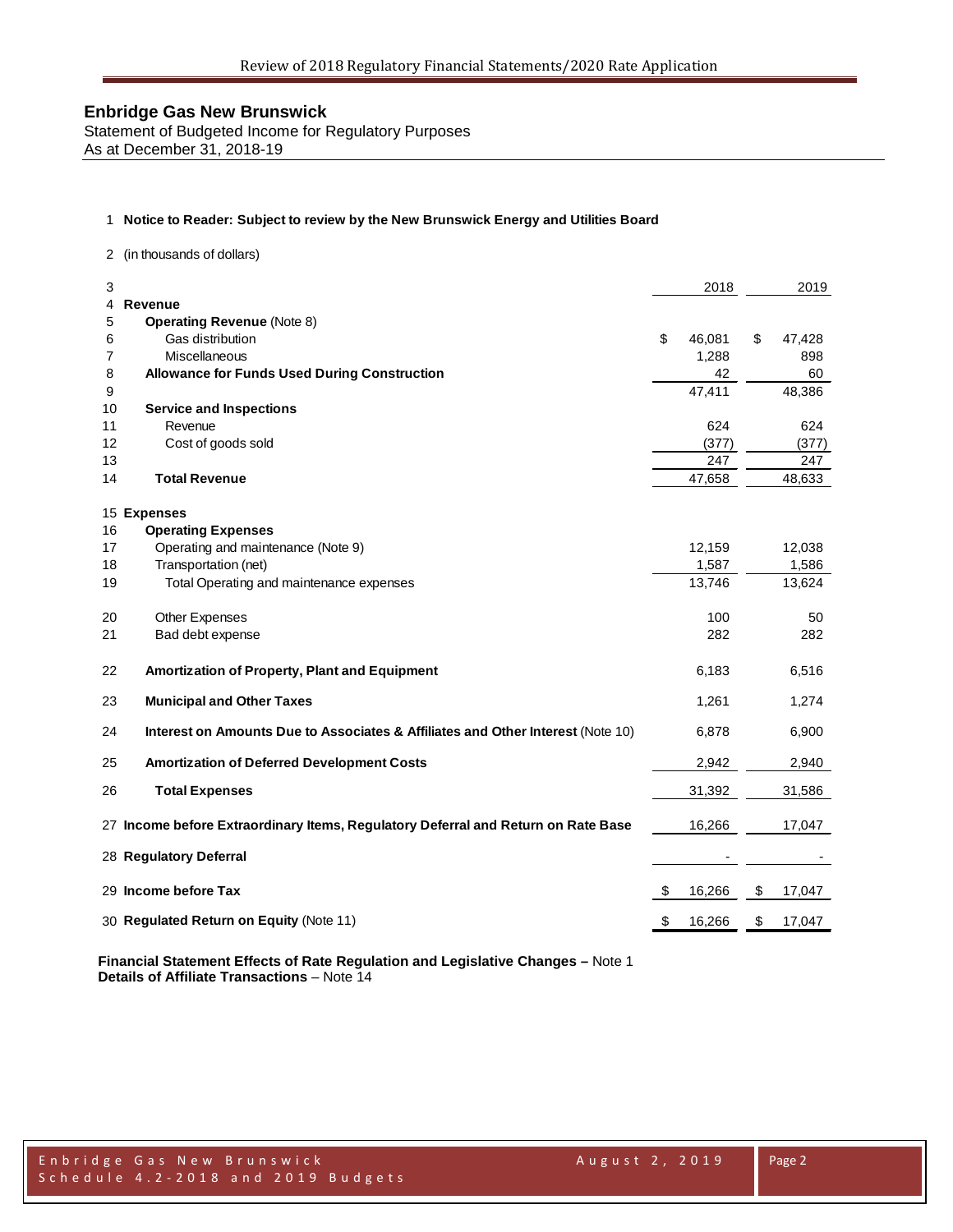Notes to 2017 Forecasted Regulatory Financial Results For the year ended December 31, 2018-19

#### Note 1 **Financial Statement Effects of Rate Regulation and Legislative Changes**

 The Public Utility's primary business activities are subject to regulation by the New Brunswick Energy and Utilities Board (EUB). The Public Utility follows accounting practices prescribed by its regulator or stipulated in approved ratemaking decisions that are subject to examination and approval by the EUB and are similar to those being used by other enterprises in the gas distribution industry in Canada. Accordingly, the timing and recognition of certain revenues and expenses may differ from that otherwise expected under generally accepted accounting principles (GAAP) applicable to non-regulated operations. The ultimate recoverability of costs incurred is dependent upon the approval of the EUB.

 Rate regulation creates differences between the manner in which the Public Utility accounts for transactions or events and how they would be accounted for if the Public Utility was not subject to rate

regulation. The differences in accounting treatment include:

 The EUB permits an "allowance for funds used during construction" (AFUDC) to be included in the rate base. In addition, AFUDC is included in the cost of property, plant and equipment and is depreciated over future periods as part of the total cost of the related asset, based on the expectation that depreciation expense, including the AFUDC component, will be approved for inclusion in future rates. AFUDC for rate-regulated entities includes both an interest component and a cost of equity component. In the absence of rate regulation, GAAP would permit the capitalization of only the interest component. Therefore, the initial set up of the equity component as a capitalized asset and the corresponding revenue recognized during the construction phase would not be recognized nor would the subsequent depreciation of the asset.

 As prescribed by the EUB, the Public Utility does not recognize gains and losses on the sale of Enbridge Utility Gas (EUG) in the statement of income and uses a purchase gas variance account to defer the gain or loss on sale. Non-regulated enterprises would normally account for the gain or loss in the statement of income or comprehensive income.

 Enbridge Inc., on behalf of the Public Utility, maintains a pension plan which provides defined benefit pension benefits to employees. As prescribed by the EUB, contributions made to the plan are expensed as paid, consistent with the recovery of such costs in rates. Under GAAP, pension costs and obligations for defined benefit pension plans are determined using the projected benefit method and are charged to income as services are rendered.

The Public Utility had been subject to non-traditional regulation which recognized its immature nature.

Unlike many similar utilities, the Public Utility's rates were not set on a cost based methodology. Prior to

October 1, 2012, the Public Utility's rates were set exclusively based upon a market based methodology,

and were based on a targeted savings over alternate fuel for end use customers.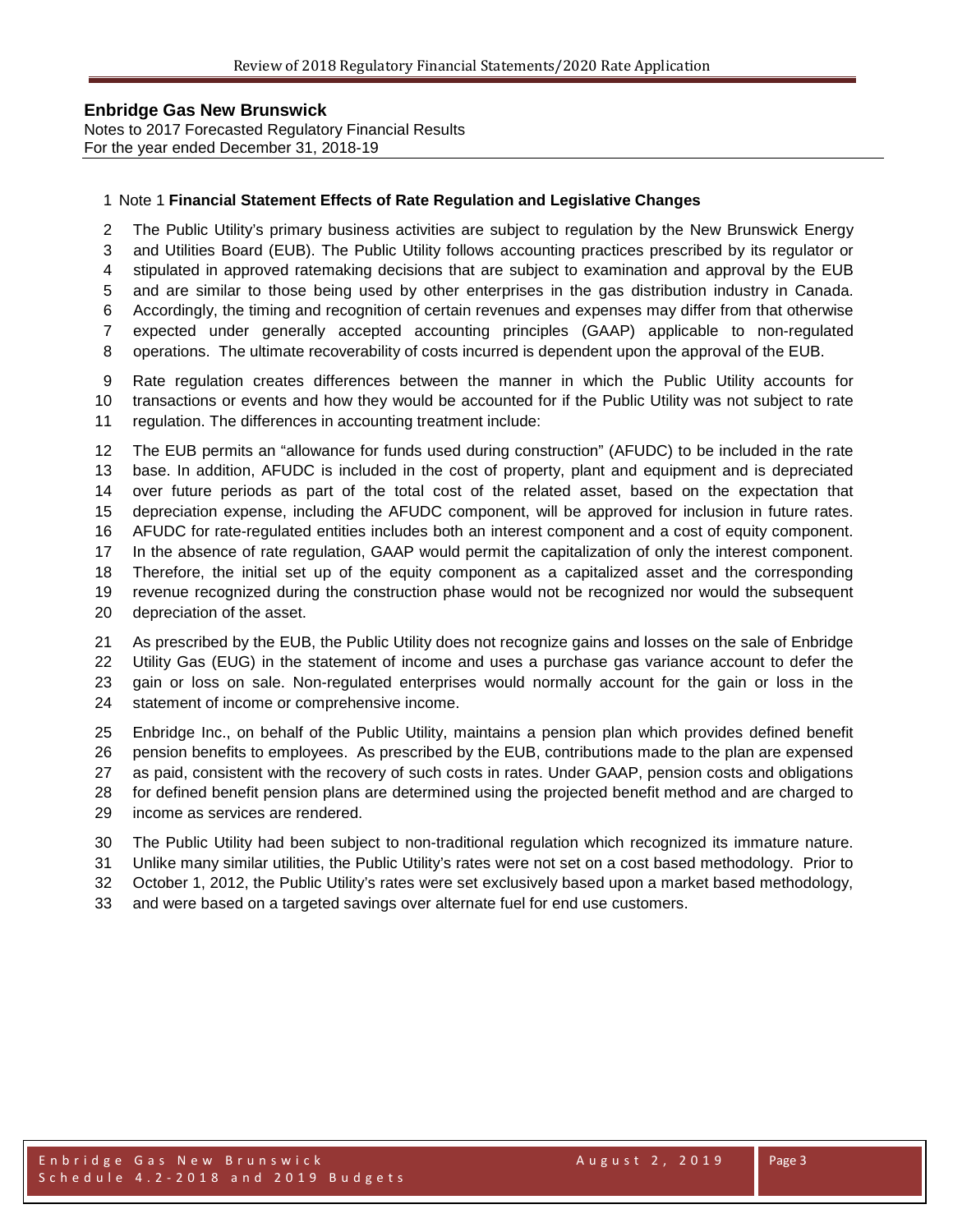Notes to 2017 Forecasted Regulatory Financial Results For the year ended December 31, 2018-19

#### Note 1 **Financial Statement Effects of Rate Regulation and Legislative Changes (continued)**

In December 2011, the Province of New Brunswick introduced legislation that outlined new rate classes,

and a new rate setting methodology for the Public Utility.

 On December 16, 2016, the Government of New Brunswick enacted amendments to the Gas Distribution Act, 1999. The General Franchise Agreement was extended for an additional 25 years with an additional 25 year option. The new legislation modifies the current approach to setting rates from a combination of cost of service and market based rates to a cost of service approach only. The amendments allow for an annual increase of 3% for Small General Service customers to current EUB approved rates in each of 2018 and 2019 and a rate freeze for non-SGS customers at current EUB approved rates for 2018 and 2019, after which the EUB will set the rates based on the cost of service methodology. The regulatory deferral account was reduced to \$144.5 million with \$100 million to be included in revenue requirement over 25 years commencing in January 1, 2020. The remaining regulatory deferral account balance of \$44.5 million is to be recovered as authorized by the EUB.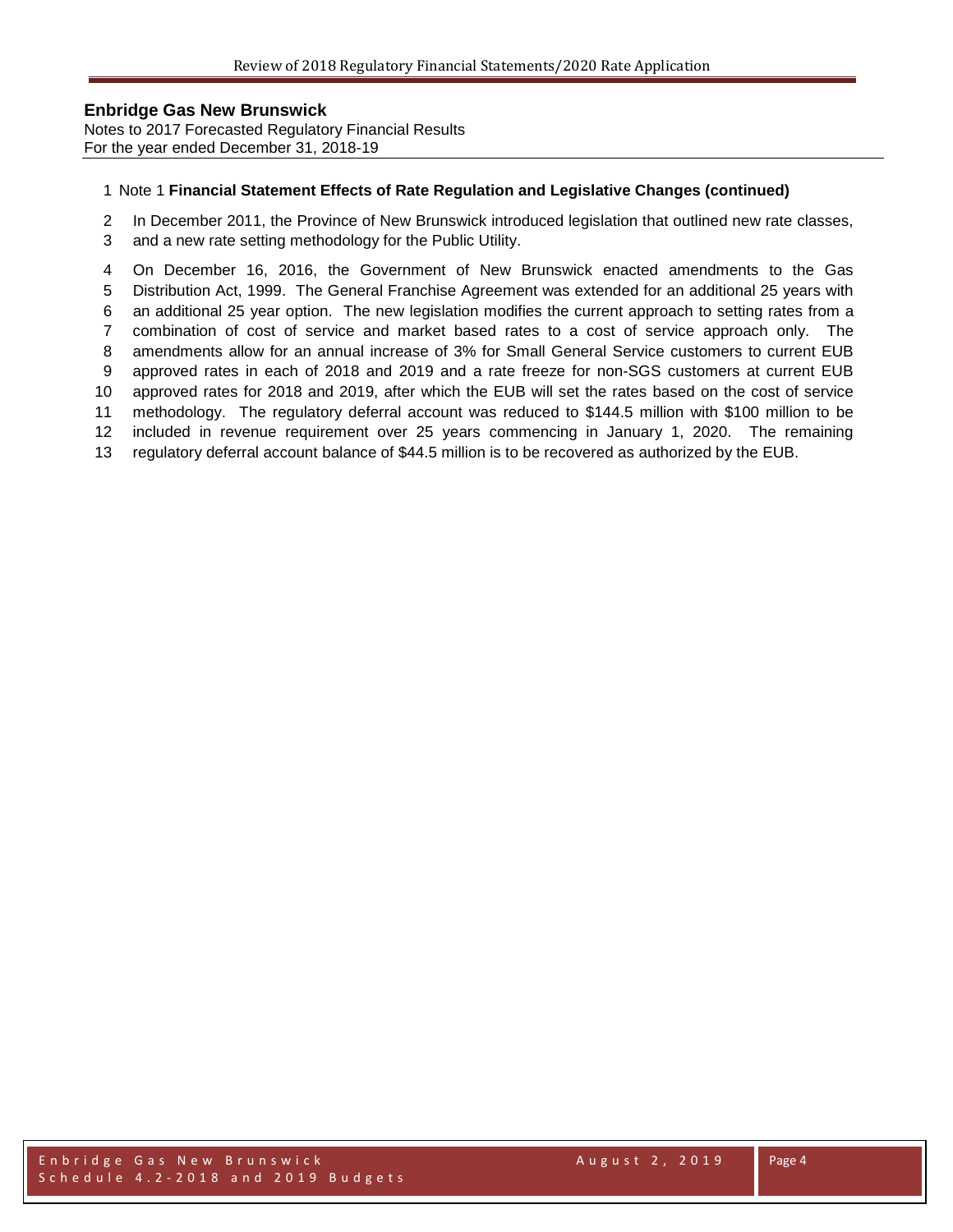Notes to 2018-19 Budget Regulatory Financial Results For the year ended December 31, 2018-19

(in thousands of dollars)

### Note 2 **Property, Plant & Equipment**

| 1  |                                   |    |         |                | 2018            | 2019            |              |
|----|-----------------------------------|----|---------|----------------|-----------------|-----------------|--------------|
| 2  |                                   |    |         | Accumulated    | <b>Net Book</b> | <b>Net Book</b> | Rates of     |
| 3  |                                   |    | Cost    | Amortization   | Value           | Value           | Amortization |
| 4  | Property, plant & equipment       |    |         |                |                 |                 |              |
| 5  | General plant                     |    |         |                |                 |                 |              |
| 6  | Computer hardware                 | \$ | 685     | \$<br>(196)    | \$<br>489       | \$<br>509       | 8.87%        |
| 7  | Tools and work equipment          |    | 1,768   | (1, 355)       | 413             | 303             | 14.53%       |
| 8  | Office furniture and equipment    |    | 224     | (52)           | 172             | 147             | 6.41%        |
| 9  | Transportation                    |    | 1,955   | (1,032)        | 923             | 1,161           | 6.32%        |
| 10 | Incentives                        |    | 786     | (294)          | 492             | 1,101           | 20.00%       |
| 11 | Leasehold improvements            |    | 260     | (146)          | 114             | 135             | 1            |
| 12 | Subtotal                          |    | 5,678   | (3,075)        | 2,603           | 3,356           |              |
| 13 | Distribution plant                |    |         |                |                 |                 |              |
| 14 | Land                              |    | 375     |                | 375             | 375             |              |
| 15 | Rights of way and easements       |    | 189     |                | 189             | 189             |              |
| 16 | Distribution mains                |    | 131,132 | (34, 645)      | 96,487          | 96,542          | 1.64%        |
| 17 | <b>Street services</b>            |    | 70,482  | (19, 936)      | 50,546          | 54,646          | 1.74%        |
| 18 | Meters and regulators             |    | 24,508  | (6,064)        | 18,444          | 18,285          | 7.63%        |
| 19 | <b>Stations</b>                   |    | 16,647  | (7, 346)       | 9,301           | 8,824           | 2.82%        |
| 20 | Subtotal                          |    | 243,333 | (67, 991)      | 175,342         | 178,861         |              |
| 21 | Total plant in service            |    | 249,011 | (71,066)       | 177,945         | 182,217         |              |
| 22 | Construction work in progress     |    | 1,595   |                | 1,595           | 1,714           |              |
| 23 | Total property, plant & equipment | S  | 250,606 | \$<br>(71,066) | \$<br>179,540   | \$<br>183,931   |              |

1 - Amortized over the term of the related leases.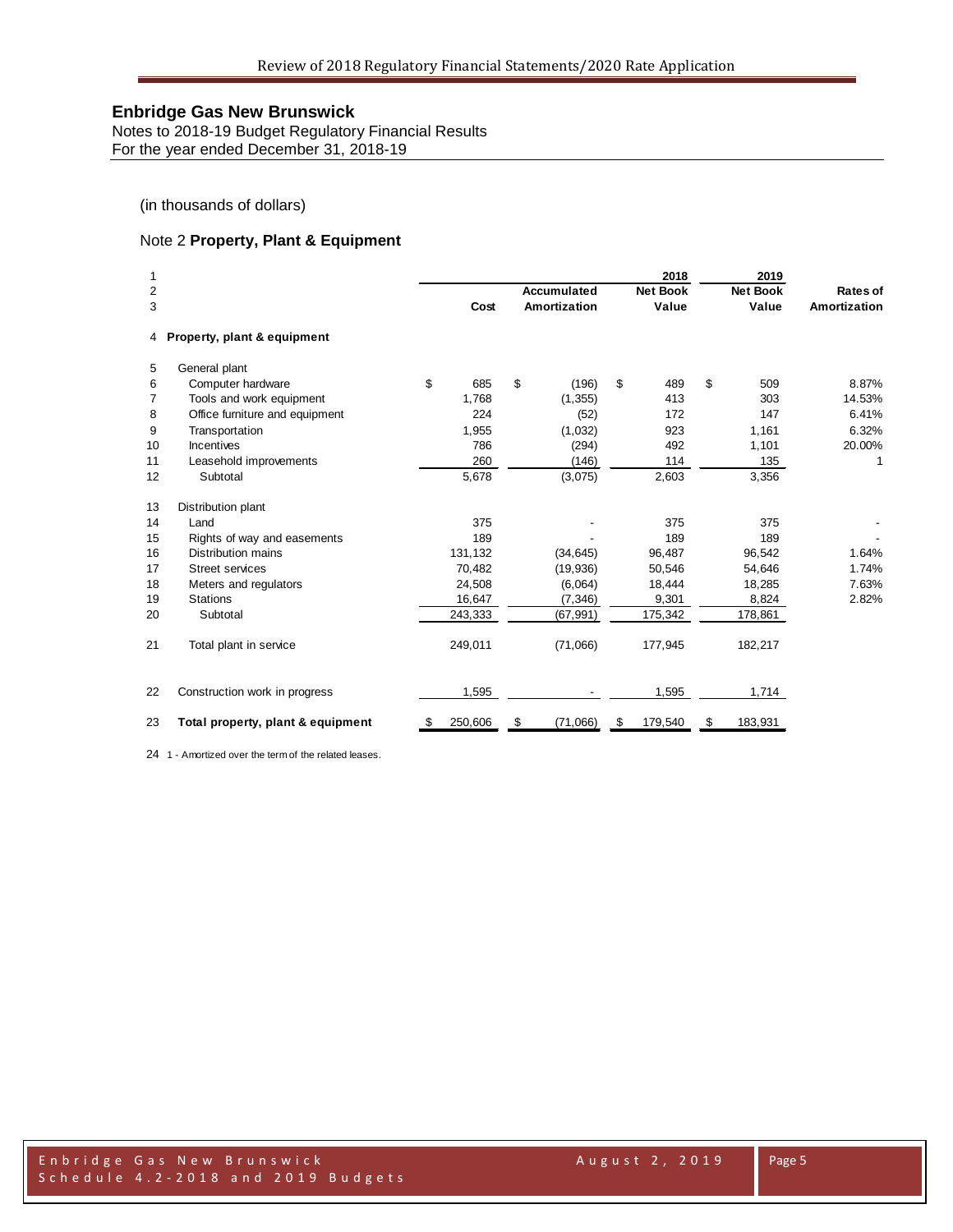Notes to 2018-19 Budget Regulatory Financial Results For the year ended December 31, 2018-19

(in thousands of dollars)

### Note 3 **Deferred Development Costs - Net**

| 2<br>3 |                                       |   | Cost           | Accumulated<br>Amortization | 2018<br><b>Net Book</b><br>Value | 2019<br><b>Net Book</b><br>Value | Rates of<br>Amortization |
|--------|---------------------------------------|---|----------------|-----------------------------|----------------------------------|----------------------------------|--------------------------|
| 4<br>5 | Franchise fee<br>Intangible Software  | S | 1.500<br>4,167 | (1,450)<br>(2,571)          | 50<br>1,596                      | 1,960                            | 5.00%<br>4.96%           |
| 6      | Total deferred development costs, net |   | 5,667          | (4,021)                     | .646                             | 1,960                            |                          |

### Note 4 **Development O&M Capitalized Costs – Net**

| 8<br>9 |                                   | Cost    | Accumulated<br>Amortization | 2018<br><b>Net Book</b><br>Value | 2019<br><b>Net Book</b><br>Value | Rates of<br>Amortization |
|--------|-----------------------------------|---------|-----------------------------|----------------------------------|----------------------------------|--------------------------|
| 10     | Development O&M capitalized costs | 114.952 | (31.710)                    | 83.242                           | 80.450                           | 2.43%                    |
| 11     | Total development O&M capitalized | 114.952 | (31.710)                    | 83.242                           | 80,450                           |                          |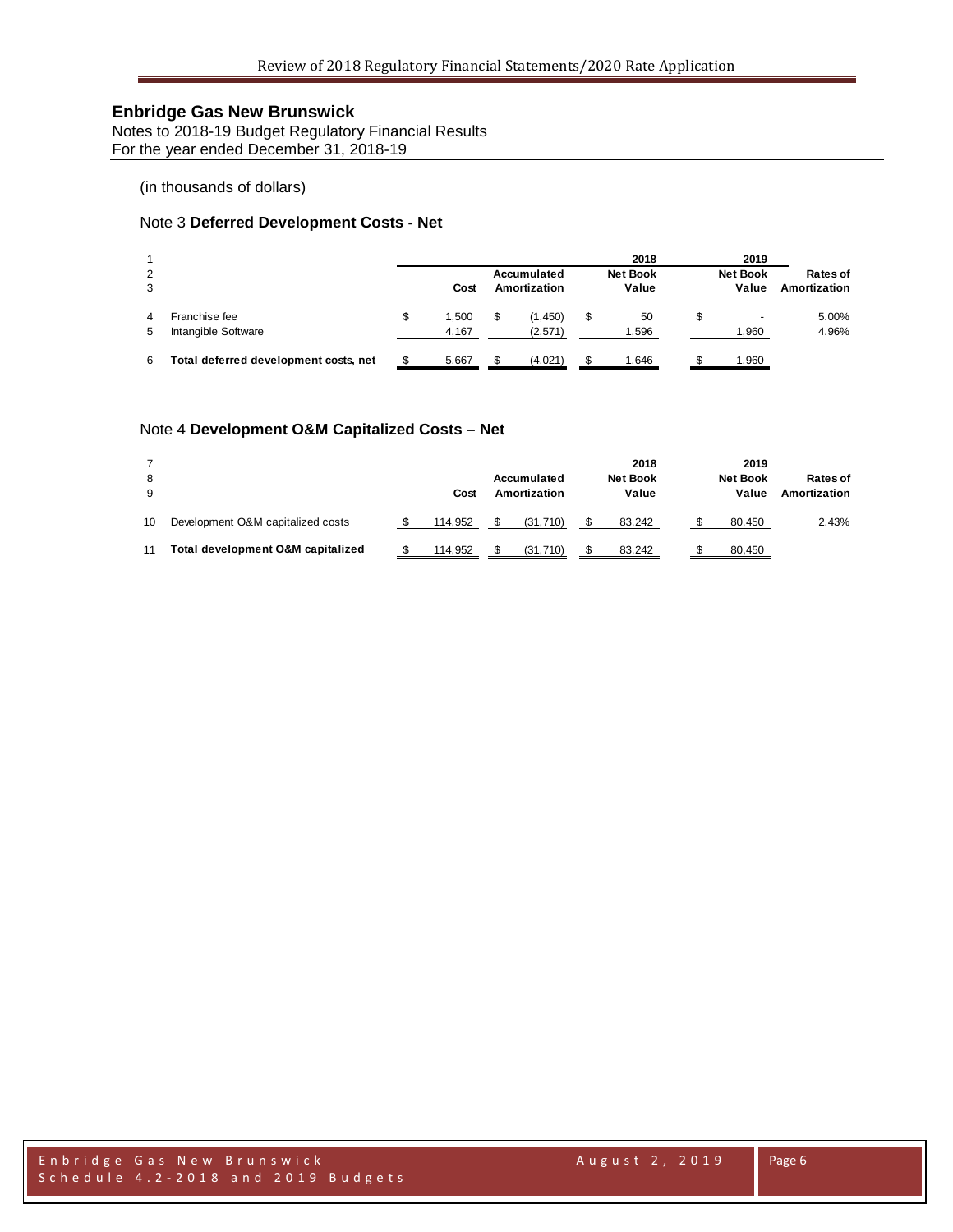Notes to 2018-19 Budget Regulatory Financial Results For the year ended December 31, 2018-19

### (in thousands of dollars)

### Note 5 **Other Regulated Assets**

|   |                               |   | 2018   | 2019       |
|---|-------------------------------|---|--------|------------|
| 2 | Cash & Short Term Investments | S | 3.567  | 5,258<br>S |
|   | Accounts Receivable           |   | 17,762 | 15,739     |
| 4 | Long term receivable          |   | 359    | 359        |
| 5 | Inventory                     |   | 1,228  | 1,230      |
| 6 |                               | S | 22,916 | \$22,586   |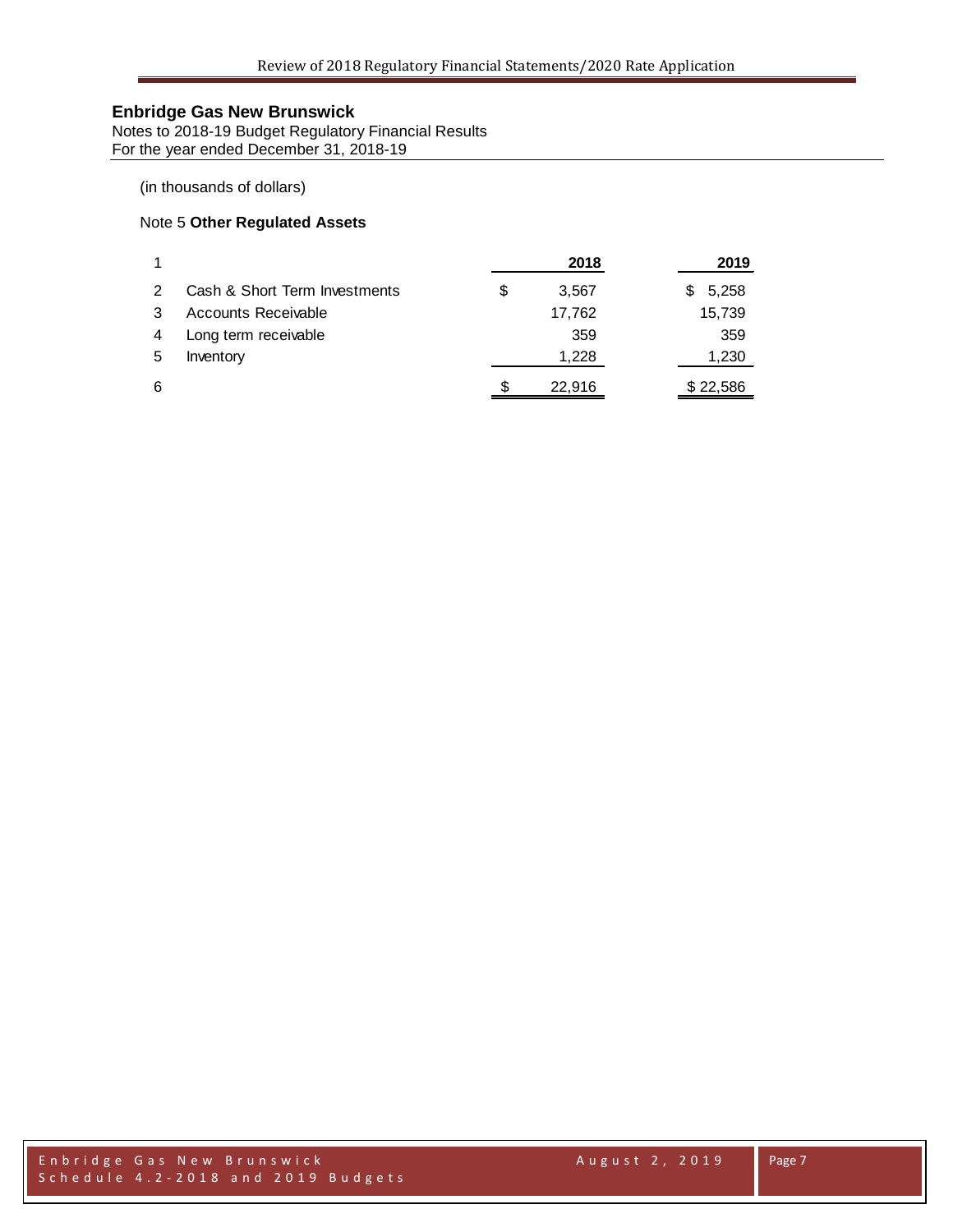Notes to 2018-19 Budget Regulatory Financial Results For the year ended December 31, 2018-19

(in thousands of dollars)

#### Note 6 **Long-term Advances from Associates and Affiliates**

|    |                                |                   |                      |                          |               | 2018                |           |               |               | 2019                |           |
|----|--------------------------------|-------------------|----------------------|--------------------------|---------------|---------------------|-----------|---------------|---------------|---------------------|-----------|
| 2  |                                |                   |                      |                          |               | <b>Cost of Debt</b> |           |               |               | <b>Cost of Debt</b> |           |
| 3  |                                | <b>Issue Date</b> | <b>Maturity Date</b> | Amount                   | Enbridge Inc. | <b>EGNB</b>         | Regulated | Amount        | Enbridge Inc. | <b>EGNB</b>         | Regulated |
| 4  | Promissory Note                | 9-Dec-09          | 9-Dec-19             | 15,000                   | 4.63%         | 5.63%               | 5.63%     |               |               |                     |           |
| 5  | Promissory Note                | 12-Dec-12         | 12-Dec-22            | 14,000                   | 3.50%         | 4.50%               | 4.50%     | 14,000        | 3.50%         | 4.50%               | 4.50%     |
| 6  | Promissory Note                | 8-Jan-13          | 8-Jan-20             | 7,500                    | 3.67%         | 4.67%               | 4.67%     | 7,500         | 3.67%         | 4.67%               | 4.67%     |
|    | Promissory Note                | 30-Mar-15         | 29-Mar-19            | 6,000                    | 3.45%         | 4.45%               | 4.45%     |               |               |                     |           |
| 8  | Promissory Note                | 30-Jun-15         | 15-Sep-19            | 18,000                   | 3.84%         | 4.84%               | 4.84%     |               |               |                     |           |
| 9  | Promissory Note                | 30-Sep-15         | 14-Sep-20            | 18,000                   | 4.23%         | 5.23%               | 5.23%     | 18,000        | 4.23%         | 5.23%               | 5.23%     |
| 10 | Promissory Note                | 9-Aug-16          | 9-Aug-21             | 20,000                   | 3.55%         | 4.55%               | 4.55%     | 20,000        | 3.55%         | 4.55%               | 4.55%     |
| 11 | Promissory Note                | 15-Mar-17         | 15-Mar-22            | 5,000                    | 3.02%         | 4.02%               | 4.02%     | 5,000         | 3.02%         | 4.02%               | 4.02%     |
| 12 | Promissory Note                | 15-Mar-17         | 14-Mar-24            | 25,000                   | 3.60%         | 4.60%               | 4.60%     | 25,000        | 3.60%         | 4.60%               | 4.60%     |
| 13 | Promissory Note                | 15-Mar-17         | 15-Mar-22            | 21,000                   | 3.02%         | 4.02%               | 4.02%     | 21,000        | 3.02%         | 4.02%               | 4.02%     |
| 14 | Promissory Note                | 29-Mar-19         | 28-Mar-24            | $\overline{\phantom{a}}$ |               |                     |           | 6,000         | 4.10%         | 5.10%               | 5.10%     |
| 15 | Promissory Note                | 15-Sep-19         | 14-Sep-24            | $\overline{\phantom{a}}$ | ۰             |                     |           | 18,000        | 4.10%         | 5.10%               | 5.10%     |
| 16 | Promissory Note                | 9-Dec-19          | 8-Dec-24             |                          |               |                     |           | 15,000        | 4.10%         | 5.10%               | 5.10%     |
| 17 | Total long-term advances       |                   |                      |                          |               |                     |           |               |               |                     |           |
| 18 | from associates and affiliates |                   |                      | \$<br>149,500            | 3.69%         | 4.69%               | 4.69%     | \$<br>149,500 | 3.71%         | 4.71%               | 4.71%     |

The cost of debt of EGNB is limited to the actual borrowing rate of Enbridge Inc. plus 1%.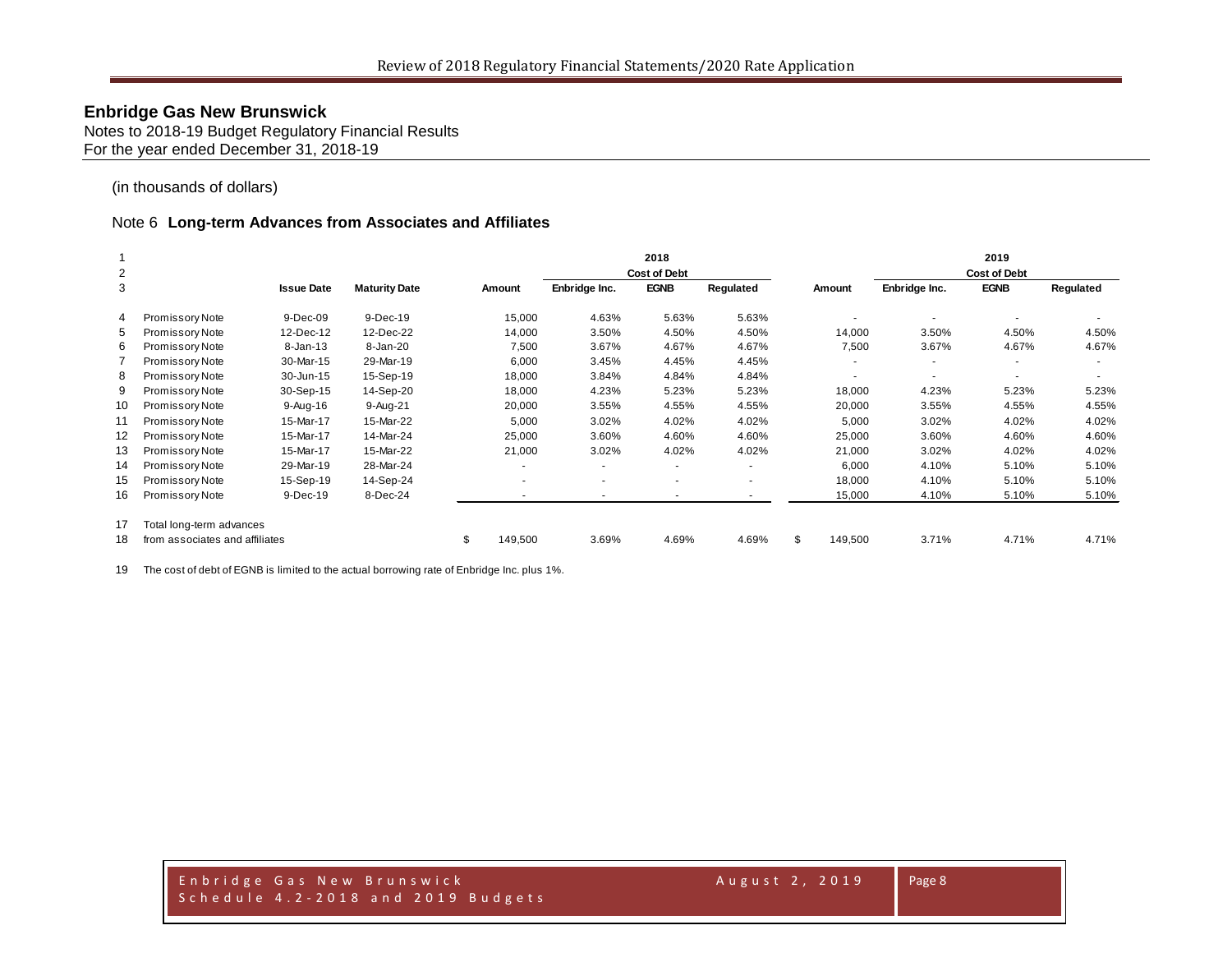Notes to 2018-19 Budget Regulatory Financial Results For the year ended December 31, 2018-19

(in thousands of dollars)

### Note 7 **Other Regulated Liabilities**

|                                                  | 2018  |  | 2019  |
|--------------------------------------------------|-------|--|-------|
| 2 Accounts Payable                               | 5.871 |  | 5,671 |
| 3 Long Term Payable                              | 143   |  | 143   |
| 4 Long Term Deferred Post Employment Liabilities | 2,555 |  | 2,555 |
| 5                                                | 8,569 |  | 8,369 |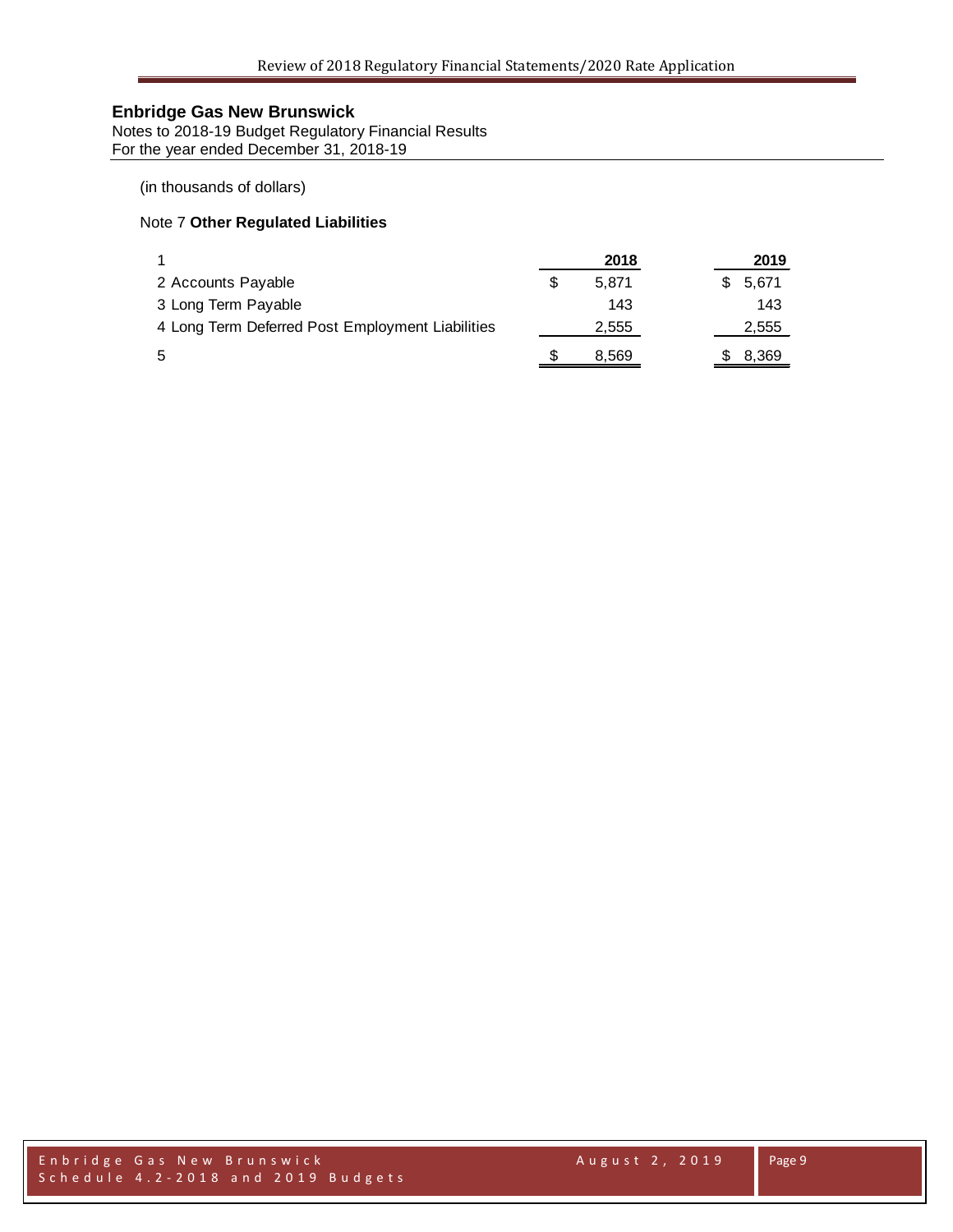Notes to 2018-19 Budget Regulatory Financial Results For the year ended December 31, 2018-19

(in thousands of dollars)

### Note 8 **Operating Revenue**

### **a. Gas Distribution**

| 1      |                                              |             | 2018<br>2019 |                                    |    |          |           |                          |
|--------|----------------------------------------------|-------------|--------------|------------------------------------|----|----------|-----------|--------------------------|
| 2<br>3 |                                              | Revenue     |              | <b>Customers Throughput</b><br>TJs |    | Revenue  | Customers | <b>Throughput</b><br>TJs |
|        | 4 Small General Service (SGS)                | \$<br>7.735 | 8.213        | 613                                | S. | 7.937    | 8.267     | 615                      |
|        | 5 Mid-General Service (MGS)                  | 13.961      | 3,158        | 1,123                              |    | 14.417   | 3,251     | 1,159                    |
|        | 6 Large General Service (LGS)                | 13.061      | 396          | 1.593                              |    | 13.658   | 404       | 1.663                    |
|        | 7 Contract General Service (CGS)             | 4.810       | 76           | 727                                |    | 4,902    | 76        | 743                      |
|        | 8 Industrial Contract General Service (ICGS) | 6.363       | 9            | 1.725                              |    | 6.363    | 9         | 1.725                    |
|        | 9 Off-Peak Service (OPS)                     | 151         | 16           | 23                                 |    | 151      | 16        | 23                       |
|        | 10 Total                                     | 46,081      | 11,868       | 5,804                              |    | \$47,428 | 12,023    | 5,928                    |

11 1 Terajoule (TJ) = 1,000 Gigajoules (GJ)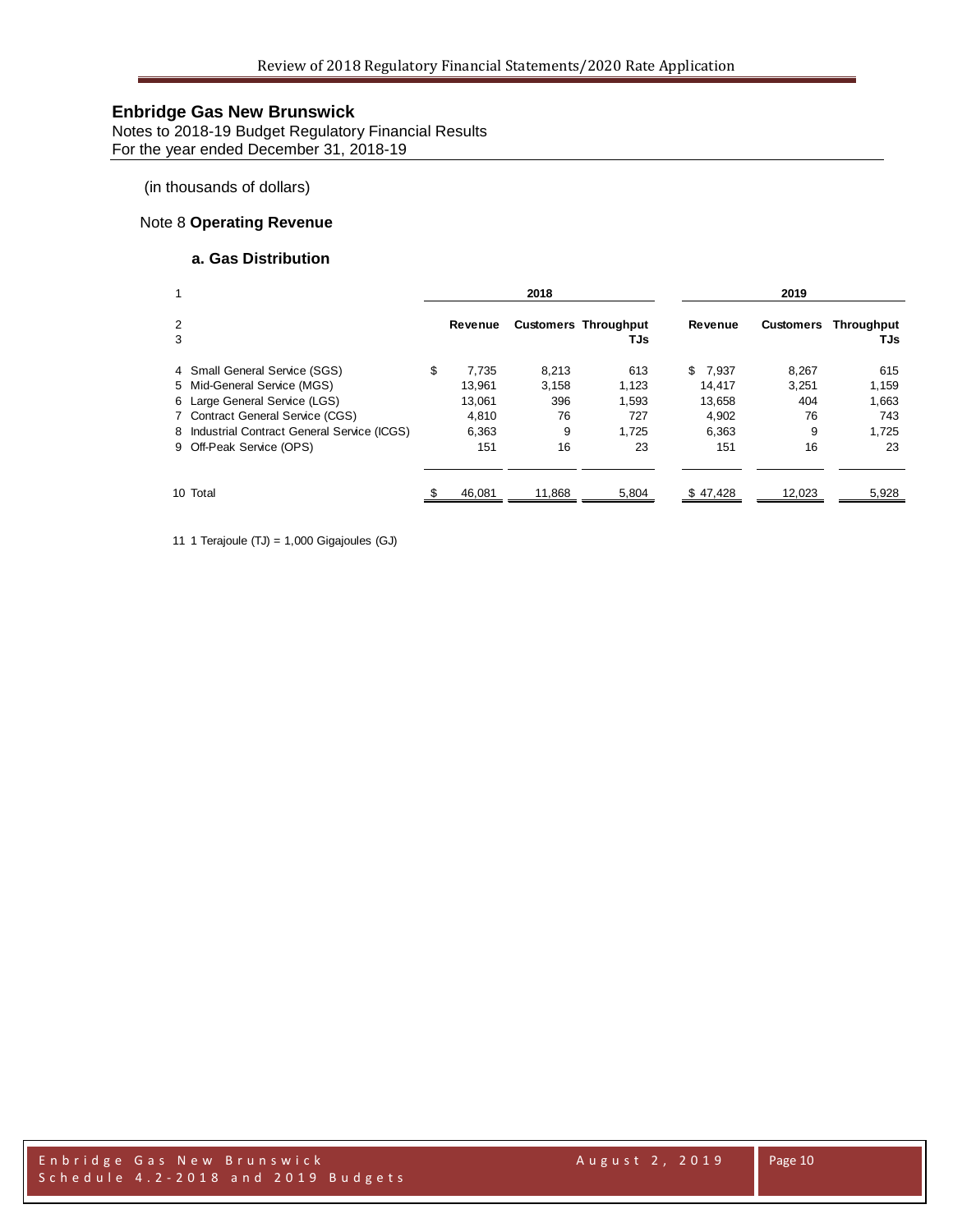Notes to 2018-19 Budget Regulatory Financial Results For the year ended December 31, 2018-19

(in thousands of dollars)

# Note 8 **Operating Revenue (continued)**

# **b. Miscellaneous**

|                                                                 | 2018               | 2019       |
|-----------------------------------------------------------------|--------------------|------------|
| 2 Agent billing and collection<br>3 Other miscellaneous revenue | 175<br>æ.<br>1.113 | 180<br>718 |
| 4 Total miscellaneous                                           | 288                | 898        |

#### 5 **Details of Agent Billing and Collection Revenue**

| (in dollars)<br>6                             | 2018          | 2019         |
|-----------------------------------------------|---------------|--------------|
| 8 Small General Service (SGS)                 | 128,122<br>S  | 130,427<br>S |
| 9 Mid-General Service (MGS)                   | 33,992        | 35,863       |
| 10 Large General Service (LGS)                | 10,190        | 10,590       |
| 11 Contract General Service (CGS)             | 1,867         | 1,940        |
| 12 Industrial Contract General Service (ICGS) | 384           | 391          |
| 13 Off-Peak Service (OPS)                     | 799           | 815          |
|                                               |               |              |
| 14 Total agent billing and collection revenue | 175.354<br>S. | 180.026      |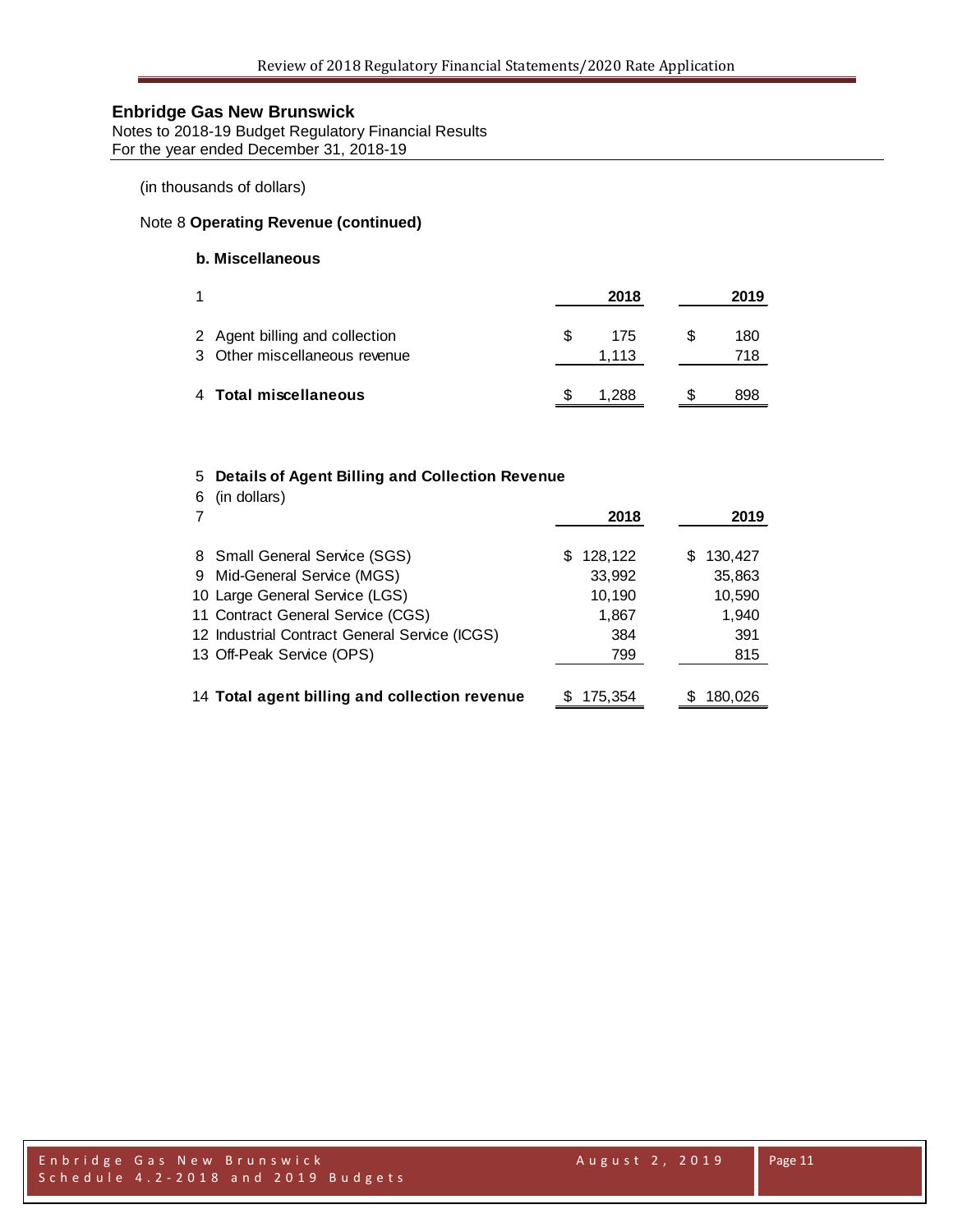Notes to 2018-19 Budget Regulatory Financial Results For the year ended December 31, 2018-19

(in thousands of dollars)

### Note 9 **Operating and Maintenance Expenses**

| 1                 |                                           | 2018        | 2019      |
|-------------------|-------------------------------------------|-------------|-----------|
| 2                 | Corporate management                      | \$<br>912   | \$<br>928 |
| 3                 | Corporate administration                  | 422         | 482       |
| 4                 | Financial reporting                       | 1,176       | 1,152     |
| 5                 | Information technology                    | 1,634       | 1,599     |
| 6                 | Regulatory & upstream                     | 847         | 864       |
| 7                 | Sales & marketing                         | 1,496       | 1,549     |
| 8                 | Distribution & maintenance                | 5,104       | 5,186     |
| 9                 | Customer care                             | 1,436       | 1,465     |
| 10                | Human resources                           | 2,693       | 2,482     |
| 11                | Gas transportation and related activities | 1,587       | 1,586     |
| $12 \overline{ }$ | Total prior to capitalization             | 17,307      | 17,293    |
| 13                | Property, plant & equipment               | 3,561       | 3,670     |
| 14                | <b>Total capitalized</b>                  | 3,561       | 3,670     |
| 15                | <b>Total expense</b>                      | 13,746<br>S | \$13,623  |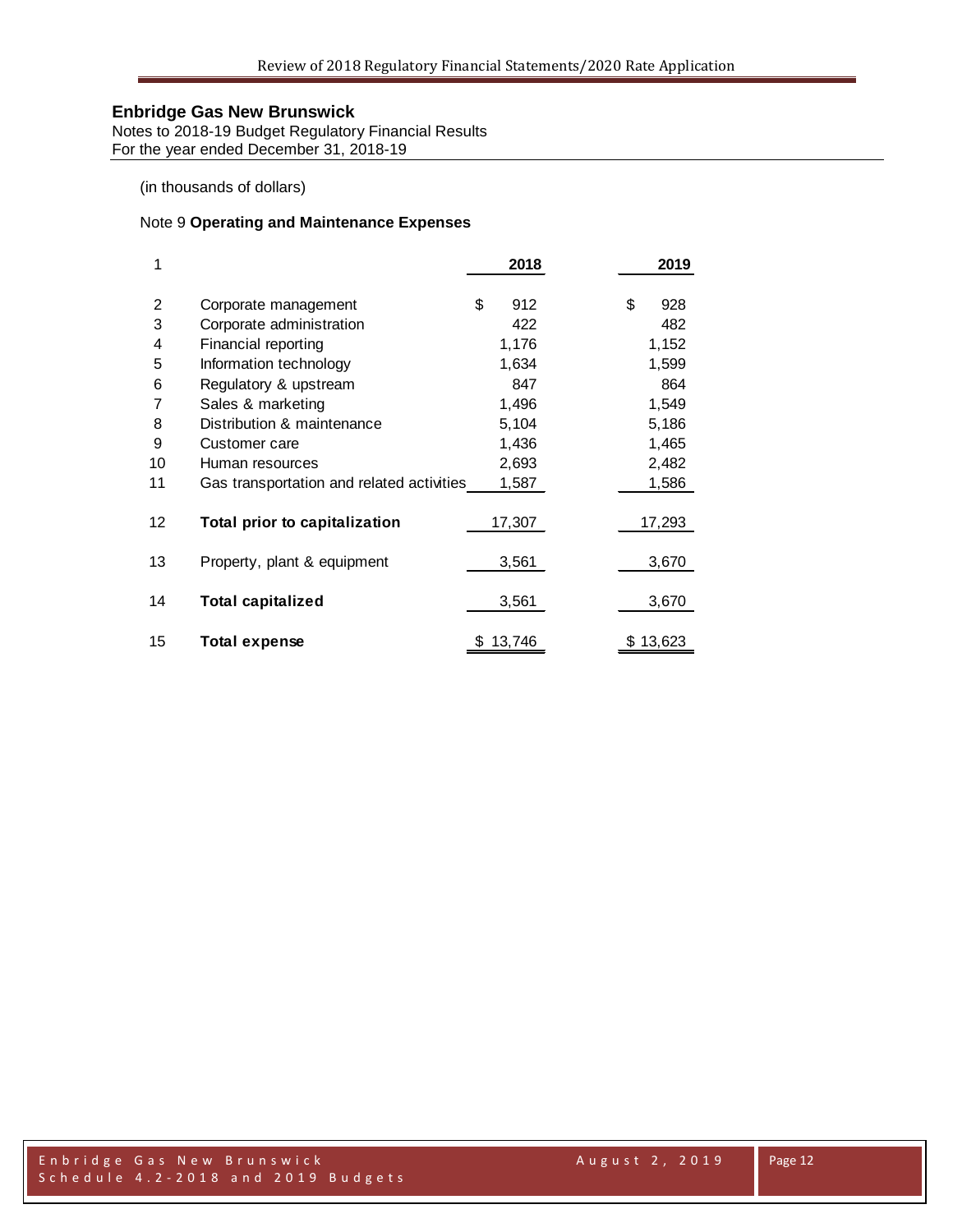Notes to 2018-19 Budget Regulatory Financial Results For the year ended December 31, 2018-19

### (in thousands of dollars)

## Note 10 **Interest on Amounts Due to Associates & Affiliates and Other Interest**

|                                                                                                    | 2018        |    | 2019  |
|----------------------------------------------------------------------------------------------------|-------------|----|-------|
| Interest on long-term debt<br>AIDC - allowance for funds used during construction (debt component) | 6.864<br>14 | S. | 6.879 |
| Total interest on amounts due to associates & affiliates and other interest                        | 6.878       |    | 6.900 |

### Note 11 **Regulated Return on Equity**

| 5 |                                                                        | 2018   | 2019     |    |
|---|------------------------------------------------------------------------|--------|----------|----|
| 6 | Regulated return on equity - Calculated                                | 13.056 | \$13.135 |    |
|   | Budgeted amount that exceeds 10.9%                                     | 3.182  | 3,872    |    |
| 8 | AEDC - allowance for funds used during construction (equity component) | 28     |          | 40 |
| 9 | Total regulated return on equity                                       | 16.266 | \$17,047 |    |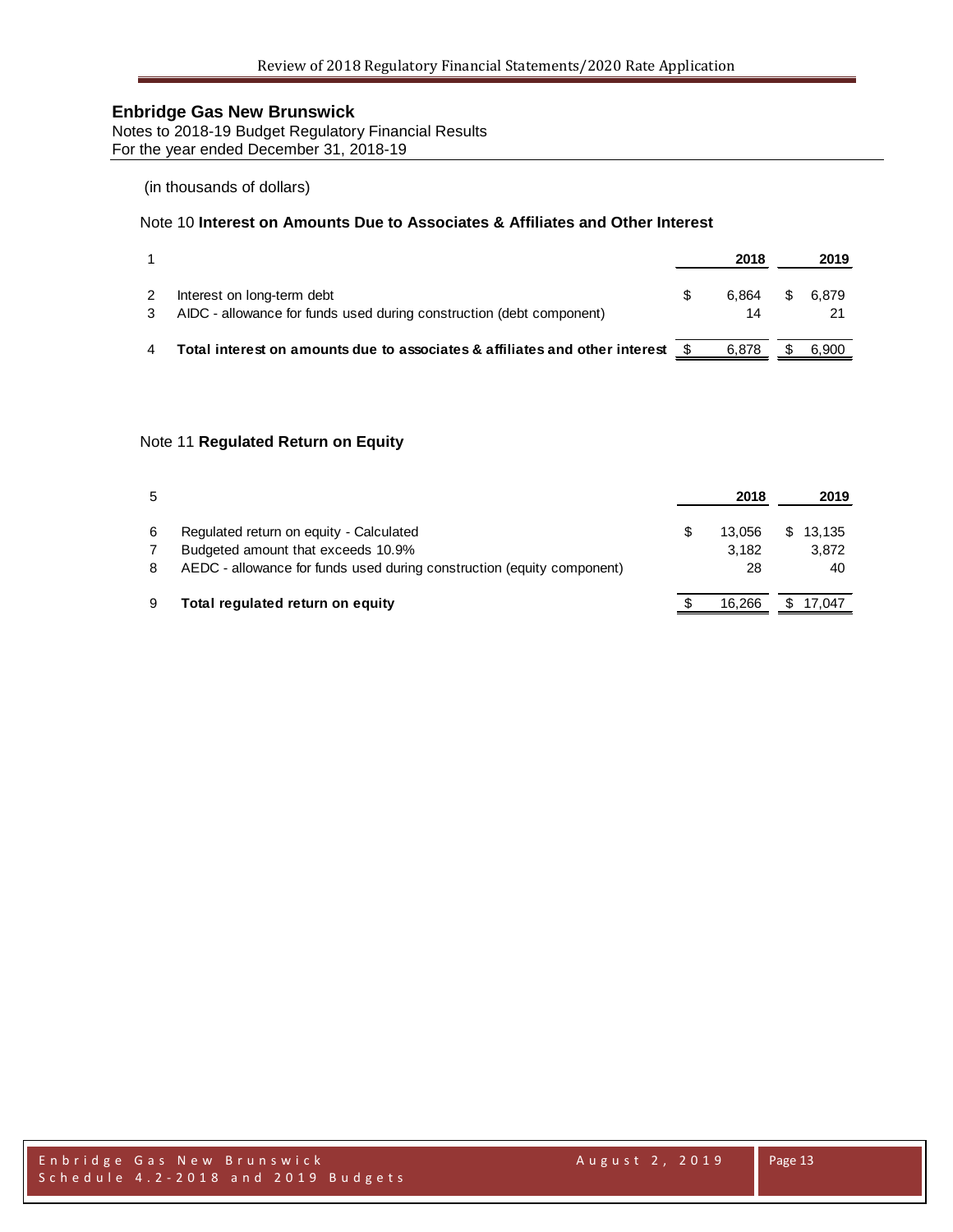Notes to 2018-19 Budget Regulatory Financial Results For the year ended December 31, 2018-19

(in thousands of dollars)

### Note 12 **Rate Base for Regulatory Purposes**

| 1                    |                                   | 2018 |           |    |           |  |  |  |
|----------------------|-----------------------------------|------|-----------|----|-----------|--|--|--|
| $\mathbf{2}^{\circ}$ | Property, plant & equipment       |      |           |    |           |  |  |  |
| 3                    | Cost                              | \$   | 249,011   | \$ | 258,401   |  |  |  |
| 4                    | Accumulated amortization          |      | (71,066)  |    | (76, 184) |  |  |  |
| 5                    | <b>Net</b>                        |      | 177,945   |    | 182,217   |  |  |  |
| 6                    | <b>Deferred charges</b>           |      |           |    |           |  |  |  |
| 7                    | Franchise fee, at cost            |      | 1,500     |    | 1,500     |  |  |  |
| 8                    | Accumulated amortization          |      | (1, 450)  |    | (1,500)   |  |  |  |
| 9                    | <b>Net</b>                        |      | 50        |    |           |  |  |  |
| 10                   | Development O&M capitalized costs |      | 114,952   |    | 114,952   |  |  |  |
| 11                   | Accumulated amortization          |      | (31, 710) |    | (34, 502) |  |  |  |
| 12                   | <b>Net</b>                        |      | 83,242    |    | 80,450    |  |  |  |
| 13                   | Intangible Software               |      | 4,167     |    | 4,629     |  |  |  |
| 14                   | Accumulated amortization          |      | (2, 571)  |    | (2,669)   |  |  |  |
| 15                   | <b>Net</b>                        |      | 1,596     |    | 1,960     |  |  |  |
| 16                   | Deferral account                  |      |           |    |           |  |  |  |
| 17                   | <b>Total deferred charges</b>     |      | 84,888    |    | 82,410    |  |  |  |
| 18                   | <b>Term deposit</b>               |      | 2,956     |    | 2,956     |  |  |  |
| 19                   | <b>Working capital allowance</b>  |      | 1,297     |    | 1,298     |  |  |  |
| 20                   | Total rate base                   | \$   | 267,086   | \$ | 268,881   |  |  |  |
| 21                   | Average rate base                 | \$   | 266,192   | \$ | 267,777   |  |  |  |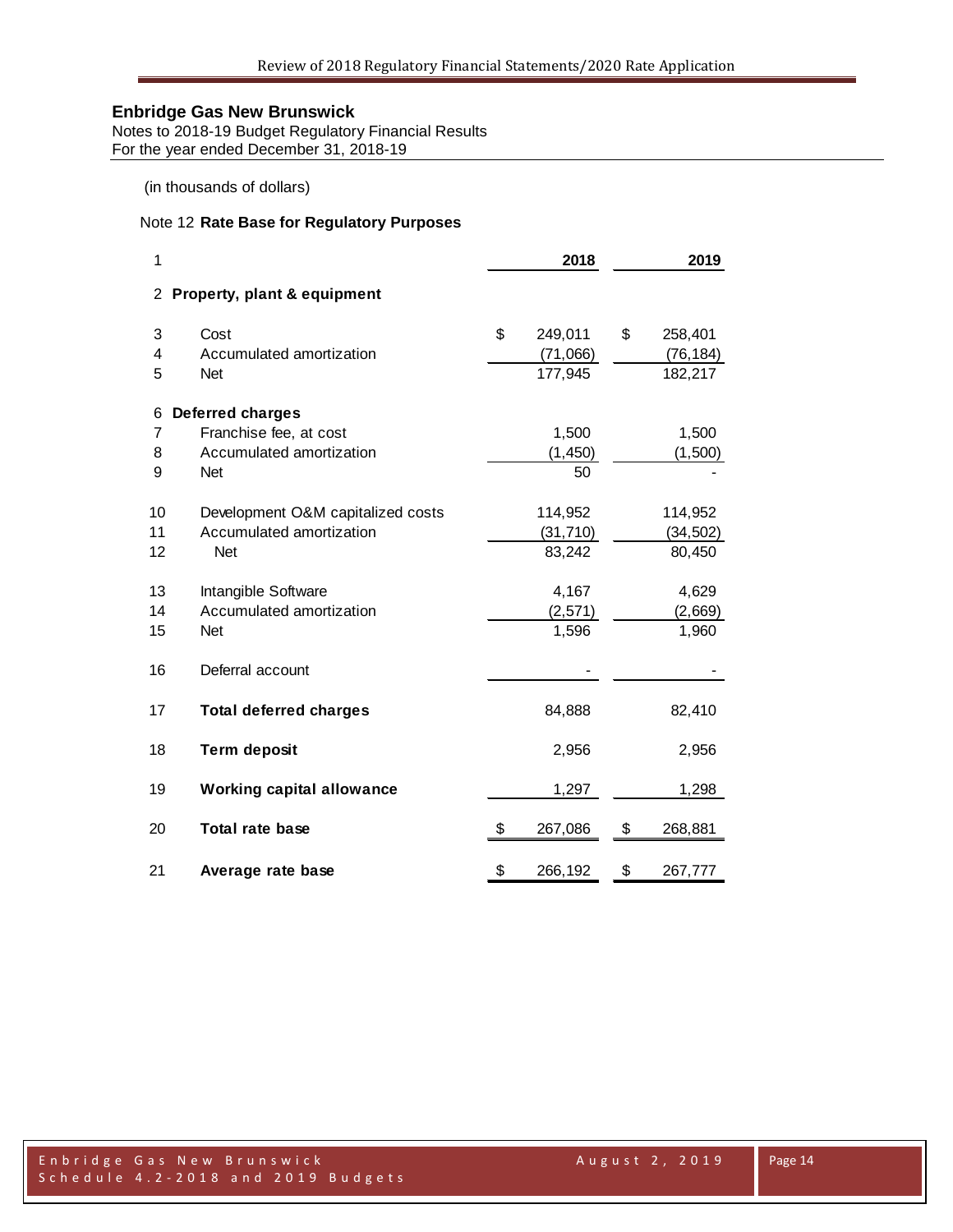Notes to 2018-19 Budget Regulatory Financial Results For the year ended December 31, 2018-19

### (in thousands of dollars)

### Note 13 **Capital Structure for Regulatory Purposes**

| 1           |                                | 2018                     | 2019                 |
|-------------|--------------------------------|--------------------------|----------------------|
|             | 2 Capital structure            |                          |                      |
|             | 3 Long-term debt<br>4 Equity   | \$<br>149,500<br>132,231 | \$149,500<br>134,014 |
|             | 5 Total                        | \$<br>281,731            | \$283,514            |
|             | 6 Capital structure percentage |                          |                      |
| $7^{\circ}$ | Long-term debt                 | 53.06%                   | 52.73%               |

|  | 9 Total  | 100.00% | 100.00% |
|--|----------|---------|---------|
|  | 8 Equity | 46.94%  | 47.27%  |

#### **Capital structure average percentage for regulatory purposes**

|           | 11 Long-term debt | 55.00%  | 55.00%  |
|-----------|-------------------|---------|---------|
| 12 Equity |                   | 45.00%  | 45.00%  |
| 13 Total  |                   | 100.00% | 100.00% |

### **Weighted cost of capital for regulatory purposes**

| 15 Long-term debt | 2.58% | 2.59% |
|-------------------|-------|-------|
| 16 Equity         | 4.91% | 4.91% |
| 17 Total          | 7.49% | 7.50% |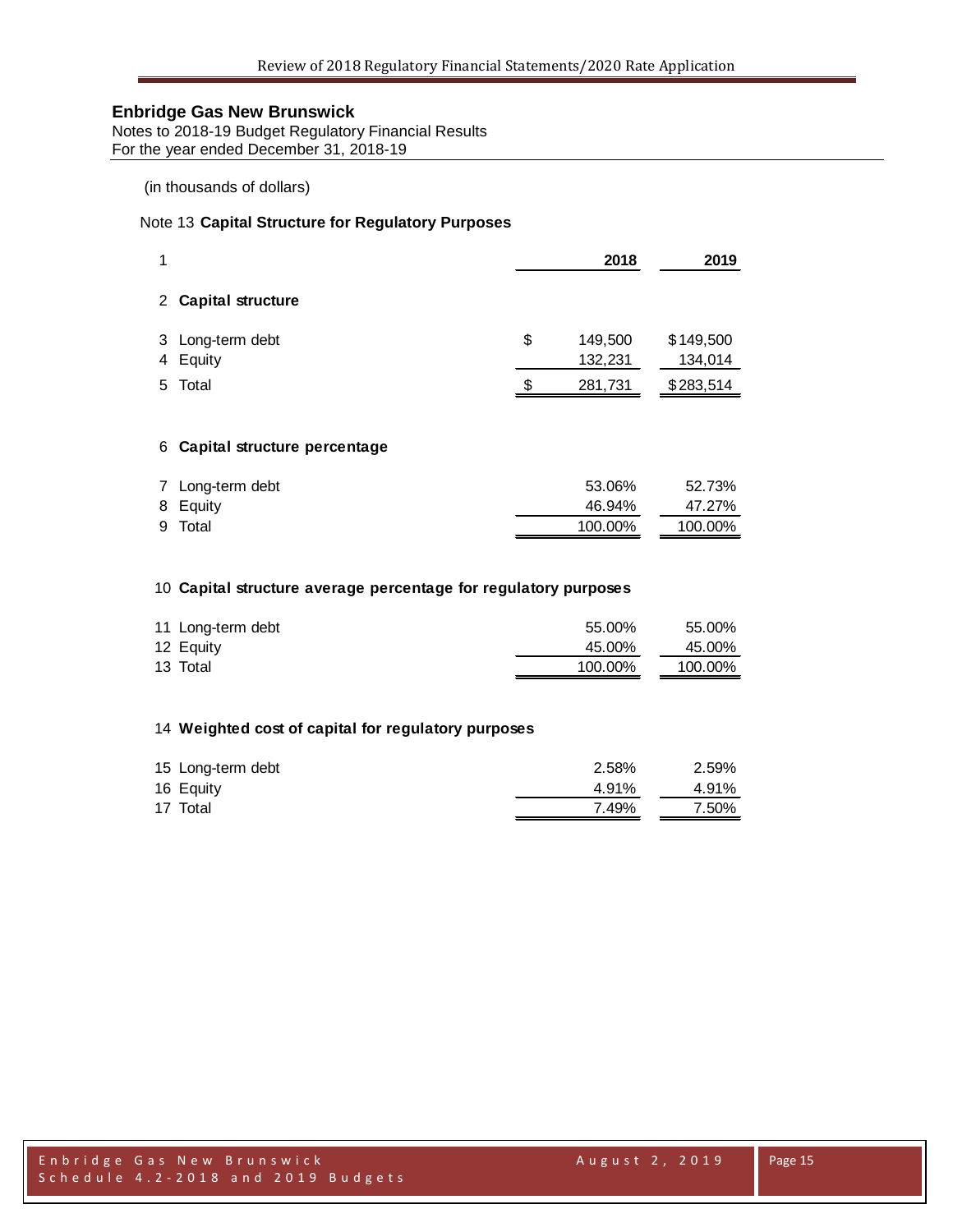Notes to 2018-19 Budget Regulatory Financial Results For the year ended December 31, 2018-19

#### (in thousands of dollars)

### Note 14 **Details of Affiliate Transactions**

|                |                                           |                          | Enbridge<br>Employee     | <b>Enbridge Gas</b><br><b>Distribution</b> |                          | Saint                                   | <b>Total Affiliate</b><br>Consulting | Total<br>Consulting | <b>Affiliate Expenditure</b><br>as Percent of Total<br><b>Consulting and</b> |
|----------------|-------------------------------------------|--------------------------|--------------------------|--------------------------------------------|--------------------------|-----------------------------------------|--------------------------------------|---------------------|------------------------------------------------------------------------------|
|                | <b>Consulting and Services</b>            | Enbridge Inc.            | Services Inc.            | Inc.                                       |                          | Gazifère Inc. Lawrence Gas and Services |                                      | and Services        | <b>Services</b>                                                              |
|                | 2 For the period ending December 31, 2018 |                          |                          |                                            |                          |                                         |                                      |                     |                                                                              |
| 3              | Corporate management                      |                          | $-$ \$<br>$\sim$         | 158 \$<br>- \$                             |                          | - \$                                    | - \$<br>158 \$                       | 208                 | 76%                                                                          |
| 4              | Sales & marketing                         | $\overline{\phantom{a}}$ | $\sim$                   | ۰                                          | $\overline{\phantom{a}}$ | ۰                                       | $\overline{\phantom{a}}$             | 103                 | 0%                                                                           |
| 5              | Human resources                           | 179                      | ٠                        | 15                                         |                          |                                         | 194                                  | 205                 | 95%                                                                          |
| 6              | Distribution & maintenance                | ۰                        | $\sim$                   | 425                                        |                          |                                         | 425                                  | 1.113               | 38%                                                                          |
| $\overline{7}$ | Budget & regulatory                       |                          | ٠                        | ۰                                          |                          |                                         | $\overline{\phantom{a}}$             | 710                 | 0%                                                                           |
| 8              | Financial reporting                       | 12                       | 20                       | 28                                         |                          | ۰.                                      | 60                                   | 159                 | 38%                                                                          |
| 9              | Customer care                             |                          | . .                      | $\overline{\phantom{a}}$                   | 914                      |                                         | 914                                  | 1,057               | 86%                                                                          |
| 10             | Corporate administration                  | 362                      | $\overline{\phantom{a}}$ | 8                                          |                          | ۰                                       | 369                                  | 369                 | 100%                                                                         |
| 11             | Gas transportation & related              |                          | $\overline{\phantom{a}}$ | 128                                        |                          |                                         | 128                                  | 132                 | 97%                                                                          |
| 12             | Information technology                    | 915                      | ۰                        | 11                                         |                          |                                         | 926                                  | 1,111               | 83%                                                                          |
| 13             | Recoveries                                | $\overline{\phantom{a}}$ | $\overline{\phantom{a}}$ |                                            | (171)                    | (225)                                   | (395)                                | (395)               | 100%                                                                         |
| 14 Total       |                                           | $1,468$ \$               | $20-5$                   | 773                                        | 743 \$<br>- 5            | $(225)$ \$                              | 2,779 \$                             | 4,772               | 58%                                                                          |

|          |                                            |                          | Enbridge<br>Employee     | <b>Enbridge Gas</b><br><b>Distribution</b> |               | Saint                            | <b>Total Affiliate</b><br>Consulting | Total<br>Consulting | <b>Affiliate Expenditure</b><br>as Percent of Total<br><b>Consulting and</b> |
|----------|--------------------------------------------|--------------------------|--------------------------|--------------------------------------------|---------------|----------------------------------|--------------------------------------|---------------------|------------------------------------------------------------------------------|
|          | 15 Consulting and Services                 | Enbridge Inc.            | Services Inc.            | Inc.                                       | Gazifère Inc. | <b>Lawrence Gas and Services</b> |                                      | and Services        | <b>Services</b>                                                              |
|          | 16 For the period ending December 31, 2019 |                          |                          |                                            |               |                                  |                                      |                     |                                                                              |
| 17       | Corporate management                       | \$                       | - \$                     | 158 \$<br>$-$ \$                           |               | - \$<br>$\sim$                   | 158 \$<br>\$                         | 208                 | 76%                                                                          |
| 18       | Sales & marketing                          | $\overline{\phantom{a}}$ |                          | <b>умер</b>                                | $\sim$        | $\sim$                           |                                      | 103                 | 0%                                                                           |
| 19       | Human resources                            | 179                      |                          | 15                                         |               | ۰.                               | 194                                  | 205                 | 95%                                                                          |
| 20       | Distribution & maintenance                 |                          | ٠                        | 418                                        |               | ٠                                | 418                                  | 1,106               | 38%                                                                          |
| 21       | Budget & regulatory                        |                          | $\overline{\phantom{a}}$ | $\overline{\phantom{a}}$                   |               | ۰                                |                                      | 711                 | 0%                                                                           |
| 22       | Financial reporting                        | 12                       | 20                       | 44                                         |               | ٠                                | 75                                   | 174                 | 43%                                                                          |
| 23       | Customer care                              |                          |                          |                                            | 914           |                                  | 914                                  | 1,057               | 86%                                                                          |
| 24       | Corporate administration                   | 470                      |                          | 8                                          | $\sim$        | ٠                                | 478                                  | 478                 | 100%                                                                         |
| 25       | Gas transportation & related               |                          | $\overline{\phantom{a}}$ | 128                                        |               | ٠                                | 128                                  | 132                 | 97%                                                                          |
| 26       | Information technology                     | 913                      | $\overline{\phantom{a}}$ | 11                                         |               |                                  | 924                                  | 1,040               | 89%                                                                          |
| 27       | Recoveries                                 |                          |                          |                                            | (171)         | (225)                            | (396)                                | (396)               | 100%                                                                         |
| 28 Total |                                            | $1,574$ \$               | 20                       | 782 \$<br>- 55                             | 743 \$        | $(225)$ \$                       | $2,893$ \$                           | 4,818               | 60%                                                                          |

#### Enbridge Gas New Brunswick August 2, 2019 Schedule 4.2 - 2018 and 2019 Budgets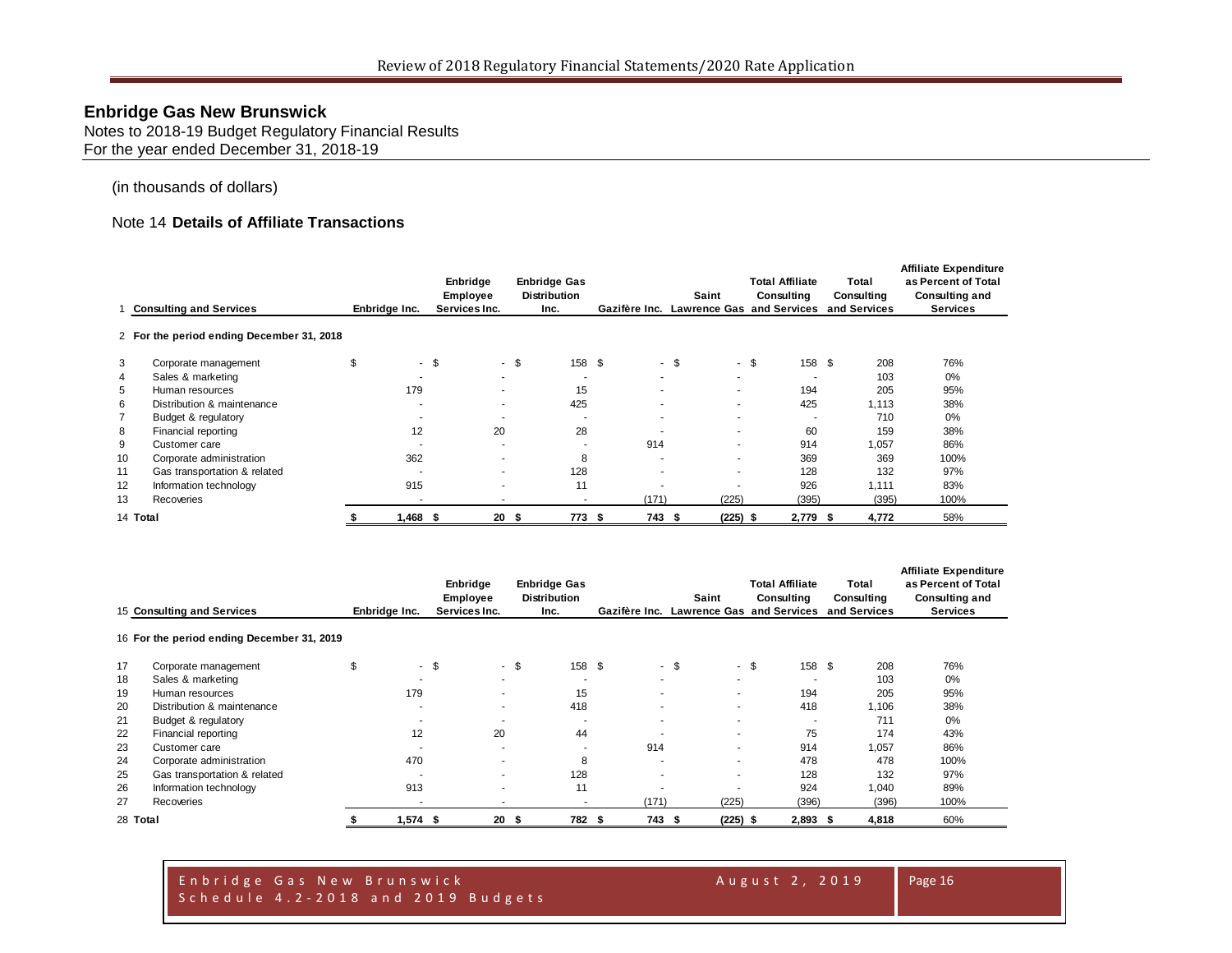# SCHEDULE 4.3

# 2018 Actual to Budget Explanations

Enbridge Gas New Brunswick August 2, 2019 Schedule 4.3 - 2018 Actual to Budget Explanations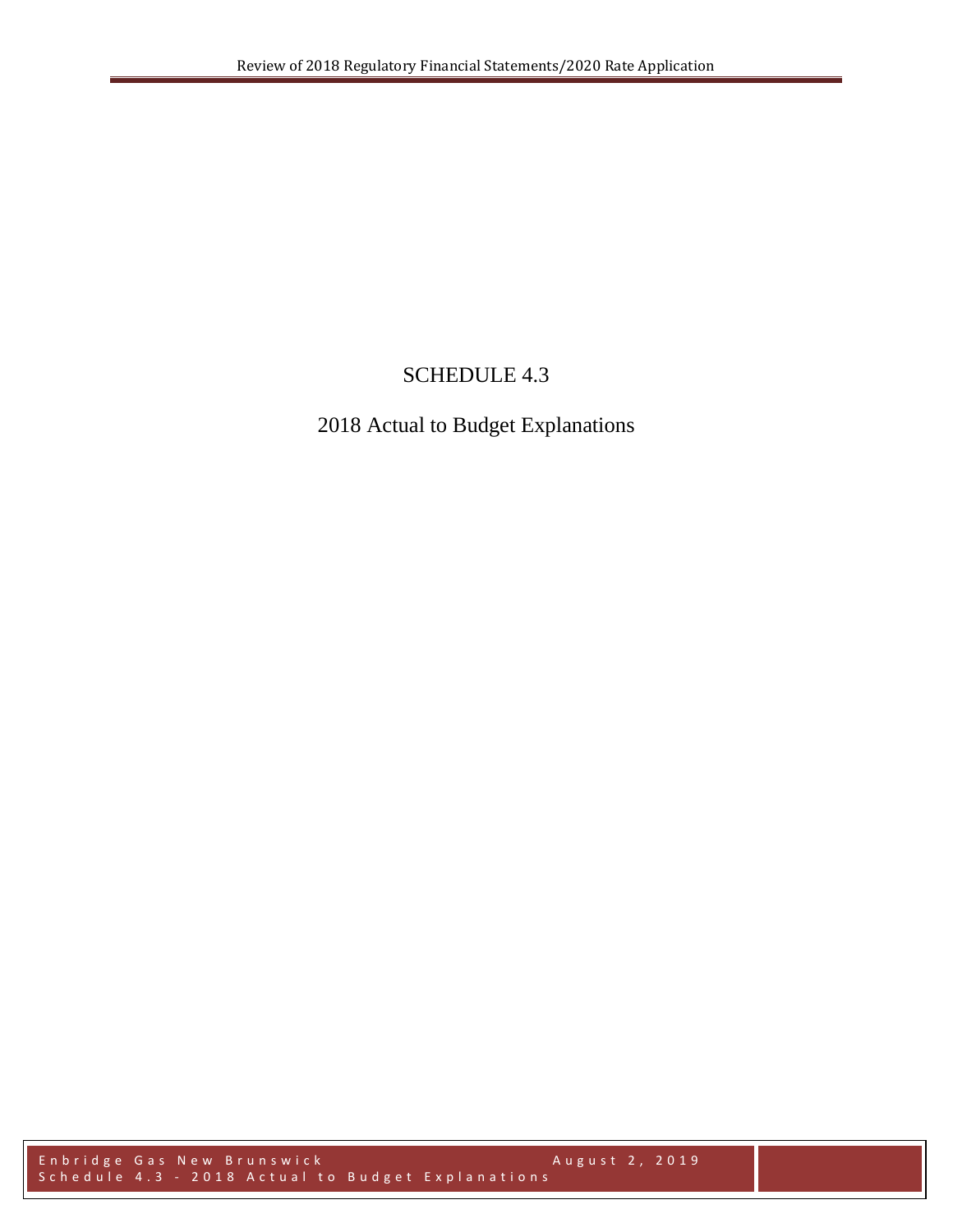# **2018 Actual to Budget**

# **Overview**

For comparative purposes, variance explanations compare 2018 Actuals to the 2018 Budget.

## **Revenue**

The table below summarizes EGNB's 2018 gas distribution revenue, miscellaneous operating

revenue, allowance for funds used during construction ("AFUDC") and services and inspection

margin with comparisons to the 2018 Budget.

#### Table 1 **Revenue**

|                |                                              |              | (1)    | (2)    |               |          | $(3)=(1)-(2)$ |
|----------------|----------------------------------------------|--------------|--------|--------|---------------|----------|---------------|
| Line           |                                              | 2018<br>2018 |        |        |               | 2018     |               |
| No.            | (in thousands of dollars)                    |              | Actual |        | <b>Budget</b> | Variance |               |
|                |                                              |              |        |        |               |          |               |
| 1              | <b>Operating Revenue</b>                     |              |        |        |               |          |               |
| $\overline{2}$ | <b>Gas Distribution</b>                      | \$           | 46,938 | \$     | 46,081        | \$       | 857           |
| 3              | Miscellaneous                                |              | 1,628  |        | 1,288         |          | 340           |
| 4              | Allowance for Funds Used During Construction |              |        |        | 42            |          | (35)          |
| 5              |                                              |              | 48,573 | 47,411 |               |          | 1,162         |
|                |                                              |              |        |        |               |          |               |
| 6              | Services & Inspection                        |              |        |        |               |          |               |
| 7              | Revenue                                      |              | 614    |        | 624           |          | (10)          |
| 8              | Cost of Goods Sold                           |              | (332)  |        | (377)         |          | 45            |
| 9              |                                              |              | 282    | 247    |               |          | 35            |
|                |                                              |              |        |        |               |          |               |
| 10             | Total Revenue                                | \$           | 48,855 | \$     | 47,658        | \$       | 1,197         |

# Operating Revenue

 • Gas Distribution Revenue: gas distribution revenues ended 2018 \$857K over budget due to colder than normal weather (\$843K) and higher contract demand (\$242K), offset by lower 12 than forecasted consumption (\$228K).

 • Miscellaneous Operating Revenue: miscellaneous revenues ended 2018 \$340K over budget due to higher interest income (\$304K), ABC income (\$28K), SEUF payment (\$26K) and other income (\$15K), offset by lower late payment charges collected from customers (\$33K).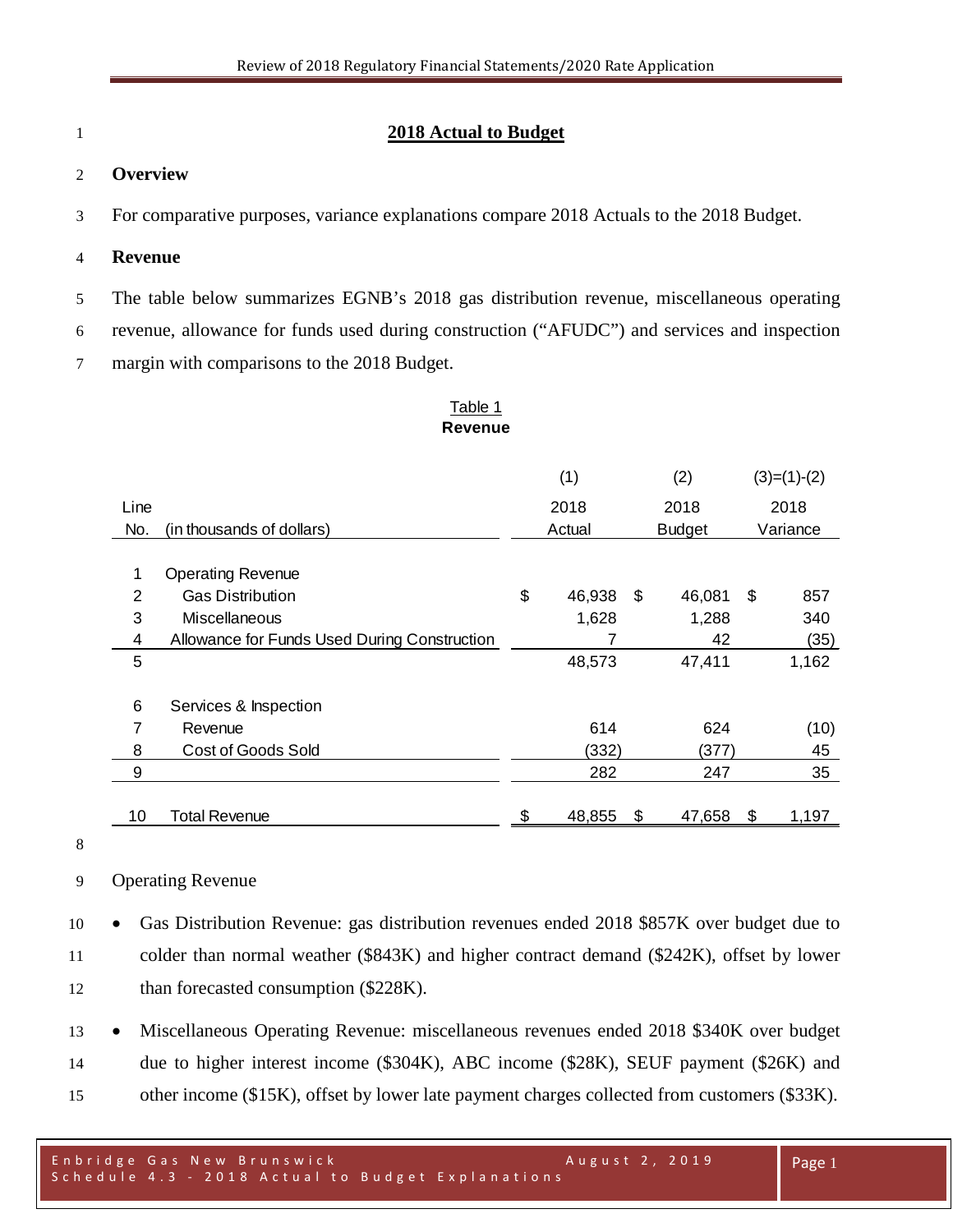• AFUDC was \$35K under budget, primarily due to lower than budgeted monthly balances in the Construction Work in Progress account, on which AFUDC is calculated.

 • Services & Inspection Margin is \$35K over budget due to lower protection plan and other servicing costs (\$45K), offset by lower revenues from protection plans and other service work (\$10K).

# **Expenses**

 Below is a summary of EGNB's 2018 operating and maintenance expenses, bad debt expense, amortization of property, plant and equipment, municipal and other taxes, interest on amounts due to associates and affiliates and other interest and amortization of deferred development costs with comparisons to the 2018 Budget.

# Table 2 **Operating Expenses**

|                |                                                                            |       | (1)    |    | (2)           |          | $(3)=(1)-(2)$ |
|----------------|----------------------------------------------------------------------------|-------|--------|----|---------------|----------|---------------|
| Line           |                                                                            |       | 2018   |    | 2018          | 2018     |               |
| No.            | (in thousands of dollars)                                                  |       | Actual |    | <b>Budget</b> | Variance |               |
| 1              | <b>Operating Expenses</b>                                                  |       |        |    |               |          |               |
| $\overline{2}$ | Operating and Maintenance Expenses                                         |       | 12,932 | \$ | 13,746        | - \$     | (814)         |
| 3              | <b>Bad Debt Expense</b>                                                    |       | 132    |    | 282           |          | (150)         |
|                |                                                                            |       |        |    |               |          |               |
| 4              | Amortization of Property, Plant and Equipment                              |       | 6,102  |    | 6,183         |          | (81)          |
| 5              | Municipal and Other Taxes                                                  | 1,259 |        |    | 1,261         |          | (2)           |
| 6              | Interest on Amounts Due to Associates and<br>Affiliates and Other Interest |       | 6,875  |    | 6,878         |          | (3)           |
| 7              | <b>Other Expenses</b>                                                      |       | 59     |    | 100           |          | (41)          |
| 8              | <b>Amortization of Deferred Development Costs</b>                          |       | 2,929  |    | 2,942         |          | (13)          |
| 9              | <b>Total Expenses</b>                                                      | \$    | 30,289 | \$ | 31,392        | \$       | (1, 104)      |

- 
-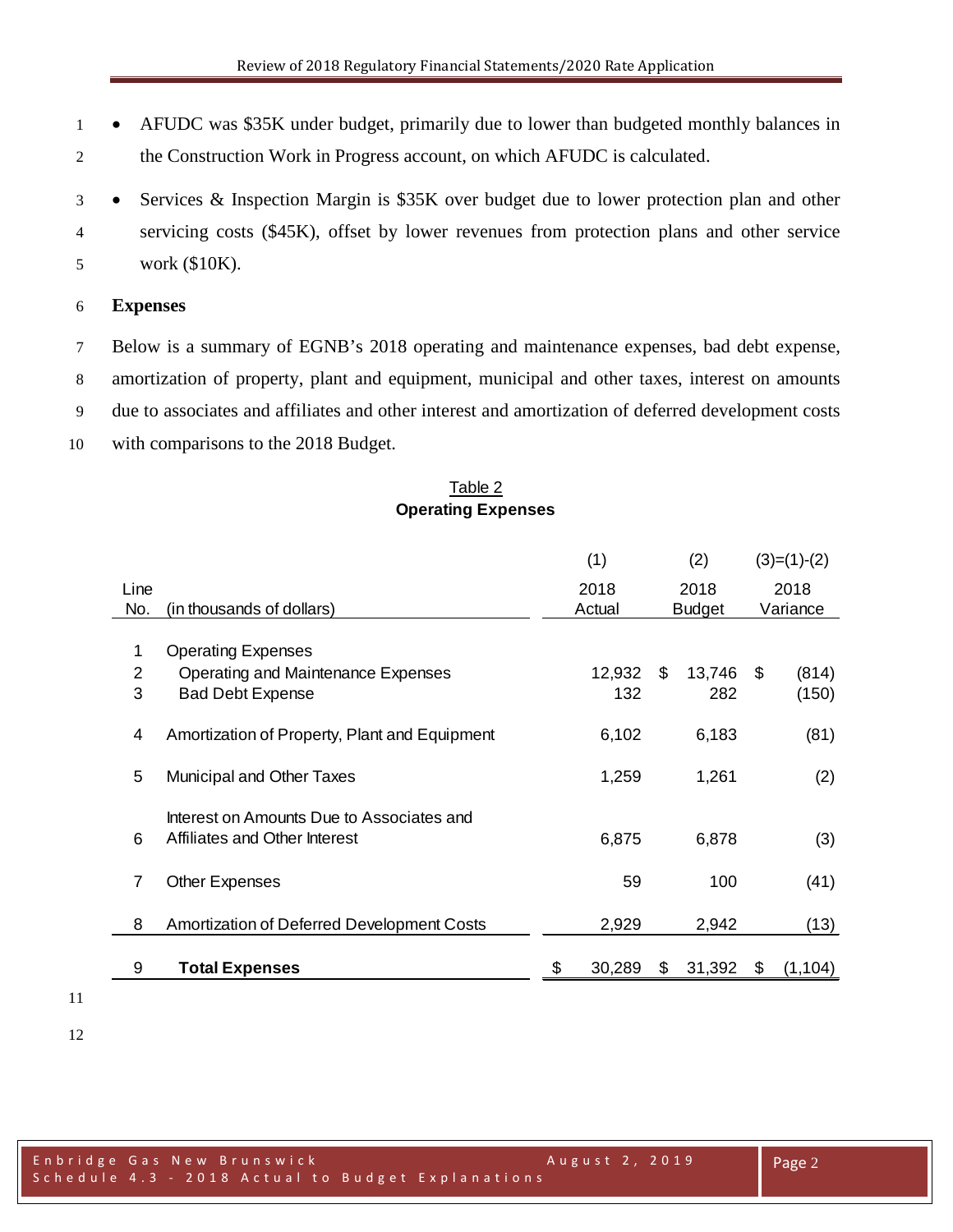- Operating and Maintenance ("O&M") Expenses
- EGNB manages its O&M expenses at an aggregate level where EGNB will try to offset
- increased costs in certain areas with cost reductions or savings in other areas of the organization.
- EGNB has grouped its O&M expenses based on major cost categories rather than departments,
- as seen in the regulatory financial statement format filed with the Board.

# Table 3 **Operating and Maintenance Expenses**

|                |                                              | (1)          | (2)           | $(3)=(1)-(2)$ |
|----------------|----------------------------------------------|--------------|---------------|---------------|
| Line           |                                              | 2018         | 2018          | 2018          |
| No.            |                                              | Actual       | <b>Budget</b> | Variance      |
|                |                                              |              |               |               |
| 1              | <b>Labour and Benefits</b>                   | \$<br>8,292  | \$<br>8,401   | \$<br>(109)   |
| $\overline{c}$ | Admin/Office Expenses                        | 292          | 297           | (5)           |
| 3              | <b>Computer and Telecom Services</b>         | 219          | 303           | (84)          |
| 4              | <b>Professional Consulting</b>               | 1,467        | 1,475         | (8)           |
| 5              | Travel and Training                          | 252          | 143           | 109           |
| 6              | Advertising and Promotions                   | 580          | 824           | (244)         |
| 7              | <b>Tools and Safety</b>                      | 201          | 211           | (10)          |
| 8              | Fleet                                        | 443          | 377           | 66            |
| 9              | <b>Facilities</b>                            | 671          | 676           | (5)           |
| 10             | Insurance                                    | 77           | 142           | (65)          |
| 11             | <b>NBEUB Assessments</b>                     | 362          | 530           | (168)         |
| 12             | <b>Corporate Allocations</b>                 | 908          | 1,399         | (491)         |
| 13             | Service Level Agreements                     | 771          | 942           | (171)         |
| 14             | Gas Transportation and Related Activities    | 1,718        | 1,587         | 131           |
| 15             | <b>Total O&amp;M Prior to Capitalization</b> | 16,253       | 17,307        | (1,054)       |
| 16             | Property, plant & equipment                  | 3,321        | 3,561         | (240)         |
| 17             | <b>Total Capitalized</b>                     | 3,321        | 3,561         | (240)         |
| 18             | <b>Total O&amp;M Expenses</b>                | \$<br>12,932 | \$<br>13,746  | \$<br>(814)   |

 EGNB's 2018 O&M expenses ended the year \$1.1M, or 6.1%, under budget, with the drivers for this variance being:

 • Labour and Benefits are \$109K under budget due to lower pension benefit costs (\$102K) and salaries and other compensation (\$31K), offset by employee training and development (\$15K) and relocation and recruitment costs (\$9K).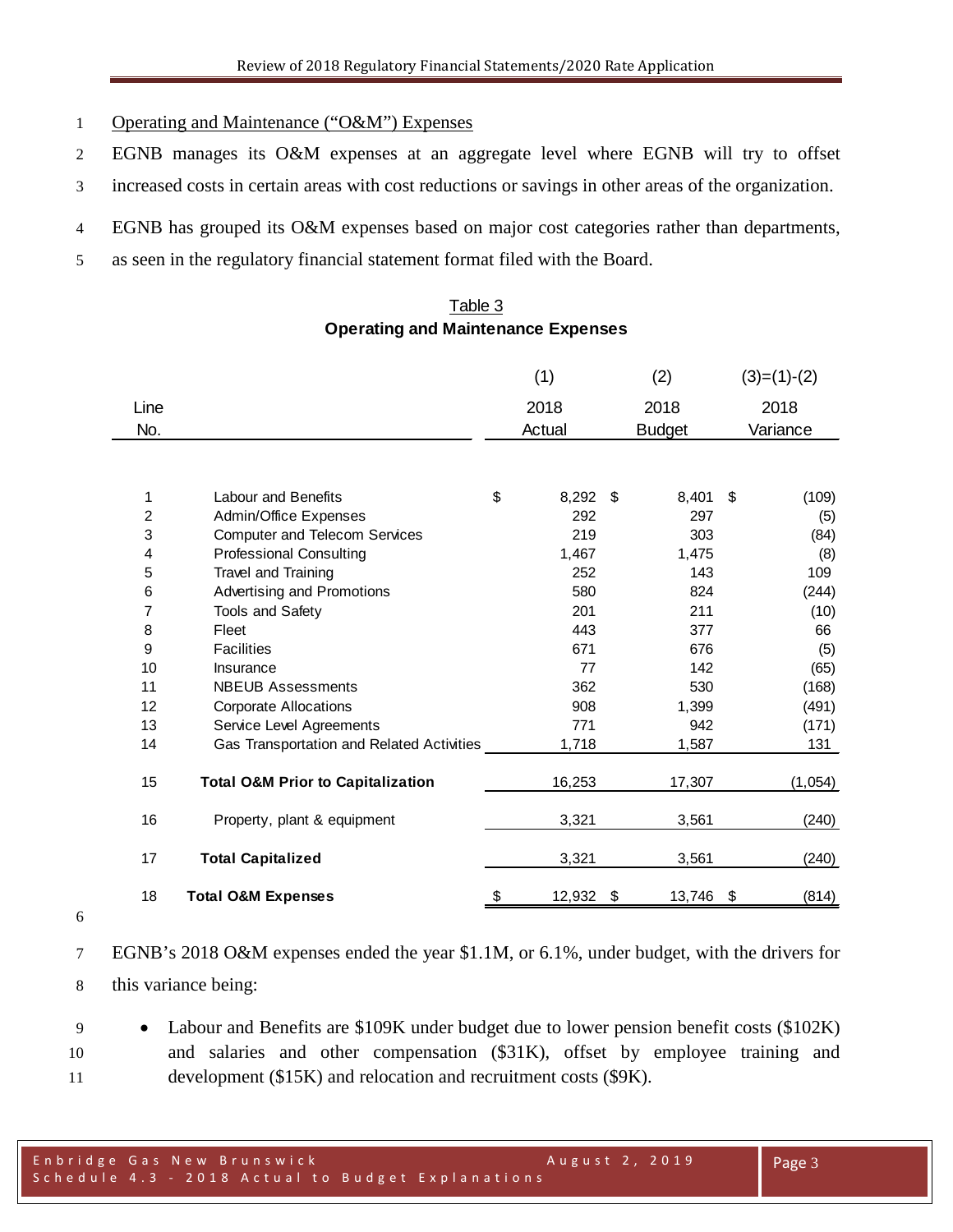- 1 Admin/Office Expenses are under budget by \$5K due to lower postage and courier costs (\$55K), offset by higher materials and office supplies (\$31K), corporate activities (\$17K) and printing and other administrative costs (\$2K).
- Computer and Telecom Services ended 2018 under budget by \$84K due to decreased cell phone costs (\$55K), IT software maintenance costs (\$37K) and telecom services costs (\$5K), offset by computer equipment supplies (\$13K).
- Professional Consulting expenses are under budget by \$8K due to lower contract services (\$89K), offset by higher other professional consulting fees (\$37K), legal fees (\$36K) and external audit fees (\$8K).
- Travel and Training is over budget by \$109K due to an increase in accommodations and meals costs (\$83K), ground transportation costs (\$16K), airfare (\$7K) and conference and 12 training costs (\$3K).
- <sup>13</sup> Advertising and Promotions ended 2018 under budget by \$244K due to lower advertising spending costs (\$209K), sponsorships (\$29K) and trade and civic memberships (\$6K).
- Tools and Safety are under budget by \$10K due to lower uniform and protective clothing costs (\$20K) and tool costs (\$7K), offset by higher public awareness costs (\$11K) and 17 Right of Way fees (\$6K).
- Fleet ended 2018 over budget by \$66K mainly due to higher fuel and maintenance costs.
- Facilities are under budget by \$5K mainly due to lower rent costs.
- Insurance ended 2018 under budget by \$65K due to lower premiums associated with insurance expense allocation from Enbridge Inc.
- NBEUB Assessments ended the year under budget by \$168K due to lower than anticipated hearing activity and Public Intervenor costs.
- Corporate Allocations are under budget by \$491K due to decreased corporate information technology (\$242K), corporate shared services (\$187K) and total compensation (\$102K), offset by higher treasury costs (\$40K).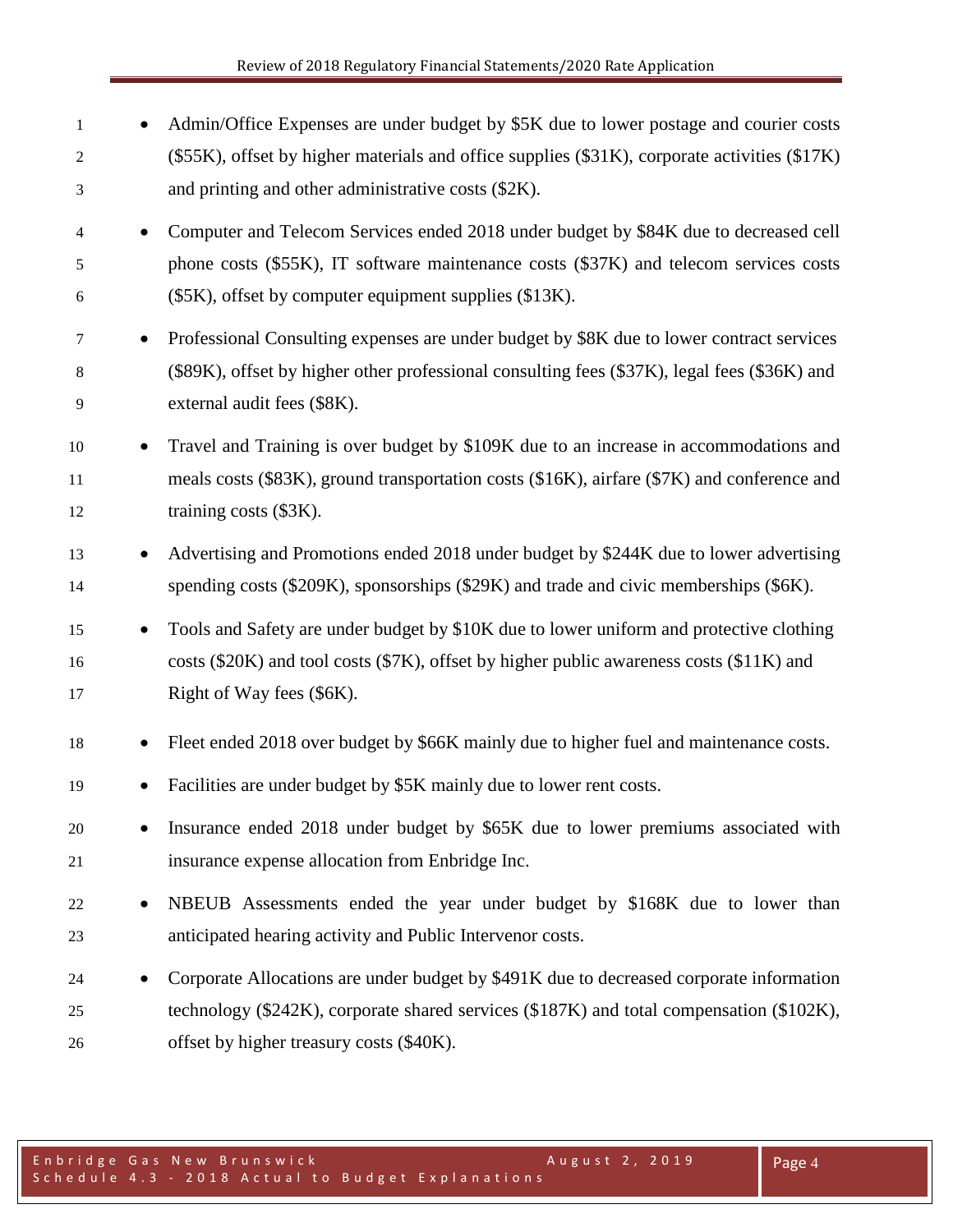- Service Level Agreements (SLA) are lower than budget by \$171K due to reduced services from Enbridge Gas Distribution (\$193K), offset by lower recoveries (\$22K) from shared services with Gazifere and St. Lawrence Gas.
- Gas Transportation and Related Activities are higher than budget by \$131K due to higher than anticipated recoveries on the Firm Service Agreement.

 Amounts capitalized to Property, Plant and Equipment are \$240K under budget due to aggregate O&M spending in cost centers differing from budgeted spend and the associated different capitalization rates for each cost center.

Other Operating Expenses

 Bad Debt Expense is \$150K under budget due to EGNB's tighter controls on accounts receivable balances.

 Amortization of Property, Plant and Equipment is \$81K under budget due to the timing and nature of capital expenditures.

Other Expenses is \$41K under budget by under spending for retention program (\$59K), offset by

contract and inventory write downs (\$16K) and higher payment of late fees (\$2K).

Amortization of Deferred Development Costs is \$13K under budget due to lower than budgeted

capital spend for software.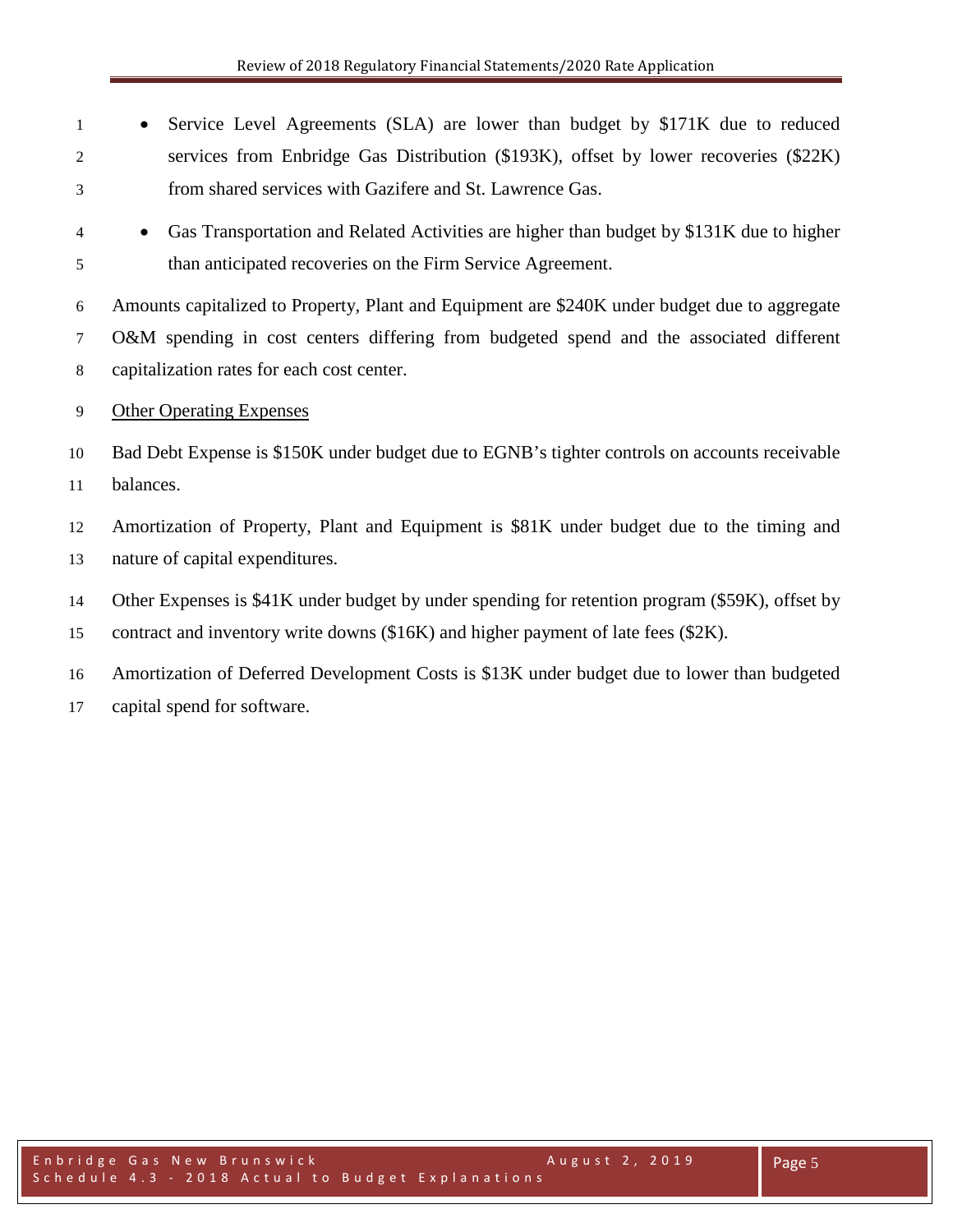# **Rate Base**

- Information with respect to EGNB's year-end Rate Base and the levels of Property, Plant and
- Equipment, Development O&M capitalized costs, Working Capital allowance and other
- elements within rate base are provided below.

# Table 4 **Rate Base**

|                |                                   | (1) |         |    | (2)           |      | $(3)=(1)-(2)$ |  |  |
|----------------|-----------------------------------|-----|---------|----|---------------|------|---------------|--|--|
| Line           |                                   |     | 2018    |    | 2018          | 2018 |               |  |  |
| No.            | (in thousands of dollars)         |     | Actual  |    | <b>Budget</b> |      | Variance      |  |  |
| 1              | Property, plant and equipment     | \$  | 176,038 | \$ | 177,945       | -\$  | (1,907)       |  |  |
| 2              | Development O&M capitalized costs |     | 83,241  |    | 83,242        |      | (1)           |  |  |
| 3              | Franchise fee                     |     | 50      |    | 50            |      |               |  |  |
| 4              | Deferred costs                    |     | 1,383   |    | 1,596         |      | (213)         |  |  |
| 5              | Term deposit                      |     | 2,959   |    | 2,956         |      | 3             |  |  |
| 6              | Working capital allowance         |     | 1,415   |    | 1,297         |      | 118           |  |  |
| $\overline{7}$ | <b>Regulatory Deferral</b>        |     |         |    |               |      |               |  |  |
| 8              | Rate Base                         |     | 265,086 | S  | 267,086       | \$   | (2,000)       |  |  |

Property, Plant and Equipment is \$1.9 million under budget primarily due to reductions in capital

expenditures planned for 2018 (\$1.3 million), the timing of the opening balances from budget to

actual (\$256K), and net change in general plant (\$340K).

Deferred Costs (Intangible Software) is \$213K under budget due to timing of opening balances

(\$121K) and lower than budgeted capital spend for software (\$92K).

Working Capital Allowance is \$118K over budget in 2018, due to higher than budgeted prepaid

expense balance (\$250K), offset by lower than budgeted inventory balances (\$132K).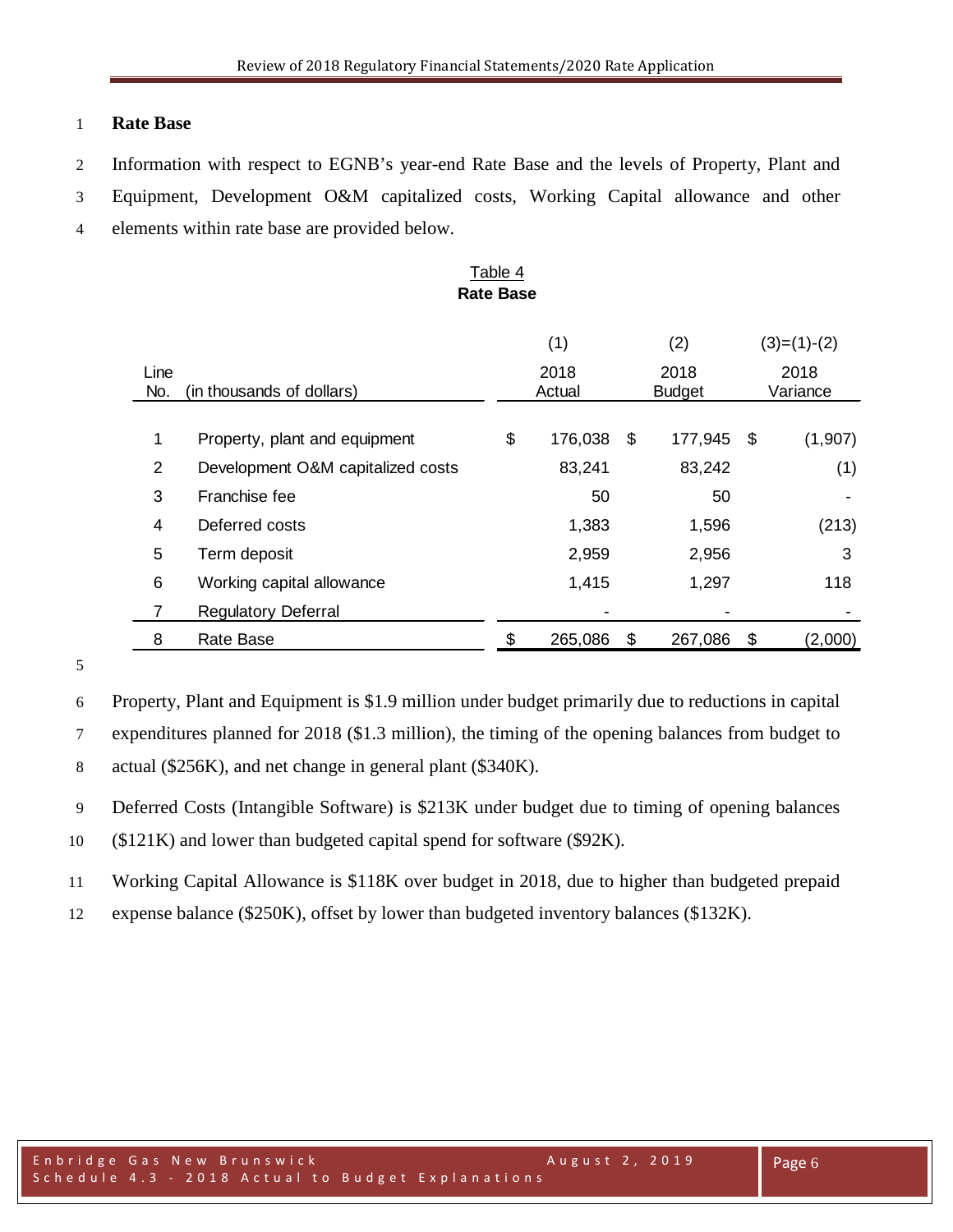# **Other Regulated Assets & Liabilities**

Information with respect to EGNB's Other Regulated Assets & Liabilities is provided below.

|              |                                                |        | (1)    |               | (2)    |          | $(3)=(1)-(2)$ |
|--------------|------------------------------------------------|--------|--------|---------------|--------|----------|---------------|
| Line         |                                                |        | 2018   |               | 2018   |          | 2018          |
| No.          | (in thousands of dollars)                      | Actual |        | <b>Budget</b> |        | Variance |               |
|              |                                                |        |        |               |        |          |               |
| $\mathbf{1}$ | <b>Other Regulated Assets</b>                  |        |        |               |        |          |               |
| 2            | Cash and Short Term Investments                | \$     | 4,804  | \$            | 3,567  | \$       | 1,237         |
| 3            | <b>Accounts Receivable</b>                     |        | 28,263 |               | 17,762 |          | 10,501        |
| 4            | Inventory                                      |        | 1,118  |               | 359    |          | 759           |
| 5            | Long term Receivable                           |        | 1,210  |               | 1,228  |          | (18)          |
|              |                                                |        |        |               |        |          |               |
| 6            | <b>Total Other Regulated Assets</b>            | \$     | 35,395 | \$            | 22,916 | \$       | 12,479        |
|              |                                                |        |        |               |        |          |               |
| 7            | <b>Other Regulated Liabilities</b>             |        |        |               |        |          |               |
| 8            | Rates Variance                                 | \$     | 1,569  | \$            |        | -\$      | 1,569         |
| 9            | <b>Accounts Payable</b>                        |        | 10,647 |               | 5.871  |          | 4,776         |
| 10           | Long Term Payable                              |        | 521    |               | 142    |          | 379           |
| 11           | Long Term Deferred Post Employment Liabilities |        | 2,459  |               | 2,555  |          | (96)          |
|              |                                                |        |        |               |        |          |               |
| 12           | <b>Total Other Regulated Liabilities</b>       | \$     | 15,196 | S             | 8,568  | \$       | 6,628         |

# Table 5 **Other Regulated Assets & Liabilities**

Other Regulated Assets & Liabilities are a function of the annual operations of EGNB and

fluctuate with changes in operating revenues and expenses.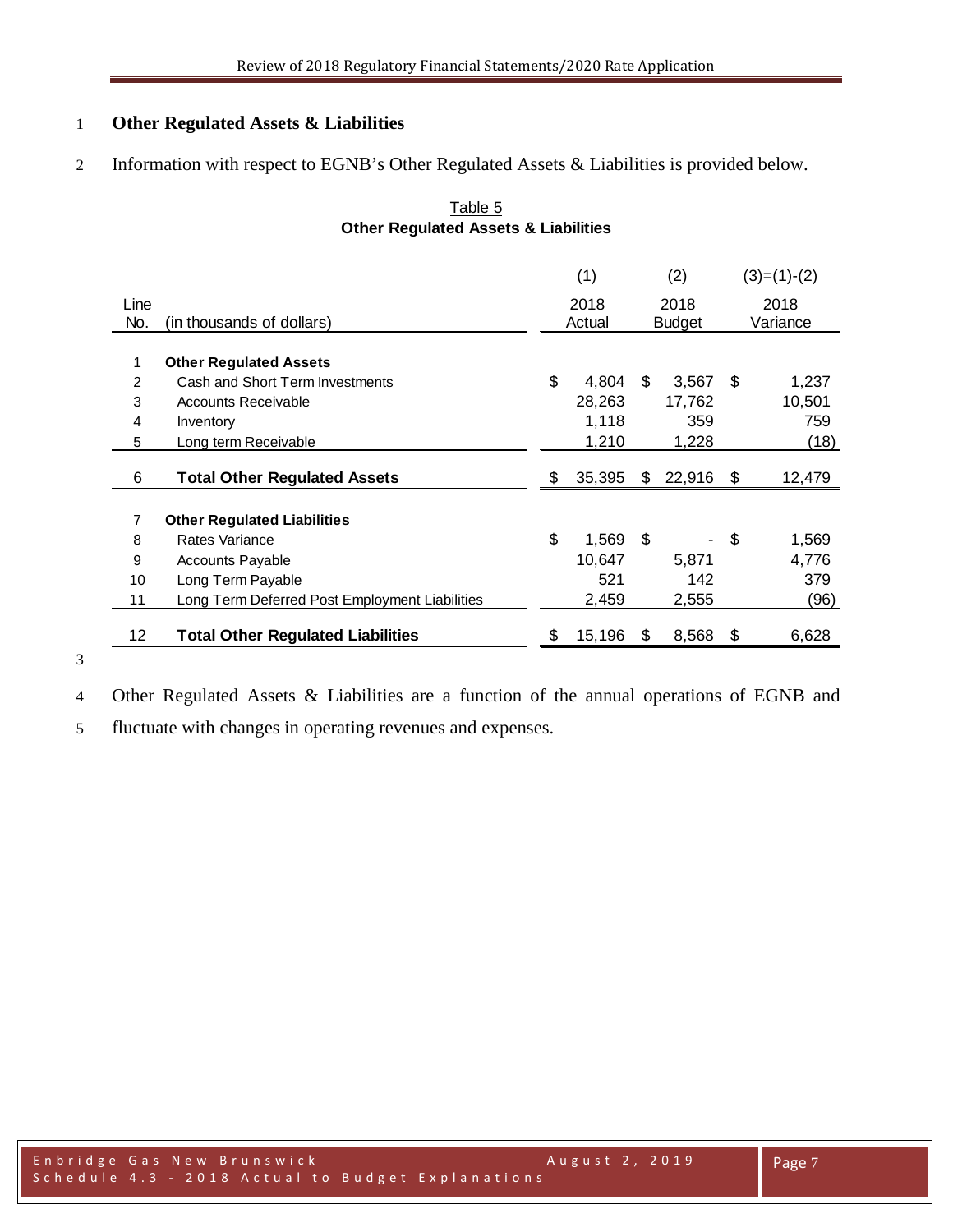# **Cost of Capital Summary**

Information with respect to EGNB's Cost of Capital is provided below.

| Table 6                |                |    |         |    |               |               |  |
|------------------------|----------------|----|---------|----|---------------|---------------|--|
| <b>Cost of Capital</b> |                |    |         |    |               |               |  |
|                        |                |    | (1)     |    | (2)           | $(3)=(1)-(2)$ |  |
| Line                   |                |    | 2018    |    | 2018          | 2018          |  |
| No.                    |                |    | Actual  |    | <b>Budget</b> | Variance      |  |
|                        |                |    |         |    |               |               |  |
| 1                      | Principal      |    |         |    |               |               |  |
| $\overline{2}$         | Debt           | \$ | 149,500 | \$ | 149,500       | \$            |  |
| 3                      | Equity         |    | 135,290 |    | 132,231       | 3,059         |  |
| 4                      | Return (\$)    |    |         |    |               |               |  |
| 5                      | Debt           |    | 6,851   |    | 6,864         | (13)          |  |
| 6                      | Equity         |    | 12,991  |    | 13,056        | (65)          |  |
| 7                      | Approved rates |    |         |    |               |               |  |
| 8                      | Debt           |    | 4.69%   |    | 4.69%         | $0.00\%$      |  |
| 9                      | Equity         |    | 10.90%  |    | 10.90%        | 0.00%         |  |

- EGNB finances its operations through a combination of equity and debt financing.
- Equity was \$3.1 million over budget primarily driven by earnings in 2018 being greater than
- 2018 budget, offset by a lower than budgeted distribution payout.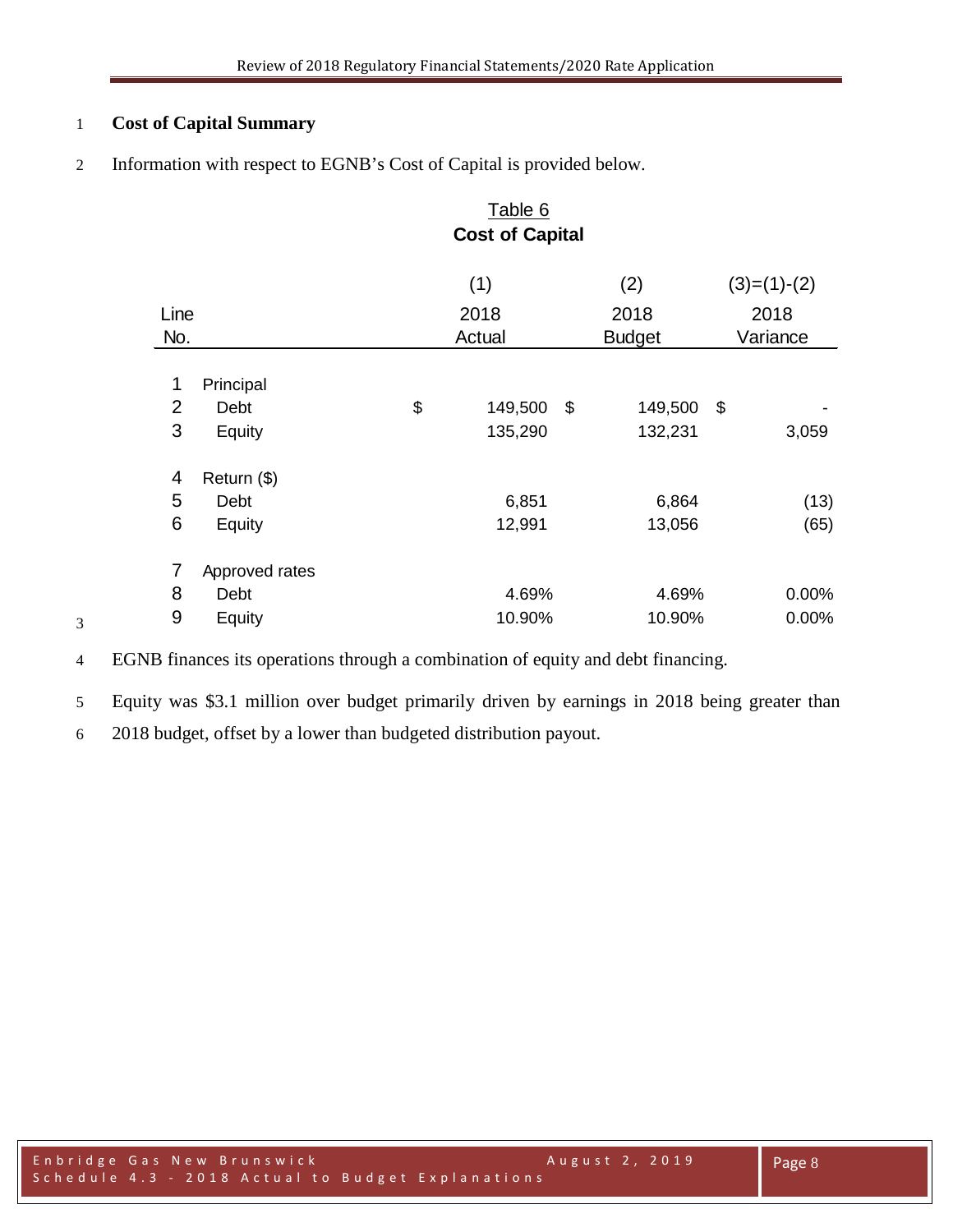# SCHEDULE 4.4

# Non-Expansion Capital

Enbridge Gas New Brunswick August 2, 2019 Schedule 4.4 - Non Expansion Capital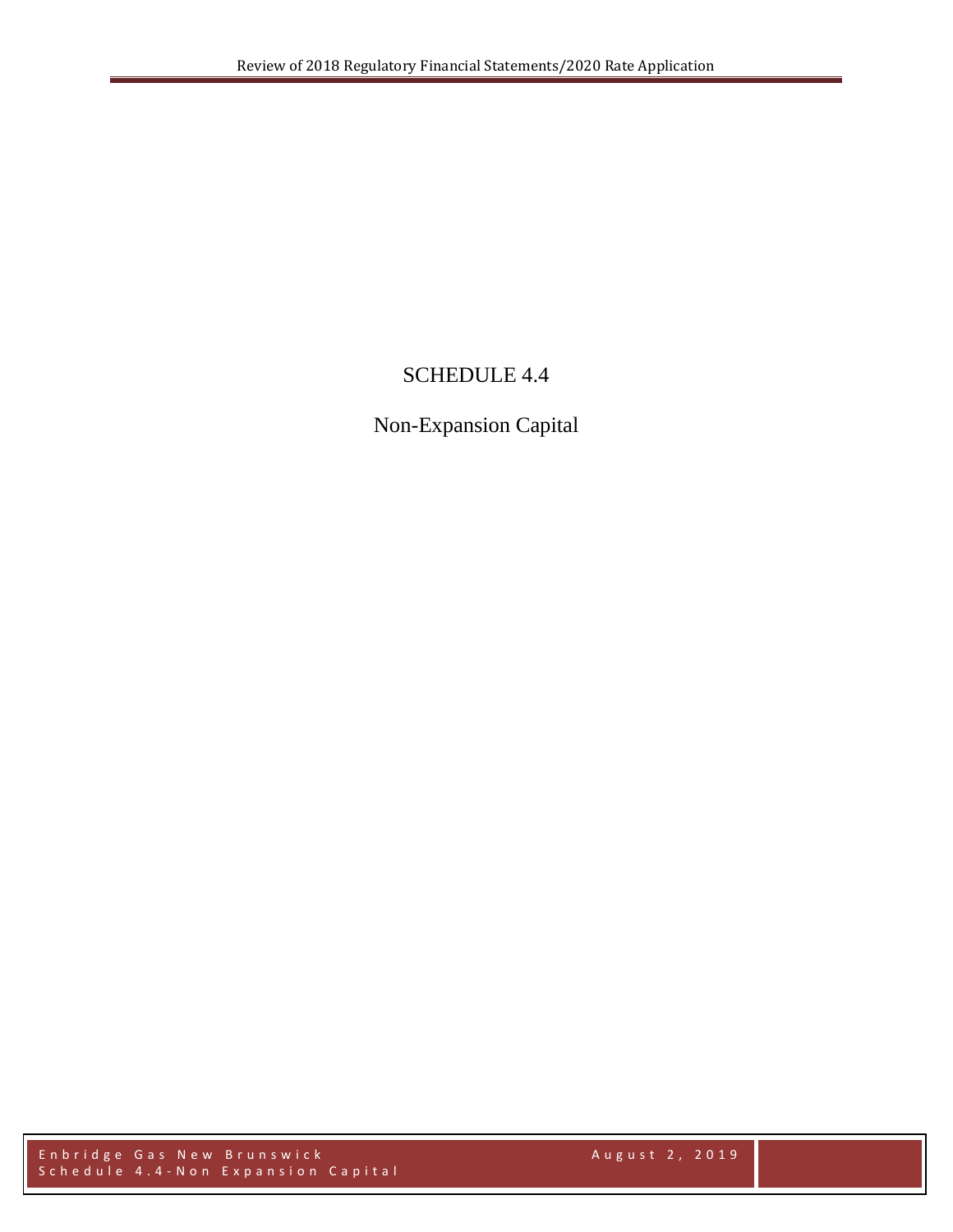- Provided below are the specific capital expenditures unrelated to load growth that were included
- in EGNB's 2018 approved budget, and actual amounts expended in 2018. Additional details
- below provide an analysis of any material variances between actual and budget.

| 1        |                                                     | (1)<br>2018 Capital<br>Expenditures<br>Unrelated to Load | (2)<br>2018<br><b>Budget</b><br>Unrelated<br>to Load | $(3)=(1)-(2)$<br>Variance |
|----------|-----------------------------------------------------|----------------------------------------------------------|------------------------------------------------------|---------------------------|
| 2<br>3   | General plant                                       | Growth                                                   | Growth                                               |                           |
| 4        | Computer hardware & software                        | 212                                                      | 131                                                  | 81                        |
| 5        | Tools and work equipment                            | 126                                                      | 98                                                   | 28                        |
| 6        | Office furniture and equipment                      |                                                          | 5                                                    | (5)                       |
| 7<br>8   | Transportation<br>Incentives                        | 380                                                      | 440                                                  | (60)                      |
| 9        | Leasehold improvements                              | 33                                                       | 65                                                   | (32)                      |
| 10<br>11 | Subtotal                                            | 751                                                      | 739                                                  | 12                        |
| 12       | Distribution plant                                  |                                                          |                                                      |                           |
| 13<br>14 | Land<br>Rights of way and easements                 |                                                          |                                                      |                           |
| 15<br>16 | <b>Distribution mains</b><br><b>Street services</b> | 486                                                      | 266                                                  | 220                       |
| 17       | Meters and regulators                               | 561                                                      | 991                                                  | (430)                     |
| 18       | <b>Stations</b>                                     | 126                                                      | 165                                                  | (39)                      |
| 19<br>20 | Subtotal                                            | 1,173                                                    | 1,421                                                | (249)                     |
| 21       | Total plant unrelated to load growth                | 1,923                                                    | 2,160                                                | (237)                     |

Computer Hardware and Software are \$81K over budget due to timing of spend for purchase of

15 laptops and a photocopier/printer planned in prior year (\$53K), overspend on expected

laptop (\$18K) and server purchase (\$15K), offset by underspend on office equipment (\$5K).

Tools and Work Equipment are \$28K over budget due to timing of spend for purchase of fire

suppression system planned in prior year (\$21K) and unplanned purchase of Laser Methane

Detector (\$12K), offset by lower than expected replacement tools spend (\$5K).